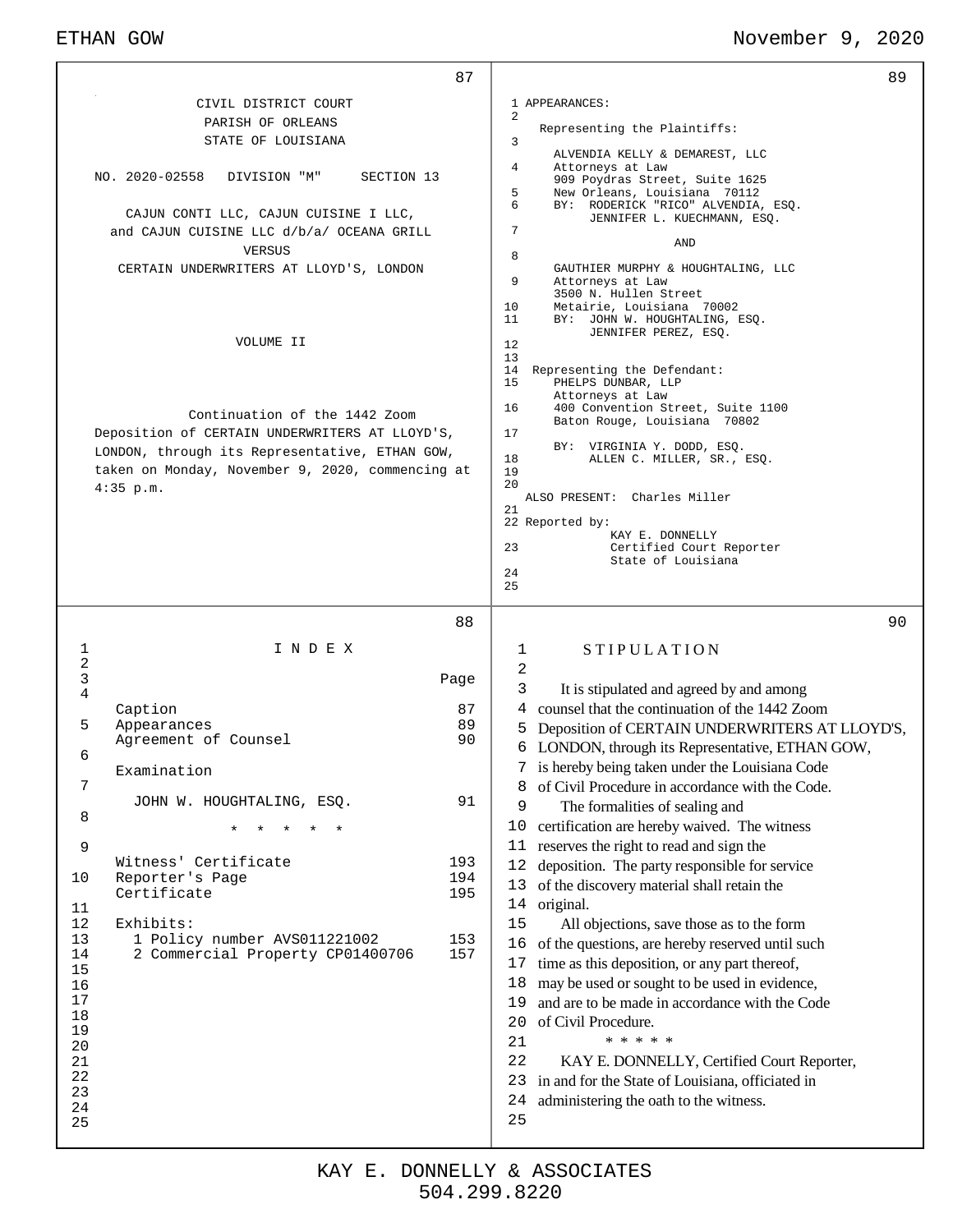**Q** 1

| 1<br>$\overline{2}$<br>3<br>4<br>5<br>6<br>7<br>8<br>9<br>10<br>11<br>12<br>13<br>14<br>15<br>16<br>17<br>18<br>19<br>20<br>21<br>22<br>23<br>24 | ETHAN GOW, Avondale Underwriting<br>Associates, 1000 Elm Street, Suite 1900,<br>Manchester, New Hampshire, 03101, after having<br>been first duly sworn, testified on his oath as<br>follows:<br>MR. HOUGHTALING:<br>This is John Houghtaling on behalf<br>of the Plaintiffs. And this is the deposition<br>of an officer, director, employee, agent, and/or<br>representative of Certain Underwriters at<br>Lloyd's, London, subscribing to policy number<br>AVS011221002 designated by Certain Underwriters<br>at Lloyd's, London pursuant to Article 1442 of<br>the Louisiana Code of Civil Procedure.<br><b>EXAMINATION BY MR. HOUGHTALING:</b><br>Q. Sir, can you tell me -- it my<br>understanding that you are being produced as a<br>representative of Certain Underwriters at<br>Lloyd's?<br>A. Yes. That is correct. I have been<br>produced here to discuss with you the questions<br>in the 1442.<br>And I have been produced on behalf of<br>the syndicates that are part of the program of | 1<br>2<br>3<br>4<br>5<br>6<br>7<br>8<br>9<br>10<br>11<br>12<br>13<br>14<br>15<br>16<br>17<br>18<br>19<br>20<br>21<br>22<br>23<br>24 | Q. Okay<br>Avondale t<br>A. Sure<br>So Ay<br>general un<br>markets. S<br>London sy<br>Q. And<br>A. Man<br>Q. All r<br>deposition.<br>Let m<br>we have go<br>person with<br>help us ans<br>A. Yes,<br>Q. Okay<br>process in<br>and Busine<br>any other p<br>A. I can<br>Q. Okay<br>together a<br>A. Yeal |
|--------------------------------------------------------------------------------------------------------------------------------------------------|----------------------------------------------------------------------------------------------------------------------------------------------------------------------------------------------------------------------------------------------------------------------------------------------------------------------------------------------------------------------------------------------------------------------------------------------------------------------------------------------------------------------------------------------------------------------------------------------------------------------------------------------------------------------------------------------------------------------------------------------------------------------------------------------------------------------------------------------------------------------------------------------------------------------------------------------------------------------------------------------------------|-------------------------------------------------------------------------------------------------------------------------------------|---------------------------------------------------------------------------------------------------------------------------------------------------------------------------------------------------------------------------------------------------------------------------------------------------------|
| 25                                                                                                                                               | this placement.                                                                                                                                                                                                                                                                                                                                                                                                                                                                                                                                                                                                                                                                                                                                                                                                                                                                                                                                                                                          | 25                                                                                                                                  | issue a Llo                                                                                                                                                                                                                                                                                             |
|                                                                                                                                                  | 92                                                                                                                                                                                                                                                                                                                                                                                                                                                                                                                                                                                                                                                                                                                                                                                                                                                                                                                                                                                                       |                                                                                                                                     |                                                                                                                                                                                                                                                                                                         |
|                                                                                                                                                  |                                                                                                                                                                                                                                                                                                                                                                                                                                                                                                                                                                                                                                                                                                                                                                                                                                                                                                                                                                                                          |                                                                                                                                     |                                                                                                                                                                                                                                                                                                         |
| 1<br>2                                                                                                                                           | Q. Okay. Thank you.<br>And you have seen the 1442 deposition, I                                                                                                                                                                                                                                                                                                                                                                                                                                                                                                                                                                                                                                                                                                                                                                                                                                                                                                                                          | 1<br>2                                                                                                                              | So, yo<br>question, I                                                                                                                                                                                                                                                                                   |
| 3                                                                                                                                                | presume?                                                                                                                                                                                                                                                                                                                                                                                                                                                                                                                                                                                                                                                                                                                                                                                                                                                                                                                                                                                                 | 3                                                                                                                                   | Lloyd's ma                                                                                                                                                                                                                                                                                              |
| 4                                                                                                                                                | A. I have seen it. Yes.                                                                                                                                                                                                                                                                                                                                                                                                                                                                                                                                                                                                                                                                                                                                                                                                                                                                                                                                                                                  | 4                                                                                                                                   | Q. Wha                                                                                                                                                                                                                                                                                                  |
| 5                                                                                                                                                | Q. Okay. And if we could bring it up on                                                                                                                                                                                                                                                                                                                                                                                                                                                                                                                                                                                                                                                                                                                                                                                                                                                                                                                                                                  | 5                                                                                                                                   | Underwrite                                                                                                                                                                                                                                                                                              |
| 6                                                                                                                                                | the -- do you have a copy of it in front of you?                                                                                                                                                                                                                                                                                                                                                                                                                                                                                                                                                                                                                                                                                                                                                                                                                                                                                                                                                         | 6                                                                                                                                   | A. Yes.                                                                                                                                                                                                                                                                                                 |
| 7                                                                                                                                                | A. I'm sorry. I'm working on one screen                                                                                                                                                                                                                                                                                                                                                                                                                                                                                                                                                                                                                                                                                                                                                                                                                                                                                                                                                                  | 7                                                                                                                                   | with that.                                                                                                                                                                                                                                                                                              |
| 8                                                                                                                                                | today. I do have it. But, unfortunately, if I                                                                                                                                                                                                                                                                                                                                                                                                                                                                                                                                                                                                                                                                                                                                                                                                                                                                                                                                                            | 8                                                                                                                                   | Q. Okay                                                                                                                                                                                                                                                                                                 |
| 9                                                                                                                                                | look at it, I lose you.                                                                                                                                                                                                                                                                                                                                                                                                                                                                                                                                                                                                                                                                                                                                                                                                                                                                                                                                                                                  | 9                                                                                                                                   | submission                                                                                                                                                                                                                                                                                              |
| 10                                                                                                                                               | Q. No problem. No problem. I'm going to                                                                                                                                                                                                                                                                                                                                                                                                                                                                                                                                                                                                                                                                                                                                                                                                                                                                                                                                                                  | 10                                                                                                                                  | Insurance,                                                                                                                                                                                                                                                                                              |
| 11                                                                                                                                               | have my assistant here try to put it up.                                                                                                                                                                                                                                                                                                                                                                                                                                                                                                                                                                                                                                                                                                                                                                                                                                                                                                                                                                 | 11                                                                                                                                  | insurance o                                                                                                                                                                                                                                                                                             |
| 12                                                                                                                                               | And as we -- tell me your name, please?                                                                                                                                                                                                                                                                                                                                                                                                                                                                                                                                                                                                                                                                                                                                                                                                                                                                                                                                                                  | 12                                                                                                                                  | A. Yeal                                                                                                                                                                                                                                                                                                 |
| 13                                                                                                                                               | A. My name is Ethan Gow.                                                                                                                                                                                                                                                                                                                                                                                                                                                                                                                                                                                                                                                                                                                                                                                                                                                                                                                                                                                 | 13                                                                                                                                  | policy, it is                                                                                                                                                                                                                                                                                           |
| 14                                                                                                                                               | Q. And can you spell that for me?                                                                                                                                                                                                                                                                                                                                                                                                                                                                                                                                                                                                                                                                                                                                                                                                                                                                                                                                                                        | 14                                                                                                                                  | policy. So                                                                                                                                                                                                                                                                                              |
| 15                                                                                                                                               | A. Ethan, E-T-H-A-N, and the last name is                                                                                                                                                                                                                                                                                                                                                                                                                                                                                                                                                                                                                                                                                                                                                                                                                                                                                                                                                                | 15                                                                                                                                  | not file any                                                                                                                                                                                                                                                                                            |
| 16                                                                                                                                               | Gow, G-O-W.                                                                                                                                                                                                                                                                                                                                                                                                                                                                                                                                                                                                                                                                                                                                                                                                                                                                                                                                                                                              | 16                                                                                                                                  | any state, i                                                                                                                                                                                                                                                                                            |
| 17                                                                                                                                               | Q. Yeah. I'm jealous you have got an                                                                                                                                                                                                                                                                                                                                                                                                                                                                                                                                                                                                                                                                                                                                                                                                                                                                                                                                                                     | 17                                                                                                                                  | Q. Are $\overline{S}$                                                                                                                                                                                                                                                                                   |
| 18<br>19                                                                                                                                         | easily spelled name. Really simple.                                                                                                                                                                                                                                                                                                                                                                                                                                                                                                                                                                                                                                                                                                                                                                                                                                                                                                                                                                      | 18<br>19                                                                                                                            | by the auth                                                                                                                                                                                                                                                                                             |
| 20                                                                                                                                               | A. Yes, sir.<br>Q. And, sir, who do you presently work for?                                                                                                                                                                                                                                                                                                                                                                                                                                                                                                                                                                                                                                                                                                                                                                                                                                                                                                                                              | 20                                                                                                                                  | A. No, l<br>Q. All r                                                                                                                                                                                                                                                                                    |
| 21                                                                                                                                               | A. I work for Avondale Underwriting                                                                                                                                                                                                                                                                                                                                                                                                                                                                                                                                                                                                                                                                                                                                                                                                                                                                                                                                                                      | 21                                                                                                                                  | or forms ut                                                                                                                                                                                                                                                                                             |
| 22                                                                                                                                               | Associates.                                                                                                                                                                                                                                                                                                                                                                                                                                                                                                                                                                                                                                                                                                                                                                                                                                                                                                                                                                                              | 22                                                                                                                                  | physical lo                                                                                                                                                                                                                                                                                             |
| 23                                                                                                                                               | Q. So you don't work directly for Certain                                                                                                                                                                                                                                                                                                                                                                                                                                                                                                                                                                                                                                                                                                                                                                                                                                                                                                                                                                | 23                                                                                                                                  | A. I can                                                                                                                                                                                                                                                                                                |
| 24                                                                                                                                               | Underwriters at Lloyd's?                                                                                                                                                                                                                                                                                                                                                                                                                                                                                                                                                                                                                                                                                                                                                                                                                                                                                                                                                                                 | 24                                                                                                                                  | has availab                                                                                                                                                                                                                                                                                             |
|                                                                                                                                                  |                                                                                                                                                                                                                                                                                                                                                                                                                                                                                                                                                                                                                                                                                                                                                                                                                                                                                                                                                                                                          |                                                                                                                                     |                                                                                                                                                                                                                                                                                                         |
| 25                                                                                                                                               | A. No, sir.                                                                                                                                                                                                                                                                                                                                                                                                                                                                                                                                                                                                                                                                                                                                                                                                                                                                                                                                                                                              | 25                                                                                                                                  | Q. Whe                                                                                                                                                                                                                                                                                                  |

| 1  | Q. Okay. And what is the relationship of        |
|----|-------------------------------------------------|
| 2  | Avondale to the Certain Underwriters?           |
| 3  | A. Sure.                                        |
| 4  | So Avondale is an MGU, which is managing        |
| 5  | general underwriter, on behalf of several       |
| 6  | markets. Some of those markets include Lloyd's, |
| 7  | London syndicates.                              |
| 8  | Q. And where are you based out of?              |
| 9  | A. Manchester, New Hampshire.                   |
| 10 | Q. All right. So here is the 1442               |
| 11 | deposition. I'm just going to the Notice.       |
| 12 | Let me go through it and just make sure         |
| 13 | we have got the right person, that you are the  |
| 14 | person with the most knowledge here that can    |
| 15 | help us answer some of these questions. Okay?   |
| 16 | A. Yes, sir.                                    |
| 17 | Q. Okay. Number 1, the underwriting             |
| 18 | process in the issuance of a Lloyd's Property   |
| 19 | and Business Income (extra expense) policy, and |
| 20 | any other policy.                               |
| 21 | A. I can help you with that.                    |
| 22 | Q. Okay. The forms available in putting         |
| 23 | together a Lloyd's manuscript policy.           |

- h. So we don't -- Avondale does not
- yd's manuscript policy.
- 
- bu know, in specific to this wouldn't have any knowledge of a muscript policy. it about the forms that the Certain ers used to put together this policy? The ISO forms, yes, I can help you y. Number 3, the communications or 1 with any State Department of including Louisiana, regarding coverage and related rates. h. So Avondale, in regards to this s an excess and surplus lines , Avondale does not have any -- we do y coverage or rates with the -- with ncluding the State of Louisiana. you familiar with the communications 18 hor of the form policy? I am not. ight. Number 4, any endorsements tilized by Lloyd's to exclude any ss or damage caused by a virus.
- 1 speak to the forms that Avondale
- $l$ e.
- When you say "Avondale has available,"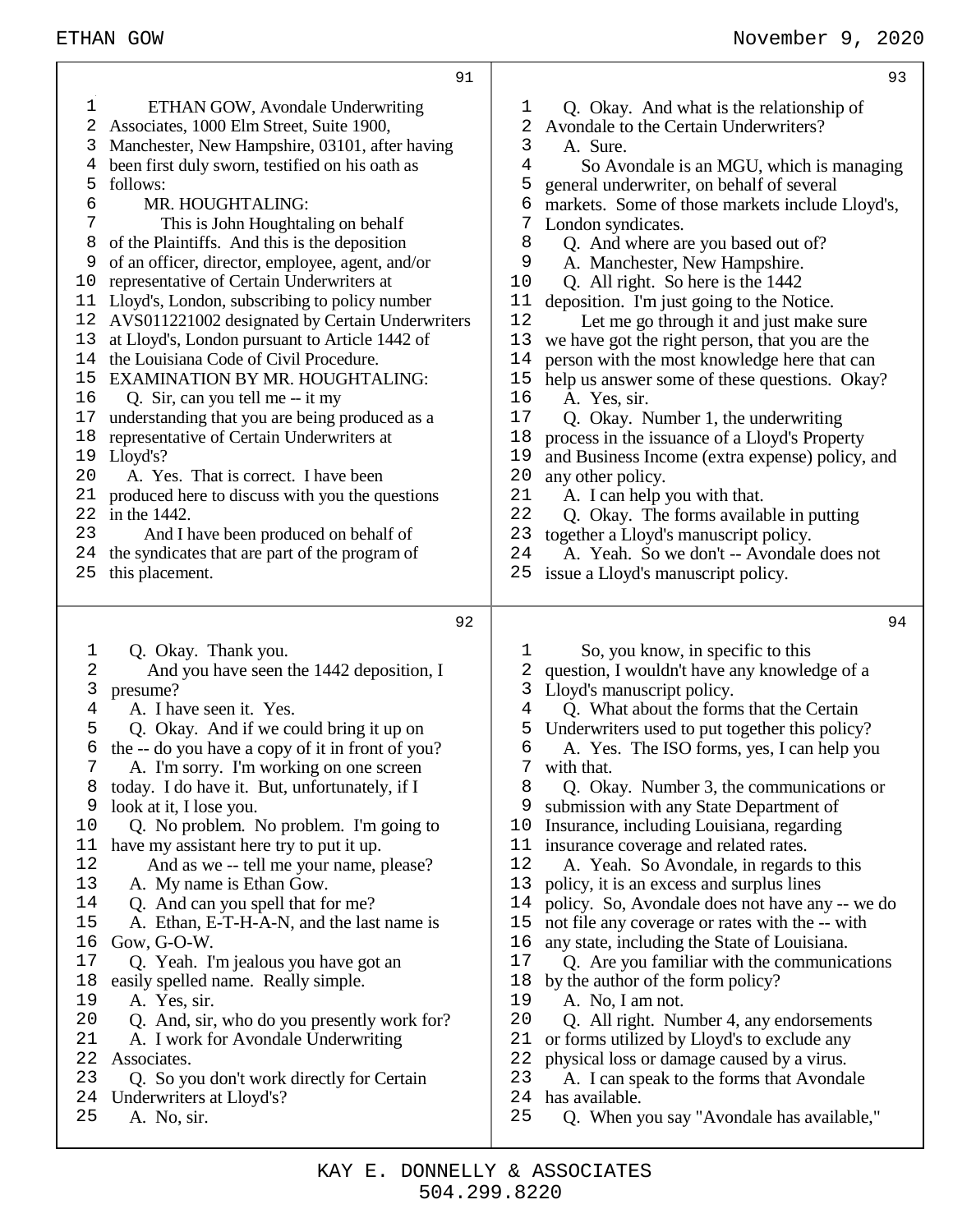1 what do you mean?<br>2 A. Well. Avonda A. Well, Avondale is -- well, again, I know you know this, but I'll just explain it for the Record here. But, certainly, Lloyd's, London isn't an insurance company or it is not an insurance<br>7 carrier. It is just an exchange of carriers. carrier. It is just an exchange of carriers. So we, amongst other people, we represent several Lloyd's carriers to underwrite on behalf of and to issue policies on behalf of. But Lloyd's does not provide us with any Lloyd's specific language for this program. Q. Yes. You, on behalf of the members, go out and help them find the forms and policies? A. Well, we agree to which forms will be available to us prior to putting together the 17 program.<br>18 O. Ok. Q. Okay. The frequency in which Lloyd's utilizes endorsements or forms to exclude any 20 physical loss or damage caused by a virus.<br>21 A. Sure. I mean, again, I can't speak to A. Sure. I mean, again, I can't speak to Lloyd's as a whole. Again, Lloyd's isn't a carrier of each individual -- I mean, there is, you know, 100 and some carriers within Lloyd's. They all may view this differently, so I can't speak to that specifically. But in regards to this policy, I can certainly explain, you know, how Avondale put together this form. Q. Great. The frequency -- let's see. The method or guidelines utilized in determining which policies include an endorsement or form 8 excluding physical loss or damage caused by a<br>9 virus? virus? A. Sure. 11 I can explain that as it relates to Avondale, yes. Q. Sure. The differences in policy rates, which include and do not include certain exclusion, including any exclusion of a physical loss or damages caused by a virus. A. I can explain that. Q. Okay. Let me see. Wait. Let me go through. All right. So if it is okay, I'm going to ask you some questions about Lloyd's, London 23 in general, how it works.<br>24 And I'm going to pro And I'm going to preface this by saying, seem like stupid questions or that I don't know what I'm talking about. So I am going to preface that upfront and apologize in advance. A. No problem. Q. Okay. What I want to understand is basically how Lloyd's, London works in how the policy was constructed with the deal that was made with my clients, in general how that is done. And then we will get to how it worked or didn't work in this case. Okay? Fair enough? A. No problem. Q. Okay. So explain what Lloyd's, London is. You have done a little bit of it. But, for the Record, if you will do that. A. Sure. And I will just speak generally. I'm sure if someone were to -- you know, would have specifics, it may be different. 19 But, you know, just from a general<br>20 nerspective. Llovd's. London is a corpor perspective, Lloyd's, London is a corporation that manages a group of what they call 22 syndicates.<br>23 It sour It sounds sinister, but it is not. It is a group of 100 plus carriers that provide insurance across industries around the world. And they can -- they can delegate their authority to different MGUs, like Avondale, for business that they -- you know, for instance they don't operate in the United States on a stand-alone basis. So a carrier would come to Avondale to distribute their product on their behalf. So then -- so that is Lloyd's in a nutshell. It is an insurance exchange, much like a stock exchange. I mean, the New York Stock Exchange, but it isn't a stock. It is made up of many different companies. So Lloyd's operates very similar to that. It is not a thing or a person or a 15 company. It is a -- it is an amalgamation of 16 many different carriers. many different carriers. Q. And a carrier or name or member, they can be a member of Lloyd's, correct? 19 A. That is correct. Yes.<br>20 O And how does that w Q. And how does that work? A. You know, I don't exactly know, but I do 22 know that it is -- you know, there is a<br>23 financial guarantee that would come u 23 financial guarantee that would come up.<br>24 You know, you have to post sort of You know, you have to post sort of a --

- I'm going to apologize upfront if I ask what
- I don't know what the term they would use is,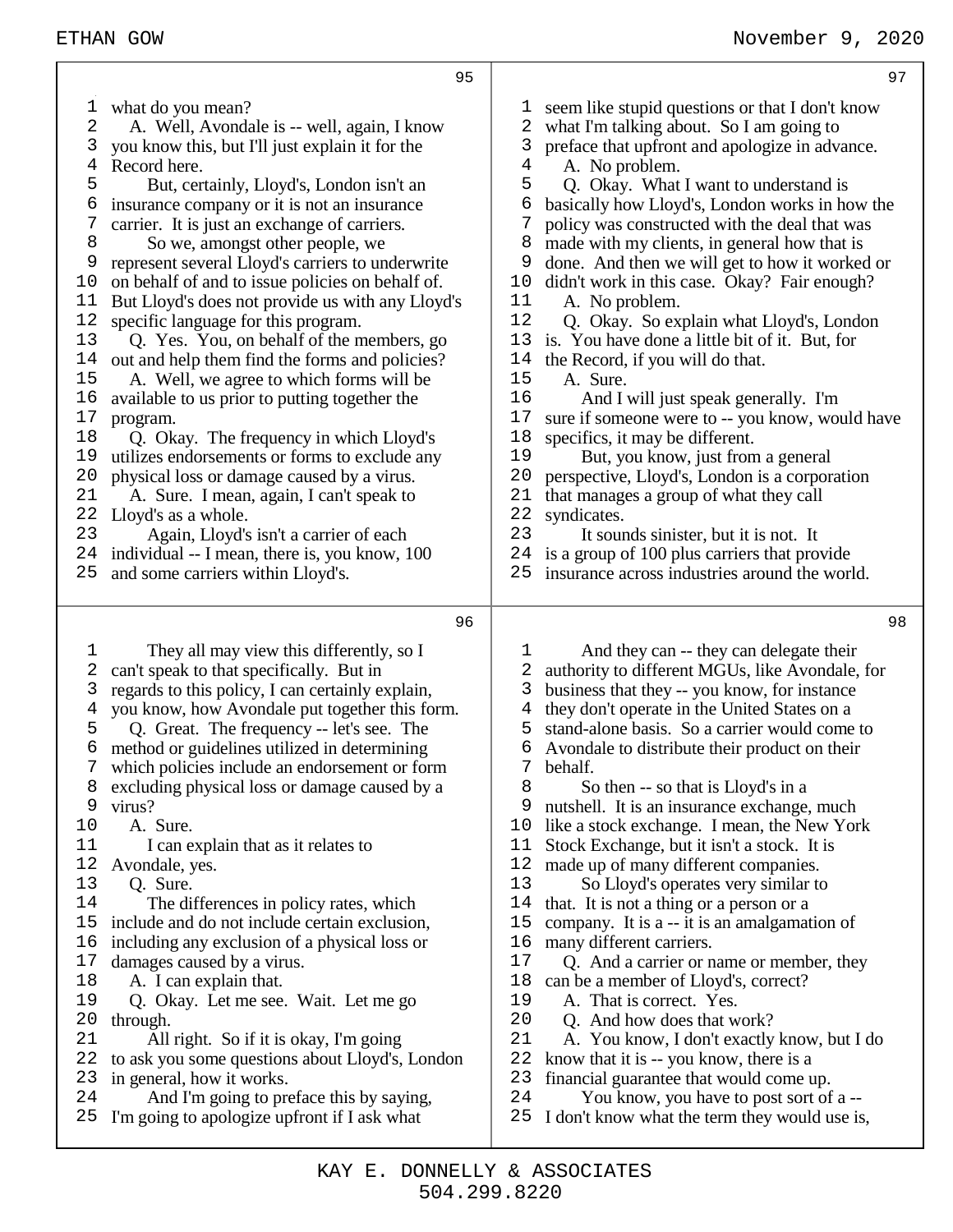but you essentially have to post assets to be able to be a part of Lloyd's so that they know that you are going to pay claims. And then there is certainly a designation of the lines of business that you  $\begin{matrix}6\\7\end{matrix}$  are going to write.<br>  $\begin{matrix}7\\0\end{matrix}$  O. You sign by Q. You sign by-laws? A. I would -- I mean, I would assume so. I mean, again, I have never filled out -- I'm not 10 privy to that application process, but I would<br>11 assume it is not easy. assume it is not easy. Q. And you said that there are designated 13 lines of business. Can you describe that?<br>14 A Sure A. Sure.<br>15 So. in So, in our case, Avondale writes commercial property with some of the syndicates 17 of Lloyd's, London.<br>18 But. certainly. But, certainly, Lloyd's, London writes all different types of business from general 20 liability, workers' compensation, event 21 insurance, terrorism. 21 insurance, terrorism.<br>22 So I mean, they So, I mean, they -- I mean, Lloyd's, London is -- they essentially write -- anything that you can think of that can be insured, they will write it. Q. Okay. Now, Avondale, the company you work for, is not a direct member of Lloyd's, 3 London, is it?<br>4 A. No. sir. A. No, sir. Q. You help members buying the policies, I guess, put together policies? A. Yeah. So, essentially, what we are contracted to do is distribute, underwrite, and then issue a policy on their behalf. Q. All right. Now, are there different categories in a syndicate of membership? That is a bad question. 13 When a syndicate -- what is a syndicate? 14 Let's start there.<br>15 A. It is just --A. It is just  $-$  it is  $-$  honestly, it is just a synonym for a carrier. So their insurance companies are called syndicates. A member of Lloyd's is called a syndicate. So it is just synonymous with being an insurance carrier that is part of Lloyd's, London. Q. And in this policy there are several syndicate members, correct? A. That is correct. Q. And that is typical?  $\frac{1}{2}$  A. Typical to an MGU? 2 Q. Yes.<br>3 A. You A. You know, again, we have several Lloyd's carriers. But we have domestic carriers. We have European carriers. We have different 6 carriers.<br>7 So. So, I mean, certainly, you know, Lloyd's, London is probably the most -- the most 9 easily named carrier that an MGU would have.<br>10 O. And describe the process. I am a Q. And describe the process. I am a business in New Orleans, and I want business interruption coverage covering my business. 13 How do I go -- walk me through the 14 process of how it happens that I end up w process of how it happens that I end up with a policy with a group of syndicates. 16 A. Sure.<br>17 Again. 17 Again, I can only speak to this specific<br>18 nolicy and how it was placed. And then also policy and how it was placed. And then also I can certainly only speak to how Avondale would 20 -- you know, how you get coverage through 21 Avondale. 21 Avondale.<br>22 So the So this particular program is only accessed through a wholesaler. So if you are a business in New Orleans, you would go to your local agent, a retail agent who would then -- you know, by law, they have to try to procure insurance from an admitted market or a standard market, which is a more highly regulated, highly oversight -- it has high oversight within the state. If you get declined with your standard market -- and, again, declinations don't necessarily mean you are doing anything wrong. 9 Declination can be simply that you, you know,<br>10 are in a location -- as you know in the past are in a location -- as you know in the past couple of months in Louisiana, it has been difficult and challenging from a hurricane perspective. So, you know, a standard market or 14 admitted market may want to -- may not want to 15 take on that exposure. take on that exposure. There are certain -- you could be a class of business. You know, just if you are a woodworker, there are certain -- you know, there 19 may be a standard carrier that wouldn't want to 20 take on that exposure 20 take on that exposure.<br>21 So the insurance So the insurance agent, you know, would be a licensed professional who would go out there and try to procure coverage from an admitted market. If they were not able to procure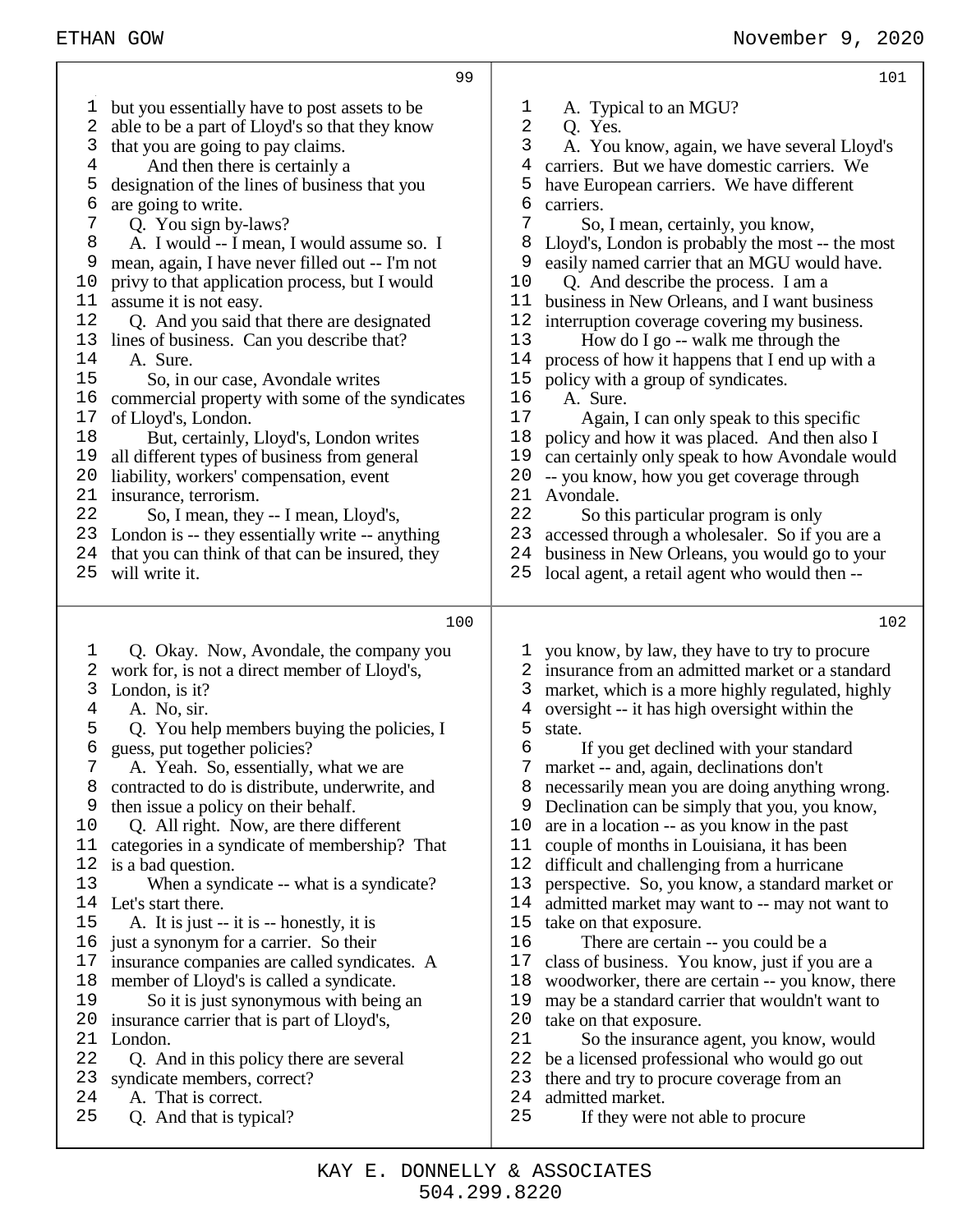| 103                                              | 105                                              |
|--------------------------------------------------|--------------------------------------------------|
| coverage from an admitted market, they would go  | A. The only way you can access Lloyd's,          |
| 1                                                | ı                                                |
| 2                                                | London syndicates directly is to go through a    |
| to a wholesaler to then access the excess and    | 2                                                |
| 3                                                | 3                                                |
| surplus lines market. And that is how you would  | London broker.                                   |
| access Avondale.                                 | 4                                                |
| 4                                                | Q. Do you know if that is what happened in       |
| 5                                                | 5                                                |
| And that is how Avondale would then              | this case?                                       |
| 6                                                | 6                                                |
| assign different syndicates to this particular   | A. I don't know.                                 |
| 7                                                | 7                                                |
| program.                                         | Q. All right.                                    |
| 8                                                | 8                                                |
| Q. Okay. So, as a business, I first go to        | A. Well, sorry. On this policy --                |
| 9                                                | 9                                                |
| a retail broker, correct?                        | Q. On this policy.                               |
| 10                                               | 10                                               |
| A. Yeah. Retail agent. Sure.                     | A. -- the Lloyd's, London carriers were          |
| 11                                               | accessed through Avondale.                       |
| Q. Retail agent. Sorry.                          | 11                                               |
| 12                                               | 12                                               |
| I go to a retail agent. That is -- you           | Q. The Lloyd's, London carriers were             |
| 13                                               | 13                                               |
| corrected me. Thank you.                         | accessed through Avondale?                       |
| 14                                               | A. Through our --                                |
| The proper term would be, I would go to          | 14                                               |
| 15                                               | 15                                               |
| a retail agent, correct?                         | Q. So there is not a London broker               |
| $16$                                             | 16                                               |
| A. That is correct.                              | involved?                                        |
| 17                                               | 17                                               |
| Q. And that agent would then go to a U.S.        | A. Well, I don't know if the wholesaler          |
| 18                                               | 18                                               |
| wholesale broker?                                | went to a London broker prior to coming to us.   |
| 19                                               | 19                                               |
| A. Correct. After a number of -- after           | But, no, we -- no, we do not go through a London |
| 20                                               | 20                                               |
| some declinations where they were not able to    | broker.                                          |
| procure coverage through the standard markets    | 21                                               |
| 21                                               | Q. So explain the process of after it gets       |
| and they wanted to pursue a surplus lines        | 22                                               |
| 22                                               | to you. If you know, in this matter, explain     |
| 23                                               | 23                                               |
| policy.                                          | how it got to Avondale, and then what happened?  |
| 24                                               | 24                                               |
| That is how you gain access to Avondale,         | A. Yeah. So the wholesale broker would           |
| 25                                               | 25                                               |
| and that is generally how you would gain access  | send it to many different insurance carriers,    |
| 104                                              | 106                                              |
| to a Lloyd's, London syndicate.                  | and also probably other MGUs, as well, you know, |
| $\mathbf 1$                                      | T                                                |
| 2                                                | operations set up similar to us.                 |
| Q. Okay. But Avondale is not a U.S.              | 2                                                |
| 3                                                | 3                                                |
| wholesale broker, is it?                         | I mean, we are one of maybe multiple             |
| 4                                                | 4                                                |
| A. No, sir.                                      | hundreds of different MGUs that are spread       |
| 5                                                | 5                                                |
| Q. So you would go to a U.S. wholesale           | across the country.                              |
| 6                                                | 6                                                |
| broker. And then what? Then that U.S.            | Every MGU is a little bit different in           |
| wholesale broker, as my understanding is, they   | the carrier capacity and the eligibility         |
| 8                                                | requirements for a certain program.              |
| go to a London broker?                           | 8                                                |
| 9                                                | 9                                                |
| A. They could go to London directly. There       | So the wholesale broker may send it to           |
| 10                                               | another 10 or 15 places to try to get it placed  |
| are wholesale brokers in the United States that  | 10                                               |
| do have access to Lloyd's, London carriers       | that look similar to Avondale.                   |
| 11                                               | 11                                               |
| 12                                               | 12                                               |
| directly.                                        | Q. Okay. And --                                  |
| 13                                               | 13                                               |
| Other wholesale brokers may choose to --         | A. And so -- sorry. Go ahead.                    |
| 14                                               | 14                                               |
| they, essentially, are a second sales -- they    | Q. Oh, no. Go ahead. This is helpful.            |
| 15                                               | 15                                               |
| are, essentially, another distribution channel   | A. Good.                                         |
| 16                                               | 16                                               |
| for that account.                                | Q. So, I'm learning.                             |
| 17                                               | 17                                               |
| So, you know, just as the retail agent           | So the U.S. wholesale broker, you said           |
| 18                                               | 18                                               |
| shopped that account around his insurance        | they would send "it." And I assume "it" is a     |
| carriers, the wholesale broker would then shop   | package of information?                          |
| 19                                               | 19                                               |
| that account around his surplus lines carriers.  | 20                                               |
| 20                                               | A. Correct. So, yeah.                            |
| And one of those surplus lines carriers may be   | 21                                               |
| 21                                               | If you are -- again, if you are that             |
| Lloyd's syndicates, and also that would include  | 22                                               |
| 22                                               | business in New Orleans, you would have worked   |
| 23                                               | 23                                               |
| Avondale.                                        | with your insurance agent to come up with an     |
| 24                                               | 24                                               |
| Q. Okay. And so is there a way where the         | application.                                     |
| 25                                               | 25                                               |
| U.S. wholesale does not go to the London broker? | It is sort of a standardized application         |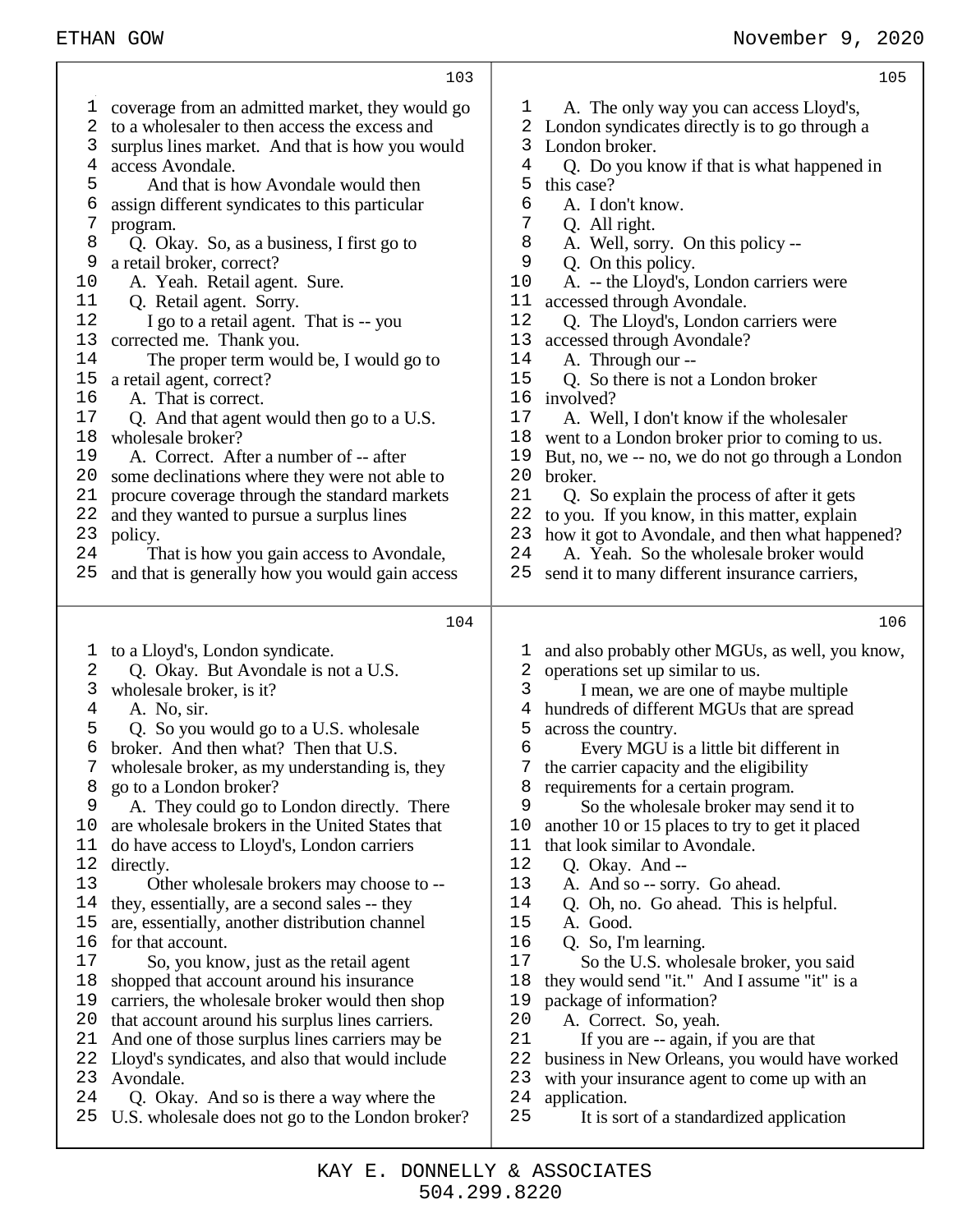# ETHAN GOW **November 9, 2020**

|          | 107                                                                                  |          | 109                                                                                           |
|----------|--------------------------------------------------------------------------------------|----------|-----------------------------------------------------------------------------------------------|
| T,       | of eligibility that that insurance agent would                                       | T        | A. Well, I mean, it is on a case-by-case,                                                     |
| 2        | have sent to his admitted market.                                                    | 2        | but, no. I mean, in general, it is -- again,                                                  |
| 3        | And then he would have then passed that                                              | 3        | you know, the insured can suggest things.                                                     |
| 4        | along to the wholesaler, as sort of their sales                                      | 4        | And, you know, it is different than the                                                       |
| 5        | packet to try to sell the risk to the surplus                                        | 5        | admitted market. The wholesale market has the                                                 |
| 6        | lines market.                                                                        | 6        | right to, you know, include or exclude things as                                              |
| 7        | Q. Yes. And then what is contained in that                                           | 7        | they see fit.                                                                                 |
| 8        | packet of information?                                                               | 8        | Q. Yeah. And do you know any specifics in                                                     |
| 9        | A. Yeah. So, in general, that package                                                | 9        | this particular matter how that was done?                                                     |
| 10       | would contain -- you know, in the instance here,                                     | 10       | A. No, I don't.                                                                               |
| 11       | we are talking about a commercial property                                           | 11       | Q. Okay. All right. And then so take me                                                       |
| 12       | policy.                                                                              | 12       | through.                                                                                      |
| 13       | So what we would be looking for is an                                                | 13       | The packet of information gets to either                                                      |
| 14       | insurance application very similar to something                                      | 14       | a London broker or to an MGU, such as Avondale.                                               |
| 15       | that would be presented on an ACORD application.                                     | 15       | Then what happens?                                                                            |
| 16       | So it is, essentially, just, you know,                                               | 16       | A. So the general underwriting process                                                        |
| 17       | named insured, mailing address, some information                                     | 17       | begins for acceptability.                                                                     |
| 18       | about the locations being insured, some values,                                      | 18       | So, you know, again, we are underwriting                                                      |
| 19       | any specific operations that are going on at                                         | 19       | a commercial property in this particular case.                                                |
| 20       | each location, coverage that is being desired,                                       | 20       | So, again, we are looking through that packet of                                              |
| 21       | limits that are being desired.                                                       | 21       | information.                                                                                  |
| 22       | And then, you know, sometimes we get                                                 | 22       | We are making a determination as to                                                           |
| 23       | that information on an Excel spreadsheet that                                        | 23       | whether, one, the class of business is a class                                                |
| 24       | makes -- it, you know, makes everything in life                                      | 24       | of business that is eligible for our program; if                                              |
| 25       | easy to have things in Excel. And then loss                                          | 25       | the limits are eligible for our program; if the                                               |
|          |                                                                                      |          |                                                                                               |
|          |                                                                                      |          |                                                                                               |
|          | 108                                                                                  |          | 110                                                                                           |
|          |                                                                                      |          |                                                                                               |
| 1        | runs, so if there had been previous losses from                                      | T        | desired deductibles are eligible for our                                                      |
| 2        | years prior.                                                                         | 2        | program; the loss history, is that eligible for                                               |
| 3        | And then anything -- again, it is a                                                  | 3        | our program; is the location eligible for our                                                 |
| 4        | sales pitch from the agent to the wholesaler to                                      | 4        | program.                                                                                      |
| 5        | us. So anything else that would help them sell                                       | 5        | If all those things sort of get checked                                                       |
| 6        | us to write that risk could be included.                                             | 6        | "yes," so then you would do some passive reviews                                              |
| 7<br>8   | Q. All right. And other than -- let's take                                           | 8        | 7 online. You know, again, online has a lot of                                                |
| 9        | a scenario that we have here, business                                               | 9        | information nowadays where you can Google things                                              |
| 10       | interruption.                                                                        | 10       | and determine, you know, some ancillary things                                                |
| 11       | A. Sure. Okay.                                                                       | 11       | that may help you in the underwriting process.<br>There could be a back and forth between the |
| 12       | Q. And I outline and I give you the<br>information of my business, my income. I give | 12       | wholesale broker regarding questions.                                                         |
| 13       | you information of the limits, I assume, that I                                      | 13       | And then, ultimately, it will end up in                                                       |
| 14       | am seeking.                                                                          | 14       | a proposal for insurance, which will then be                                                  |
| 15       | A. Yes.                                                                              | 15       | passed along to the wholesale broker, who is a                                                |
| 16       | Q. Okay. And my loss history.                                                        | 16       | licensed professional, passing it on back to the                                              |
| 17       | A. Correct.                                                                          | 17       | insurance agent, the other licensed                                                           |
| 18       | Q. Okay. In that packet of information, do                                           | 18       | professional, who then is going to give it to                                                 |
| 19       | I propose any terms of the policy?                                                   | 19       | the insured.                                                                                  |
| 20       | A. Yes. So, you could -- you could suggest                                           | 20       | So Avondale would never -- we are two                                                         |
| 21       | which deductibles you would like to see; what                                        | 21       | people -- two insurance professionals removed                                                 |
| 22       | valuation you would like to see; and, again, the                                     | 22       | from the insured.                                                                             |
| 23       | limits you would like to see.                                                        | 23       | Q. Yes. Okay. When you say "our program,"                                                     |
| 24<br>25 | Q. Other than that, any more specificity in<br>general than that?                    | 24<br>25 | you are talking about Avondale, as the MGU,<br>correct?                                       |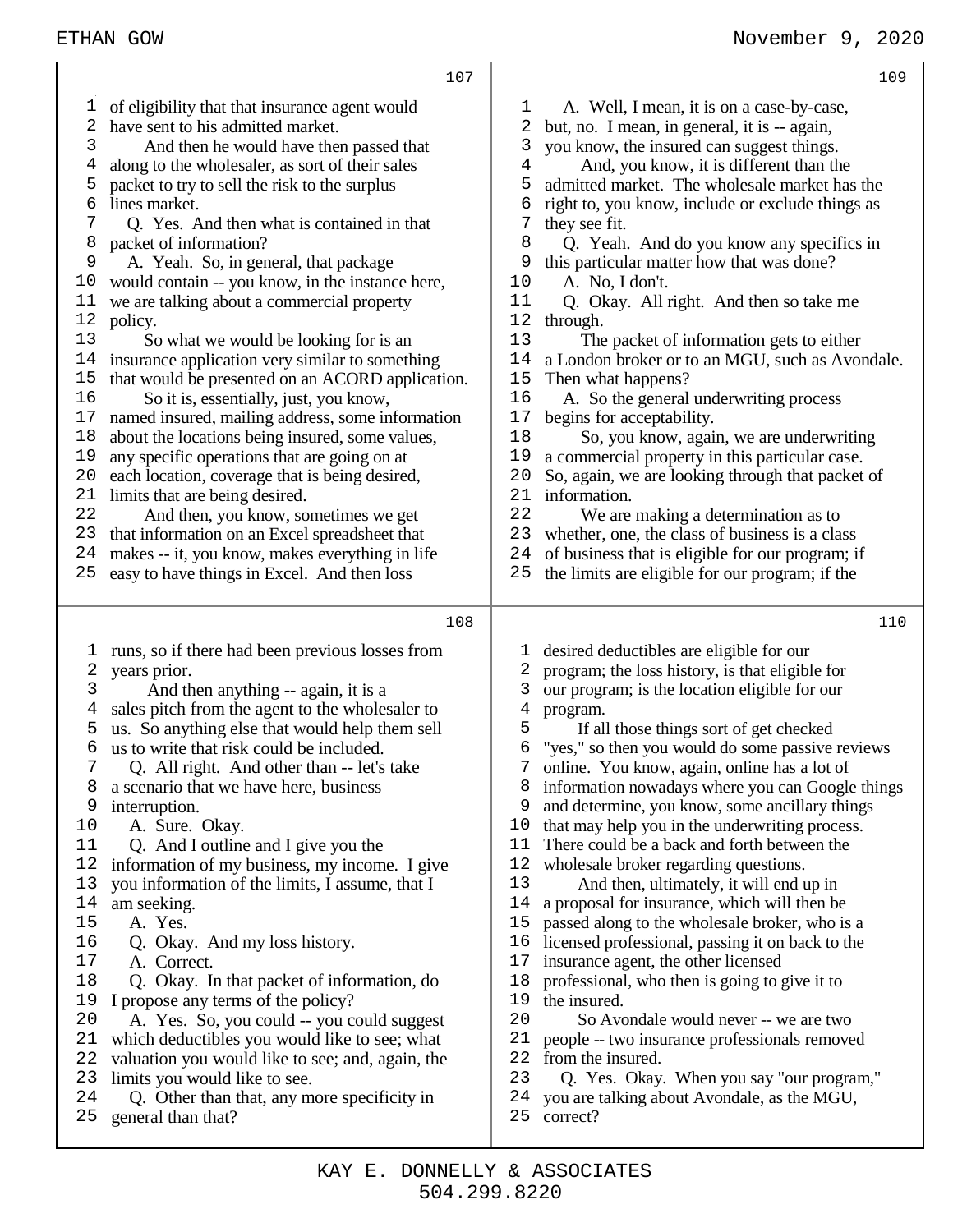| 111                                                                                                                                                                                                                                                                                                                                                                                                                                                                                                                                                                                                                                                                                                                                                                                                                                                                                                                                                                                                                                                                                                                                                                                                                     | 113                                                                                                                                                                                                                                                                                                                                                                                                                                                                                                                                                                                                                                                                                                                                                                                                                                                                                                                                                                                                                                                                                                                                                                                              |
|-------------------------------------------------------------------------------------------------------------------------------------------------------------------------------------------------------------------------------------------------------------------------------------------------------------------------------------------------------------------------------------------------------------------------------------------------------------------------------------------------------------------------------------------------------------------------------------------------------------------------------------------------------------------------------------------------------------------------------------------------------------------------------------------------------------------------------------------------------------------------------------------------------------------------------------------------------------------------------------------------------------------------------------------------------------------------------------------------------------------------------------------------------------------------------------------------------------------------|--------------------------------------------------------------------------------------------------------------------------------------------------------------------------------------------------------------------------------------------------------------------------------------------------------------------------------------------------------------------------------------------------------------------------------------------------------------------------------------------------------------------------------------------------------------------------------------------------------------------------------------------------------------------------------------------------------------------------------------------------------------------------------------------------------------------------------------------------------------------------------------------------------------------------------------------------------------------------------------------------------------------------------------------------------------------------------------------------------------------------------------------------------------------------------------------------|
| 1<br>A. Yes, sir.<br>2<br>Q. Not an insurance program, correct?<br>3<br>A. Correct.<br>4<br>Q. Okay. And when you say "our program,"<br>5<br>am I correct that what you mean is, it kind of<br>6<br>fits the profile of prescreening of something<br>7<br>that you can likely bring to market and get<br>8<br>bought?<br>9<br>A. That is correct. Yeah. I mean, as an<br>MGU, we have the authority to bind on behalf of<br>10<br>our markets.<br>11<br>12<br>So, again, I just -- I'm not correcting<br>13<br>you, but I'm just saying, you know, we wouldn't<br>14<br>go back to Lloyd's or we wouldn't go back to any<br>15<br>of our carriers. They give us the authority to<br>16<br>say yes or no.<br>17<br>Q. Okay. When you say you bind it, what do<br>18<br>you mean that you bind it, and when does the<br>19<br>binding process happen?<br>20<br>A. Sure. So Avondale would put together a<br>21<br>quote.<br>22<br>That quote, again, would get passed on<br>23<br>to the wholesale agent, who is passing it back<br>to the retail agent, who is passing it back to<br>24<br>25<br>the insured.                                                                                                            | things together and we bind it," you did the<br>T.<br>2<br>initial, but then there was another process<br>3<br>where there was an actual binder.<br>4<br>The first process you talked about, the<br>5<br>bind, that is not where -- Avondale isn't<br>6<br>standing in there as the insurer?<br>7<br>A. Well, Avondale -- we do have authority<br>8<br>on behalf of our markets to bind business as<br>9<br>part of a contractual piece that we have with<br>our insurers, that we bind business on their<br>10<br>11<br>behalf.<br>12<br>Q. At some point?<br>13<br>A. Correct.<br>14<br>Q. Okay. All right. So I want to get -- I<br>15<br>want to sort of drill down, if it is okay, in<br>16<br>understanding the process very, you know,<br>17<br>specifically of the deal that gets negotiated,<br>18<br>okay, between my client and the market.<br>19<br>A. Understood.<br>20<br>Q. So we have in this particular case, we<br>21<br>have got a retail agent. All right. And then<br>22<br>that retail agent gets to a U.S. wholesale<br>23<br>broker, and then the U.S. wholesale broker gets<br>24<br>to Avondale?<br>25<br>A. You got it.                                               |
| 112<br>There is a -- there could be a<br>$\mathbf{1}$<br>2<br>negotiation in limits, premium, terms. If it is<br>3<br>accepted, the quote, then we are given a bind<br>order from the agent, who then gives the bind<br>4<br>order to the wholesale broker, who then gives<br>5<br>the bind order to Avondale, at which point we<br>6<br>bind the contract with a formal -- I mean, it is<br>going to sound redundant here, but it is called<br>8<br>9<br>a binder.<br>10<br>Q. I got it.<br>A. So it is, essentially, just a<br>11<br>placeholder until the policy is issued.<br>12<br>13<br>So that binder, again, we are going to<br>14<br>run it right down the chain, again, back to the<br>insured, so that they can choose to accept the<br>15<br>binder, make sure everything -- they have that<br>16<br>17<br>chance to review it. And then it stays there<br>18<br>until the policy is issued.<br>Q. So when you talked about the initial<br>19<br>20<br>bind, you are not talking about the binder<br>21<br>saying where Avondale is the MGU who is binding<br>22<br>the insurance?<br>23<br>A. I'm sorry. Can you say that one more<br>24<br>time, please?<br>25<br>Q. When you initially said that "we get | 114<br>Q. Okay. Now, does Avondale have direct<br>ı<br>contact with the -- do they make direct contact<br>2<br>3<br>to the managing agents of these syndicates?<br>4<br>A. No, sir.<br>MR. MILLER:<br>5<br>б<br>Objection to the form of the<br>7<br>question.<br>EXAMINATION BY MR. HOUGHTALING:<br>8<br>9<br>Q. Okay. You become the managing agent?<br>10<br>A. Well, the managing agent -- again, I'm<br>11<br>just -- managing agents generally -- I'm just<br>12<br>going to kind of go with your -- we are an MGU,<br>13<br>so a managing general underwriter, as opposed to<br>14<br>an MGA, which is a managing general agent.<br>15<br>The difference generally being is that<br>MGUs do not have claims authority. So we don't<br>16<br>have claims authority on this program. So,<br>17<br>again, I'm just -- I think I am sort of get what<br>18<br>19<br>you are saying.<br>20<br>But just from a -- like, we wouldn't<br>21<br>consider ourselves an agent of Lloyd's.<br>22<br>Q. Okay. How does Avondale -- once the<br>23<br>package of information gets to Avondale, how<br>24<br>does Avondale go to the market to shop it?<br>25<br>A. We don't. So we are -- again, we are |

Т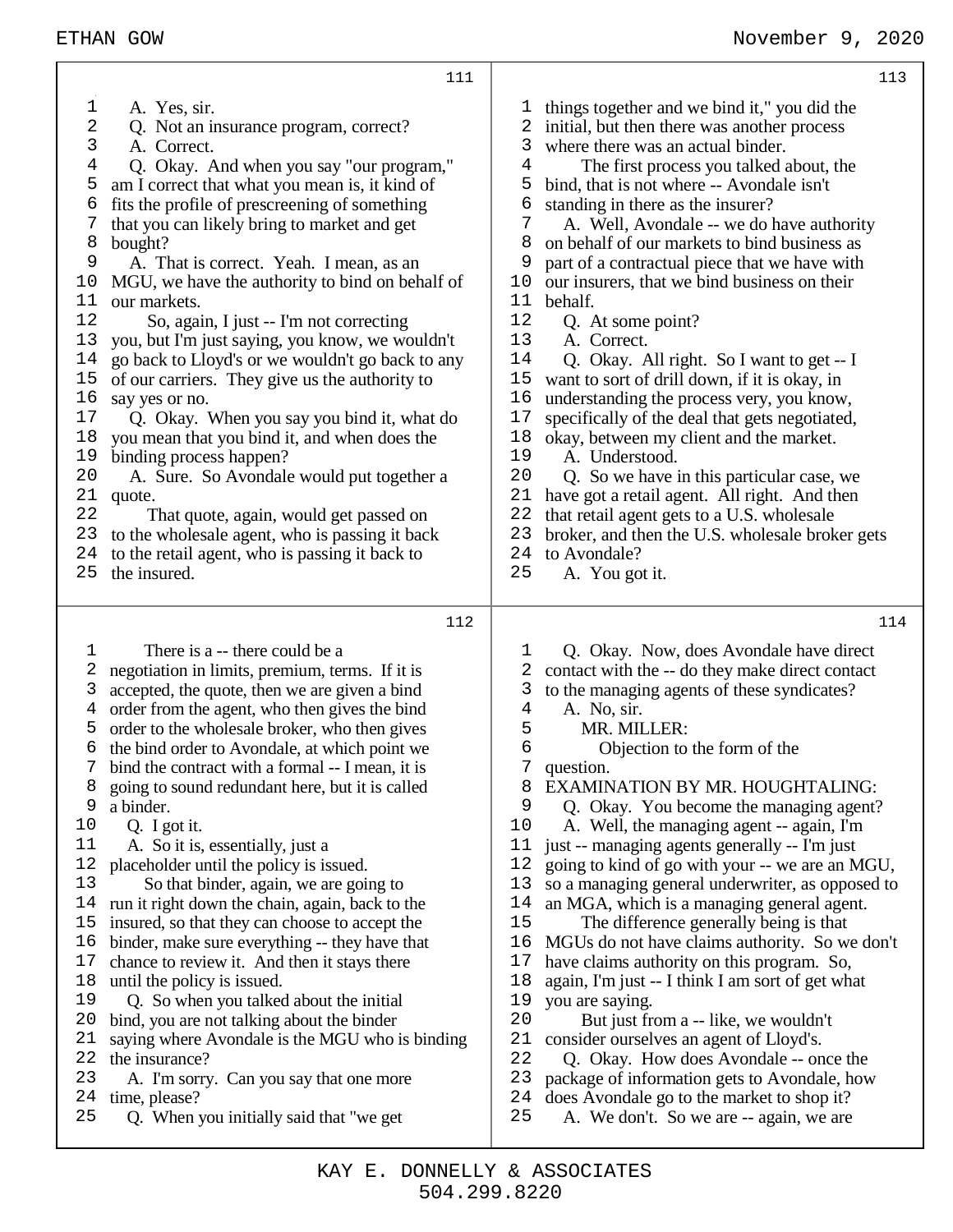| 1<br>2<br>3<br>4 | given the underwriting authority on behalf of<br>our markets, which includes some Lloyd's<br>syndicates, to underwrite, quote, bind without<br>going back to them, as long as it fits within | $\mathbf 1$<br>A. No. No.<br>2<br>Q. No. Okay. Explain that.<br>3<br>A. No. That is a master -- so it is a<br>master slip that is done on an annual -- that<br>4 |
|------------------|----------------------------------------------------------------------------------------------------------------------------------------------------------------------------------------------|------------------------------------------------------------------------------------------------------------------------------------------------------------------|
| 5                | the program authority.                                                                                                                                                                       | 5<br>will run on an annual basis. And that is a slip                                                                                                             |
| 6                | Q. Okay. So they have a certain amount of                                                                                                                                                    | 6<br>between Avondale and its carriers.                                                                                                                          |
| 7                | program authority that they give you, and they                                                                                                                                               | 7<br>Q. And that is what was done in this case?                                                                                                                  |
| 8                | let you handle all? They outsource that to you?                                                                                                                                              | 8<br>A. Sorry. Can you just -- you are breaking<br>9                                                                                                             |
| 9<br>10          | A. Yes. As long -- again, as long as it<br>fits that criteria.                                                                                                                               | $up -$<br>10<br>Q. Is that what was done in this case?                                                                                                           |
| 11               | Anything outside of that criteria does                                                                                                                                                       | That is how this policy was written?<br>11                                                                                                                       |
| 12               | require going back to them, but that is -- that                                                                                                                                              | 12<br>A. No. This policy was written on an                                                                                                                       |
| 13               | is not what we do.                                                                                                                                                                           | 13<br>Avondale program through a previously agreed to                                                                                                            |
| 14               | Q. Okay. And my understanding is sometimes                                                                                                                                                   | line slip with our carriers.<br>14                                                                                                                               |
| 15               | you have a lead member that initially buys off                                                                                                                                               | 15<br>Q. All right. So explain to me the back                                                                                                                    |
| 16               | on it, and then they go to the market and they                                                                                                                                               | 16<br>and forth between Avondale and the wholesale                                                                                                               |
| 17               | fill the remaining percentages?                                                                                                                                                              | 17<br>broker with regards to the negotiation or the                                                                                                              |
| 18               | A. Yeah. So, again, our program is pretty                                                                                                                                                    | 18<br>terms of the insurance. Explain how that                                                                                                                   |
| 19               | well diversified. We will have probably 20                                                                                                                                                   | 19<br>worked.                                                                                                                                                    |
| 20<br>21         | different carriers on a single policy, of which                                                                                                                                              | 20<br>A. Sure. Yeah. I mean, there is far more<br>21                                                                                                             |
| 22               | I think, if we are speaking to this specific<br>policy, which is all I can do, is say that there                                                                                             | negotiation on the surplus lines side of the<br>22<br>business, primarily because it is mostly                                                                   |
| 23               | are 11 Lloyd's syndicates on this policy out of                                                                                                                                              | 23<br>unregulated; whereas, an admitted market would                                                                                                             |
| 24               | 17 total carriers on the policy.                                                                                                                                                             | have -- you know, an admitted market carrier<br>24                                                                                                               |
| 25               | Q. And in this particular process, is it                                                                                                                                                     | would have to -- what you said earlier, would<br>25                                                                                                              |
|                  |                                                                                                                                                                                              |                                                                                                                                                                  |
|                  |                                                                                                                                                                                              |                                                                                                                                                                  |
|                  | 116                                                                                                                                                                                          | 118                                                                                                                                                              |
|                  |                                                                                                                                                                                              | T                                                                                                                                                                |
| 1<br>2           | that you analyze the risk, you put things -- do                                                                                                                                              | file forms. They would be filing rates. They<br>2                                                                                                                |
| 3                | you put a slip together? I've heard something<br>about a slip.                                                                                                                               | would be filing deductibles.<br>3<br>So, essentially, the pricing between a                                                                                      |
| 4                | A. Yeah. So I think --                                                                                                                                                                       | Liberty Mutual and a Travelers isn't hugely<br>4                                                                                                                 |
| 5                | Q. Is there a slip?                                                                                                                                                                          | 5<br>different.                                                                                                                                                  |
| 6                | A. -- what you are actually talking about                                                                                                                                                    | 6<br>Whereas, on the surplus lines side of                                                                                                                       |
| 7                | is how we -- how Avondale gets its capacity to                                                                                                                                               | 7<br>the business, there is huge variation between                                                                                                               |
| 8                | put this together.                                                                                                                                                                           | coverage forms. There is huge variations<br>୪                                                                                                                    |
| 9                | So that process would involve a slip                                                                                                                                                         | between premiums, deductibles.<br>9                                                                                                                              |
| 10               | where, you know, again it is a -- we have a                                                                                                                                                  | 10<br>So the negotiation can be a little bit                                                                                                                     |
| 11               | contract with each of our different carriers.                                                                                                                                                | more because different MGUs and then different<br>11                                                                                                             |
| 12<br>13         | And those contracts are called slips.                                                                                                                                                        | 12<br>surplus lines carriers will have completely<br>13<br>different views of risks and how it fits their                                                        |
| 14               | Again, there is some verbiage, you know, that<br>is, you know, more insurance than it is sort of                                                                                             | portfolio.<br>14                                                                                                                                                 |
| 15               | contractual.                                                                                                                                                                                 | 15<br>So the negotiation, generally, as you                                                                                                                      |
| 16               | But it is, essentially, just the                                                                                                                                                             | 16<br>could probably guess, focuses mostly around                                                                                                                |
| 17               | contract between Avondale and the insurance                                                                                                                                                  | 17<br>price. But in areas like Louisiana, where this                                                                                                             |
| 18               | carrier, again, to do what I spoke of before,                                                                                                                                                | 18<br>policy was issued, where there is a catastrophe                                                                                                            |
| 19               | which is, essentially, underwrite on their                                                                                                                                                   | exposure by way of a named storm, hurricane,<br>19                                                                                                               |
| 20               | behalf within a certain set of eligibility                                                                                                                                                   | 20<br>certainly there is a deductible issue there                                                                                                                |
| 21               | guidelines.                                                                                                                                                                                  | 21<br>where there is usually some negotiation around                                                                                                             |
| 22<br>23         | Q. Is that $-$                                                                                                                                                                               | 22<br>what types of deductibles get used to cover that                                                                                                           |
| 24               | A. The --<br>Q. Is that -- sorry. Is that slip done per                                                                                                                                      | 23<br>peril.<br>24<br>Q. Okay. And so take me through the                                                                                                        |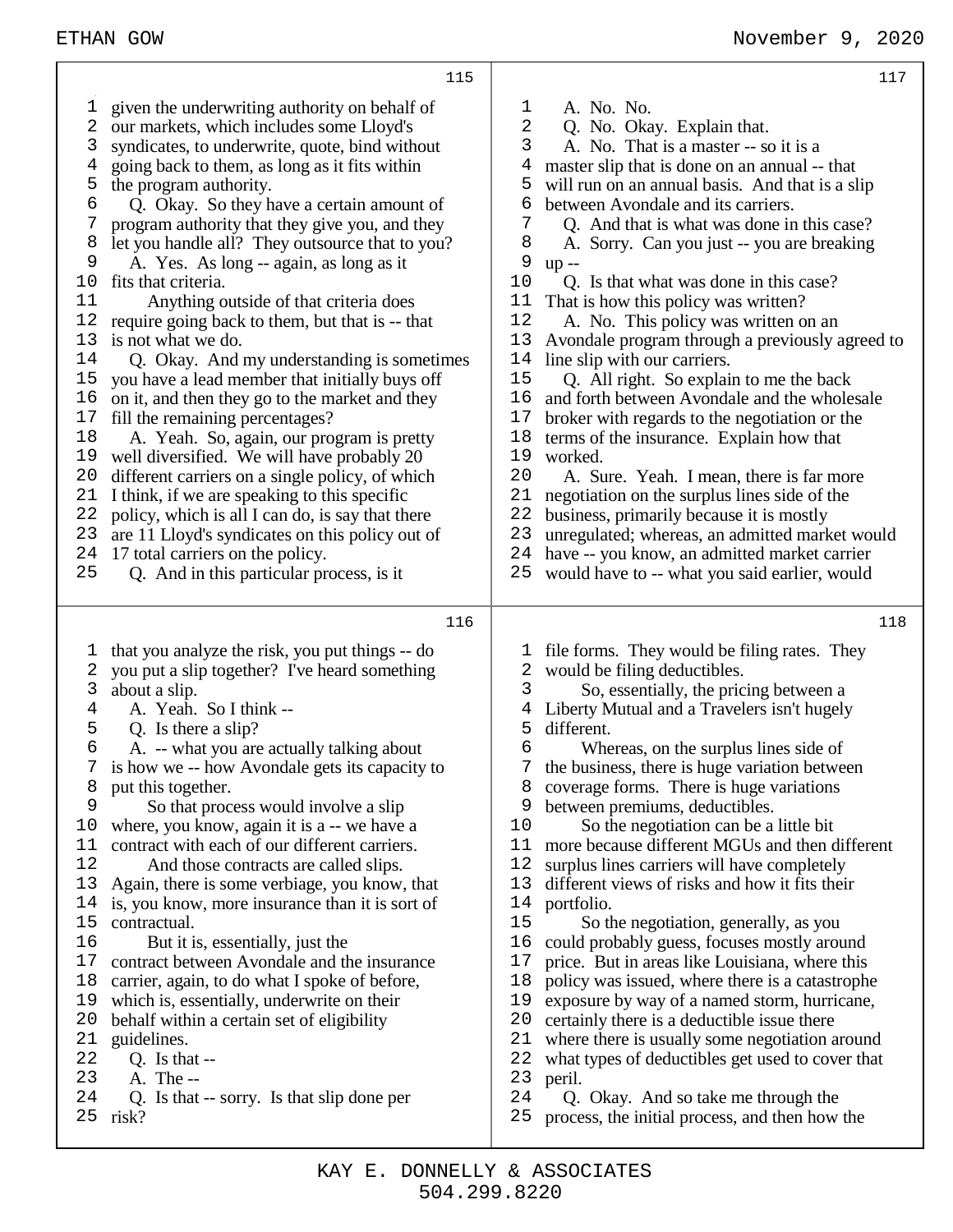|                                                                                                                         |                                                                                                                                                                                                                                                                                                                                                                                                                                                                                                                                                                                                                                                                                                                                                                                                                     |                                                                                                                         | 121                                                                                                                                                                                                                                                                                                                                                                                                                                                                                                                                                                                                                                                                                                                                                                                                                                                                                                                                     |
|-------------------------------------------------------------------------------------------------------------------------|---------------------------------------------------------------------------------------------------------------------------------------------------------------------------------------------------------------------------------------------------------------------------------------------------------------------------------------------------------------------------------------------------------------------------------------------------------------------------------------------------------------------------------------------------------------------------------------------------------------------------------------------------------------------------------------------------------------------------------------------------------------------------------------------------------------------|-------------------------------------------------------------------------------------------------------------------------|-----------------------------------------------------------------------------------------------------------------------------------------------------------------------------------------------------------------------------------------------------------------------------------------------------------------------------------------------------------------------------------------------------------------------------------------------------------------------------------------------------------------------------------------------------------------------------------------------------------------------------------------------------------------------------------------------------------------------------------------------------------------------------------------------------------------------------------------------------------------------------------------------------------------------------------------|
| 1<br>2<br>3<br>4<br>5<br>6<br>7<br>8<br>9<br>10<br>11<br>12<br>13<br>14<br>15<br>16<br>17<br>18<br>19<br>20<br>21<br>22 | 119<br>specifics of the policy are formed of the deal.<br>A. Sure.<br>Q. Take me through that. If you can walk<br>me through sort of from the beginning. There is<br>a packet of information, I assume. I want this<br>kind of limits. I want business interruption<br>coverage in this particular area. And then it<br>gets more specific?<br>A. Yeah.<br>Q. Take me through the process of how that<br>works.<br>A. Sure. So just to be clear, too, you<br>know, we don't issue stand-alone business<br>interruption coverage.<br>So I know sort of what you are getting<br>at, but it is part of a commercial property<br>policy that may or may not include business<br>interruption.<br>So we wouldn't be issuing -- Avondale<br>does not issue business interruption only<br>policies.<br>Q. Understood.      | ı<br>2<br>3<br>4<br>5<br>6<br>7<br>8<br>9<br>10<br>11<br>12<br>13<br>14<br>15<br>16<br>17<br>18<br>19<br>20<br>21<br>22 | likely to be on this presented risk.<br>This is -- we will lay out the pricing.<br>We are going to lay out your deductibles. We<br>are going to lay out the limits and the<br>valuations that we would feel comfortable with.<br>And then they have the opportunity, you<br>know, to accept that quote or, you know, likely<br>with all contracts, you can counter. And then<br>that would come back, back up through the chain,<br>to us, and we decide whether we would want to do<br>that or not.<br>Q. Okay. And when you say "we" and "accept"<br>it" and the rest of it, you are doing it on<br>behalf of a group of trusted investors that you<br>have a contract with?<br>MR. MILLER:<br>Objection. Objection to the form of<br>the question.<br>MR. HOUGHTALING:<br>What is wrong with that, Allen?<br>MR. MILLER:<br>You can answer.                                                                                          |
| 23                                                                                                                      | A. But for the purposes of this, so we                                                                                                                                                                                                                                                                                                                                                                                                                                                                                                                                                                                                                                                                                                                                                                              | 23                                                                                                                      | You called it -- you said he is                                                                                                                                                                                                                                                                                                                                                                                                                                                                                                                                                                                                                                                                                                                                                                                                                                                                                                         |
| 24                                                                                                                      | would come up -- we would evaluate the risk. We                                                                                                                                                                                                                                                                                                                                                                                                                                                                                                                                                                                                                                                                                                                                                                     | 24                                                                                                                      | doing it on behalf of a group of investors. I                                                                                                                                                                                                                                                                                                                                                                                                                                                                                                                                                                                                                                                                                                                                                                                                                                                                                           |
| 25                                                                                                                      | would determine how it fits into our portfolio.                                                                                                                                                                                                                                                                                                                                                                                                                                                                                                                                                                                                                                                                                                                                                                     | 25                                                                                                                      | think he has already testified he is doing it on                                                                                                                                                                                                                                                                                                                                                                                                                                                                                                                                                                                                                                                                                                                                                                                                                                                                                        |
|                                                                                                                         |                                                                                                                                                                                                                                                                                                                                                                                                                                                                                                                                                                                                                                                                                                                                                                                                                     |                                                                                                                         |                                                                                                                                                                                                                                                                                                                                                                                                                                                                                                                                                                                                                                                                                                                                                                                                                                                                                                                                         |
|                                                                                                                         | 120                                                                                                                                                                                                                                                                                                                                                                                                                                                                                                                                                                                                                                                                                                                                                                                                                 |                                                                                                                         | 122                                                                                                                                                                                                                                                                                                                                                                                                                                                                                                                                                                                                                                                                                                                                                                                                                                                                                                                                     |
| 1<br>2<br>3<br>4<br>5<br>6<br>7<br>8<br>9<br>10<br>11<br>12<br>13<br>14<br>15<br>16<br>17<br>18<br>19<br>20<br>21       | Again, speaking to Louisiana, you know,<br>we are mostly concerned about the catastrophe<br>exposure that the hurricane peril presents. So<br>we would -- we would see how that peril fits<br>into our portfolio.<br>We have some underwriting guidelines<br>internally that we use around acceptable<br>deductibles based on where the location is,<br>possibly what the construction of the building<br>is, the age of the building. So, essentially,<br>things that maybe make it better or worse in<br>regards to that specific peril.<br>And then the pricing will go up or down<br>depending on that. The same with the<br>deductible; it will go up or down depending on<br>those characteristics.<br>Q. Okay.<br>A. Those characteristics -- sorry. Go<br>ahead.<br>Q. No, no, no. Go ahead. Go ahead. This | T<br>2<br>3<br>4<br>5<br>6<br>8<br>9<br>10<br>11<br>12<br>13<br>14<br>15<br>16<br>17<br>18<br>19<br>20<br>21            | behalf -- he has the authority himself. He<br>doesn't have to go back to the investors.<br><b>EXAMINATION BY MR. HOUGHTALING:</b><br>Q. Okay. So you have a -- you have a<br>contract with a group of investors, correct?<br>A. Again, terminology, I'm not trying to<br>wipe it here, but --<br>Q. No, no, no. Please. I want specifics.<br>I'm a contract lawyer, so I likes -- specifics<br>is my thing. I like it.<br>A. You got it. So they are not really --<br>they are not investors. They would provide risk<br>capital to us to -- again, to utilize on their<br>behalf under the contracted program rules.<br>So, again, I just don't want the term<br>that they are investors. They are not investors<br>in Avondale, by any means.<br>Q. Understand. They are not investors.<br>I guess when I use the term "investors,"<br>when I'm using the term, I mean someone is<br>investing in a certain risk hoping for a return? |
| 22<br>23<br>24                                                                                                          | is helpful. I don't mean to interrupt you.<br>A. Yeah. So those characteristics will<br>then, you know, get put into a proposal back to                                                                                                                                                                                                                                                                                                                                                                                                                                                                                                                                                                                                                                                                             | 22<br>23                                                                                                                | A. Understood. I think we are talking<br>about --                                                                                                                                                                                                                                                                                                                                                                                                                                                                                                                                                                                                                                                                                                                                                                                                                                                                                       |

Т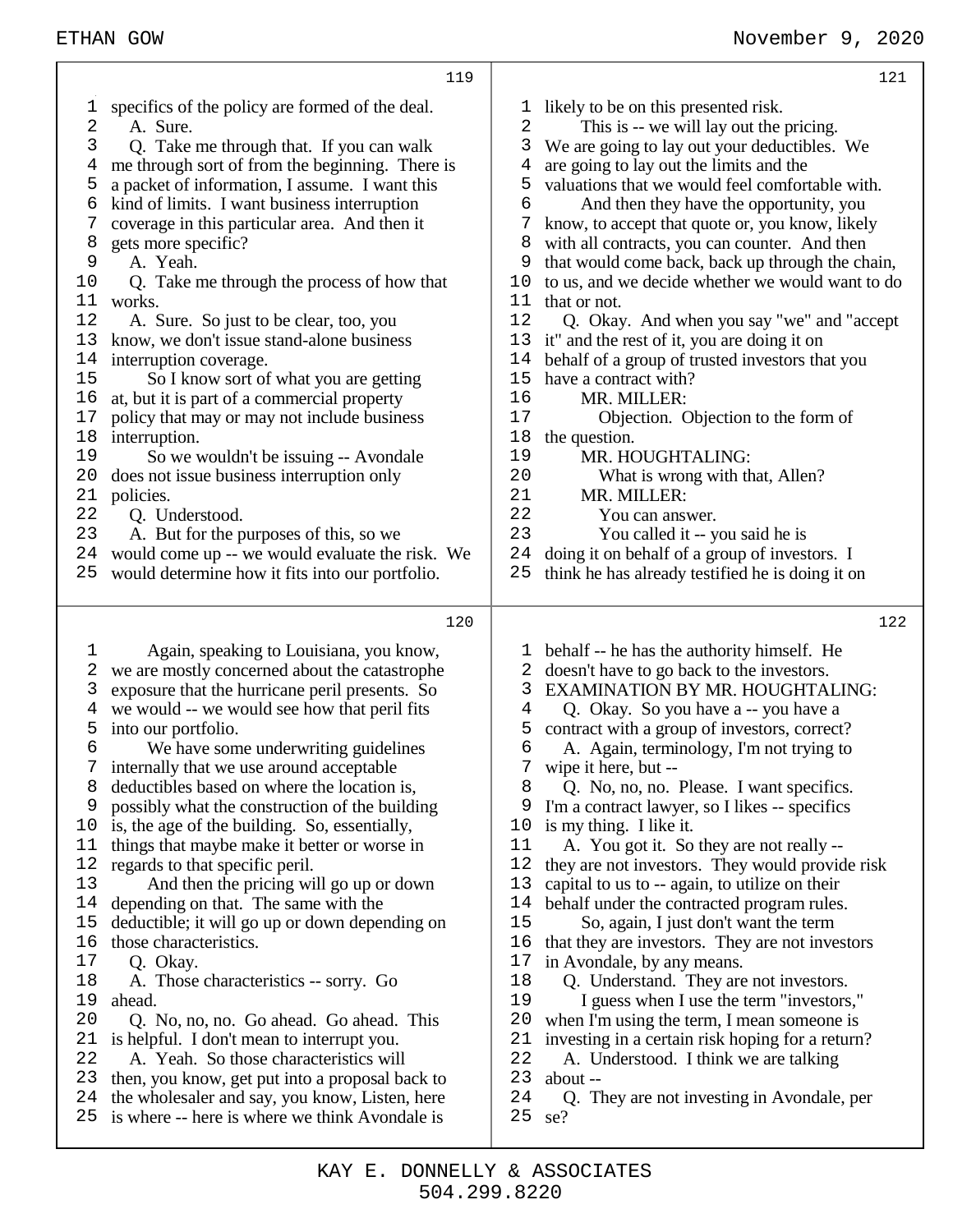| 123                                              | 125                                              |
|--------------------------------------------------|--------------------------------------------------|
| 1                                                | 1                                                |
| A. Sure. You got it.                             | quotes out. Some don't look like they are worth  |
| 2                                                | 2                                                |
| Q. They are investing in the risk that I'm       | negotiating, and then maybe they picked a couple |
| 3                                                | 3                                                |
| going to take and I'm hopefully getting some     | to start negotiating with.                       |
| 4                                                | $\overline{4}$                                   |
| profit.                                          | In this particular case, we were,                |
| 5                                                | 5                                                |
| I'm going to take a risk if an event             | obviously, one of those. And you know, they      |
| 6                                                | 6                                                |
| happens or not; and I am going to get a return   | ended up accepting the terms of the quote, and   |
| 7                                                | 7                                                |
| on my investment, a gain or a loss?              | we ended up issuing a binder for this policy,    |
| 8                                                | 8                                                |
| A. Yeah. We were ceding them risk, pieces        | which, again, acts as a placeholder until we     |
| 9                                                | 9                                                |
| of risk, yes.                                    | formally issue the policy.                       |
| 10                                               | Q. Okay. And when you say "the terms of          |
| Q. Yes. And they decide to take a certain        | 10                                               |
| 11                                               | the quote," what exactly are the terms? Take me  |
| percentage of that risk?                         | 11                                               |
| 12                                               | 12                                               |
| A. They decide to take a certain percentage      | through the steps. What are the terms of the     |
| 13                                               | 13                                               |
| of the Avondale program, and so the Avondale     | quote?                                           |
| program disseminates that capital differently on | 14                                               |
| 14                                               | A. Sure. So the key terms that an insured        |
| $15$                                             | 15                                               |
| a per risk basis. But, again, that is -- that    | would be -- again, would be focused on here      |
| 16                                               | 16                                               |
| is an Avondale item.                             | would be deductibles.                            |
| 17                                               | 17                                               |
| Q. Yeah. It can happen with one particular       | And that would be a deductible for -- we         |
| 18                                               | 18                                               |
| risk or a grouping of risks?                     | call it the AOP, which is all other perils,      |
| 19                                               | 19                                               |
| A. Yes, sir. Correct.                            | which is generally, you know, sort of your -- if |
| 20                                               | 20                                               |
| Q. Kind of like a fund, per se?                  | no other deductible is mentioned, the AOP        |
| 21                                               | 21                                               |
| A. Similar. Yeah, could be.                      | applies.                                         |
| 22                                               | 22                                               |
| Q. Similar to a fund?                            | So that would be if you had, you know, a         |
| 23                                               | 23                                               |
| A. Yes.                                          | water damage loss or, you know, something -- I   |
| 24                                               | 24                                               |
| Q. All right. So walk me through -- let's        | don't know. I can't think of anything else off   |
| 25                                               | 25                                               |
| get more specific, if we can. And this has been  | the top of my head. But so that would apply      |
| 124                                              | 126                                              |
| helpful.                                         | 1                                                |
| 1                                                | there.                                           |
| 2                                                | 2                                                |
| Let's get more specific into what                | In the case of in New Orleans when we            |
| happens specifically here for a particular       | 3                                                |
| 3                                                | choose to include wind or hail, which we did in  |
| restaurant in New Orleans that wants to cover    | this case, you would also see a separate named   |
| 4                                                | 4                                                |
| its property and the business interruption       | storm deductible, wind deductible, hail          |
| 5                                                | 5                                                |
| 6                                                | 6                                                |
| associated with it.                              | deductible, you know, again, depending on loss   |
| A. Okay. Sure. Yeah. So, again, once the         | 7                                                |
| 7                                                | history.                                         |
| proposal is made, within that proposal they will | 8                                                |
| 8                                                | Let's say they've had a couple -- using          |
| 9                                                | 9                                                |
| have a set of terms and conditions that they can | the restaurant example, let's say they've had a  |
| 10                                               | 10                                               |
| either accept or counter or decline.             | couple water damage losses. We may choose to     |
| 11                                               | 11                                               |
| I think that it is important to note,            | put on a water damage deductible. Again, to      |
| too, that it is unlikely that we are the only    | 12                                               |
| 12                                               | help mitigate some of that loss history and make |
| 13                                               | 13                                               |
| person quoting on a risk. I think if we are,     | the account fit our program and help with the    |
| then maybe we made a mistake.                    | 14                                               |
| 14                                               | rates, as well.                                  |
| 15                                               | 15                                               |
| But, generally, we are not the only              | And then, certainly, they have -- again,         |
| 16                                               | 16                                               |
| person or the only carrier MGU quoting on a      | the largest one is, of course, price. So         |
| risk. So there will, generally, be a choice.     | 17                                               |
| 17                                               | pricing varies hugely by carrier and by MGU. It  |
| That is why you use the wholesale market, to try | just depends on certain -- certain things fit    |
| 18                                               | 18                                               |
| to get choices.                                  | different programs differently.                  |
| 19                                               | 19                                               |
| 20                                               | 20                                               |
| Q. Okay.                                         | And certain underwriters, you know --            |
| 21                                               | 21                                               |
| A. So, again, once the negotiations start,       | and when I say "underwriters," in this case I    |
| 22                                               | 22                                               |
| there is something about our quote that the      | mean the Avondale underwriter -- would, you      |
| 23                                               | 23                                               |
| wholesaler is representing back to the agent,    | know, obviously have some authority to price the |
| 24                                               | 24                                               |
| who is representing back to the insured.         | risk as they see fit, as well based on how they  |
| 25                                               | 25                                               |
| You know, maybe they have kicked other           | feel about the risk.                             |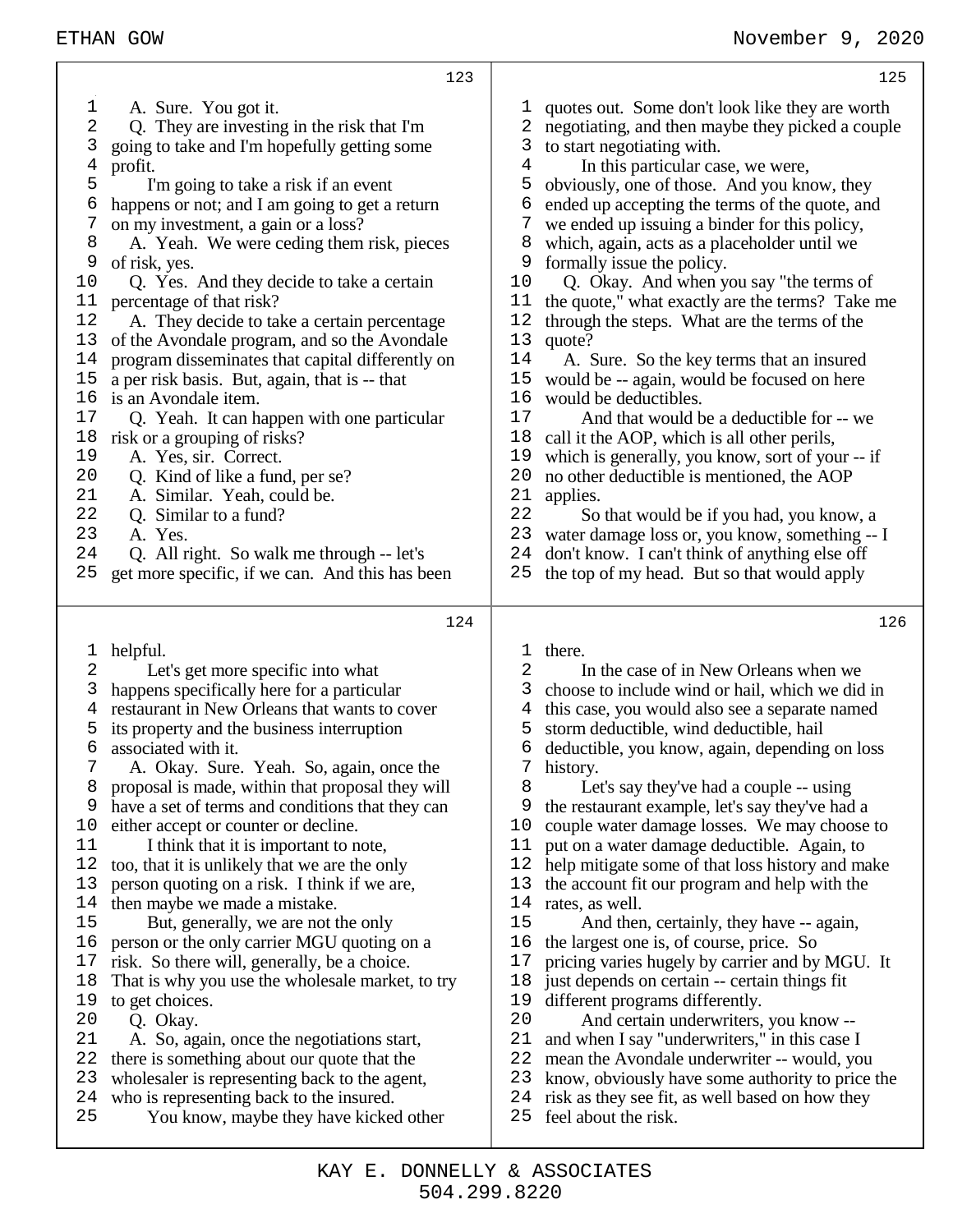|    | 127                                              |      | 129                                              |
|----|--------------------------------------------------|------|--------------------------------------------------|
| ı  | So there is some -- it is not all                |      | 1 where it is this deductible, this endorsement, |
| 2  | mandate pricing or it is not all technical       | 2    | this menu of items?                              |
| 3  | pricing. There are some gut feel that goes into  | 3    | A. So that is at the quote stage. I would        |
| 4  | it.                                              | 4    | -- I would mention, though, that, you know, the  |
| 5  | And then, certainly, there is a market           | 5    | retail agent, you know, going through a standard |
| 6  | out there, right? So, you know, it is -- you     | 6    | market -- the standard market, it is not a       |
| 7  | try to get the highest price you can for the     |      | coincidence that they are called the standard    |
| 8  | risk.                                            | 8    | market. Most of those things that are in the     |
| 9  | Q. Sure. And, consequently, on the               | 9    | admitted and standard market are standard.       |
| 10 | opposite side, the person that is offered the    | 10   | And once you get into the -- once you            |
| 11 | premium is trying to get the most coverage for   | 11   | get into surplus lines arena, it is why          |
| 12 | the least amount?                                | 12   | generally a retail agent is happy to pass off    |
| 13 | A. Yes, sir. Certainly, they are looking         | 13   | that work to a wholesaler.                       |
| 14 | for the most fair pricing possible.              | 14   | The wholesalers are just far more                |
| 15 | Q. Yeah. And so the deductible helps             | 15   | familiar with the surplus lines market. That     |
| 16 | decrease the risk?                               | 16   | general market, the wholesaler will know the     |
| 17 | A. It helps decrease the risk for the            | $17$ | carriers and know which sets of forms will be    |
| 18 | carriers, yes.                                   | 18   | used in their base policy.                       |
| 19 | Q. And the decreased risk generally, all         | 19   | So speaking from Avondale, I would -- I          |
| 20 | the things being equal, decreases the cost,      | 20   | would hope that a good wholesale broker knows    |
| 21 | potential cost?                                  | 21   | which carriers are using which forms.            |
| 22 | A. Generally, yes.                               | 22   | So as far as when the insured has                |
| 23 | Q. And increased risk, all the things being      | 23   | knowledge of which forms, from Avondale's        |
| 24 | equal, increases cost?                           | 24   | perspective, they will have knowledge at the     |
| 25 | A. Correct. Yeah. Increased risk could           | 25   | quote stage. But a good wholesaler and a good    |
|    | 128                                              |      | 130                                              |
| T  | increase cost or push it outside the eligibility |      | 1 insurance agent will be disseminating that     |
| 2  | of the program.                                  |      | information back down probably prior to the      |
| 3  | Q. Okay. And so the deductibles help with        | 3    | quote.                                           |
| 4  | that. What about in -- tell me about the role    | 4    | And maybe that is why they choose, you           |
| 5  | of endorsements and when do the role of          | 5    | know, Avondale versus another market, which      |
| 6  | endorsements -- when are they discussed? Are     | 6    | could be coverage forms.                         |
| 7  | they discussed in the beginning of the initial   | 7    | Q. Okay. So --                                   |
| 8  | packet of information that goes out?             | 8    | MR. MILLER:                                      |
| 9  | A. Yes. So the quote document will have a        | 9    | John. John, is it a good time for a              |
| 10 | list of forms. And, again, I am going to use     | 10   | break?                                           |
| 11 | "forms" here. I think you are saying             | 11   | MR. HOUGHTALING:                                 |
| 12 | endorsements to mean forms, but --               | 12   | Yeah. Yeah.                                      |
| 13 | Q. Yeah.                                         | 13   | MR. MILLER:                                      |
| 14 | A. -- generally coverage forms. So the           | 14   | We have been going for an hour.                  |
| 15 | coverage forms will be listed on the quote.      | 15   | MR. HOUGHTALING:                                 |
| 16 | Q. Okay. So I want to take you back.             | 16   | Yeah. Sure.                                      |
| 17 | Let's back up a little bit. Let's back up to     | 17   | MR. MILLER:                                      |
| 18 | the stage -- because I want to start in the      | 18   | Let me say this, too. I mean, look,              |
| 19 | chronology -- back up to the stage where it is   | 19   | I'm giving a whole lot of leeway on this general |

- I'm giving a whole lot of leeway on this general education about how the market and stuff works,
- but --
	-
- 22 MR. HOUGHTALING:<br>23 I'm asking specifically I'm asking specifically -- I want to
- know specifically -- Allen, I want to know
- specifically what happened here.

 the insurance retail broker can't bind it in any other place in the market; decides to go a surplus lines carrier; needs a U.S. wholesale broker. They have a general idea of the packet

When does it get specific enough to

of information.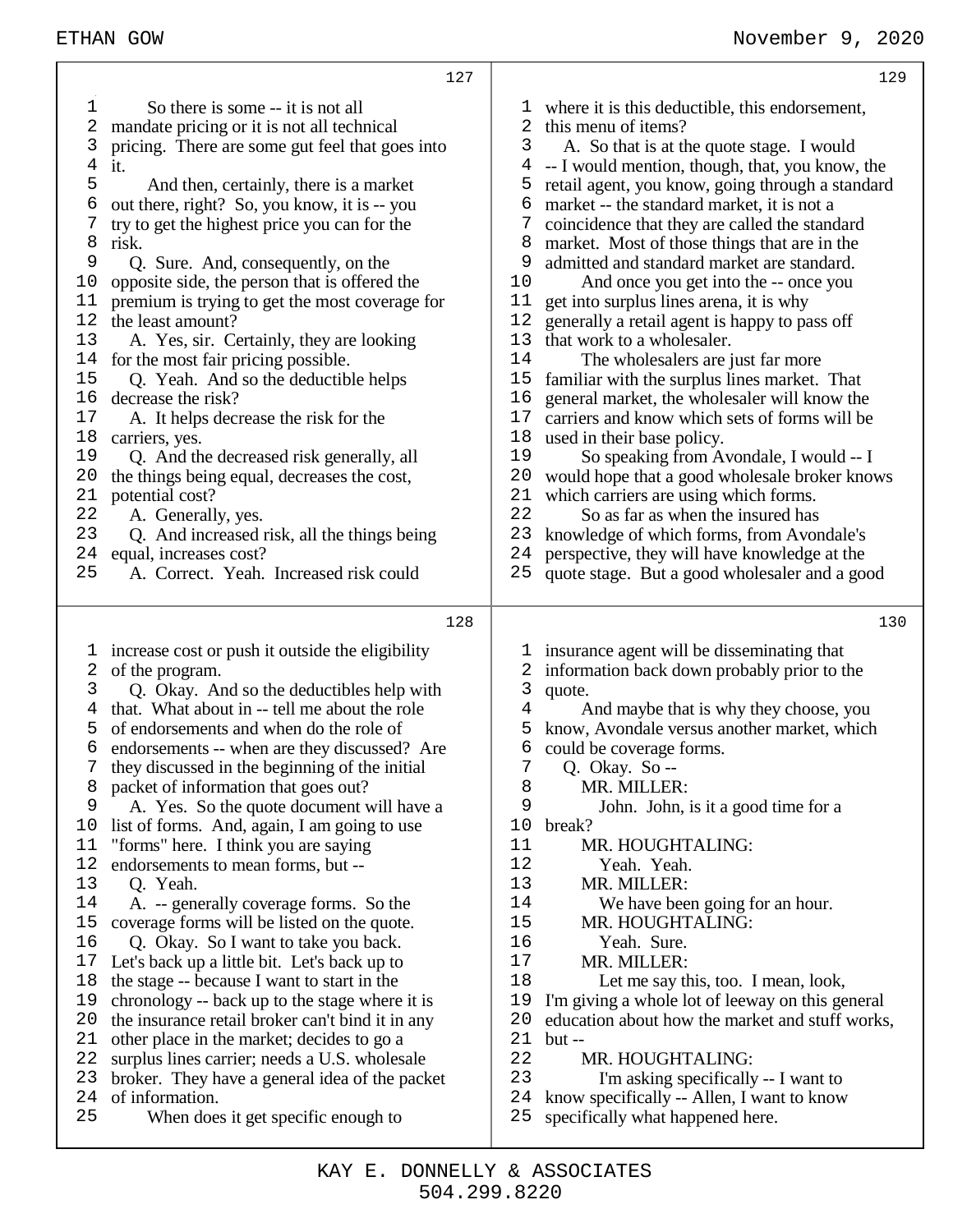|                                                                                                                                           | 131                                                                                                                                                                                                                                                                                                                                                                                                                                                                                                                                                                                                                                                                                                                                                                                                                                                                                                                                                                            | 133                                                                                                                                                                                                                                                                                                                                                                                                                                                                                                                                                                                                                                                                                                                                                                                                                                                                                                                                                                                                                                                                                                                                                                        |
|-------------------------------------------------------------------------------------------------------------------------------------------|--------------------------------------------------------------------------------------------------------------------------------------------------------------------------------------------------------------------------------------------------------------------------------------------------------------------------------------------------------------------------------------------------------------------------------------------------------------------------------------------------------------------------------------------------------------------------------------------------------------------------------------------------------------------------------------------------------------------------------------------------------------------------------------------------------------------------------------------------------------------------------------------------------------------------------------------------------------------------------|----------------------------------------------------------------------------------------------------------------------------------------------------------------------------------------------------------------------------------------------------------------------------------------------------------------------------------------------------------------------------------------------------------------------------------------------------------------------------------------------------------------------------------------------------------------------------------------------------------------------------------------------------------------------------------------------------------------------------------------------------------------------------------------------------------------------------------------------------------------------------------------------------------------------------------------------------------------------------------------------------------------------------------------------------------------------------------------------------------------------------------------------------------------------------|
| 1<br>2<br>3<br>4<br>5<br>6<br>7<br>8<br>9<br>10<br>11<br>12<br>13<br>14<br>15<br>16<br>17<br>18<br>19<br>20<br>21<br>22<br>23             | But in order to know that --<br>MR. MILLER:<br>Well --<br>MR. HOUGHTALING:<br>$-$ the way $-$<br>MR. MILLER:<br>-- I'm ready -- I'm ready --<br>MR. HOUGHTALING:<br>-- I need to --<br>MR. MILLER:<br>-- for you to ask those questions.<br>MR. HOUGHTALING:<br>-- have him define those terms,<br>okay?<br>MR. MILLER:<br>I'm ready for you to ask those<br>questions. Thanks.<br>MR. HOUGHTALING:<br>Yeah. We are getting there. We are<br>getting there fast.<br>(Recess held.)<br><b>EXAMINATION BY MR. HOUGHTALING:</b><br>Q. All right. So the AOP refers to "all                                                                                                                                                                                                                                                                                                                                                                                                        | 1 forms. But can you draw down to me -- because<br>when I say the word "form," I'm a lawyer. It<br>2<br>could mean a lot of different things.<br>3<br>So what exactly do you mean when you say<br>4<br>a list of forms?<br>5<br>A. Sure. So I -- so Avondale issues an<br>6<br>ISO-based policy. So the forms that would be<br>8<br>included on that quote would be an outline of<br>the ISO coverage forms that would apply to the<br>9<br>10<br>risk.<br>11<br>Q. And when you say ISO coverage forms -- I<br>12<br>know there is a thing like there is an ISO form<br>13<br>policy and then there is also ISO endorsements<br>and ISO exclusions and ISO things.<br>14<br>15<br>Can you draw down on what you mean when<br>you say ISO forms are listed?<br>16<br>A. So as it pertains to the specific risk,<br>17<br>there will be a set of applicable ISO forms.<br>18<br>Again, we don't issue, you know, sort of a -- I<br>19<br>20<br>don't know what you mean by an ISO policy, per<br>21<br>se, but our policy is made up of specific ISO<br>22<br>forms.<br>23<br>Q. Okay. And when you say it is made up of                                                    |
| 24<br>25                                                                                                                                  | other perils," right?<br>A. Correct.                                                                                                                                                                                                                                                                                                                                                                                                                                                                                                                                                                                                                                                                                                                                                                                                                                                                                                                                           | 24<br>specific ISO forms, can you describe what you<br>25<br>mean by that?                                                                                                                                                                                                                                                                                                                                                                                                                                                                                                                                                                                                                                                                                                                                                                                                                                                                                                                                                                                                                                                                                                 |
|                                                                                                                                           | 132                                                                                                                                                                                                                                                                                                                                                                                                                                                                                                                                                                                                                                                                                                                                                                                                                                                                                                                                                                            | 134                                                                                                                                                                                                                                                                                                                                                                                                                                                                                                                                                                                                                                                                                                                                                                                                                                                                                                                                                                                                                                                                                                                                                                        |
| 1<br>2<br>3<br>4<br>5<br>6<br>7<br>8<br>9<br>10<br>11<br>12<br>13<br>14<br>15<br>16<br>17<br>18<br>19<br>20<br>21<br>22<br>23<br>24<br>25 | Q. Okay. And the AOP, the all other<br>perils, I assume it is an all-risk type policy<br>you discussed?<br>A. That is correct.<br>Q. Unless it has a specific deductible<br>associated with that risk? It has to be<br>outlined for that specific risk?<br>A. So, yeah. If there is no other<br>deductible listed on the policy, then the AOP is<br>the deductible.<br>Q. All right. Explain to me how -- you<br>were talking about forms and that the forms<br>usually come when the quote comes.<br>Okay. Describe to me what do you mean<br>by forms.<br>A. So the quote would include a<br>standardized set of forms that would apply to<br>the quote, which would eventually become part of<br>the policy.<br>So we list those forms on the quote so<br>that the wholesaler and the insurance agent have<br>a chance, obviously, to review the forms that<br>would apply, and then certainly ask questions<br>about the forms.<br>Q. Now, I understand there is a list of | A. Oh, so there is a -- you know, like,<br>T<br>there is a form for what is covered, how it is<br>2<br>3<br>covered.<br>4<br>So, you know, we issue an ISO form that<br>would talk about what is covered. So that might<br>5<br>be the building and business personal property<br>6<br>form. That is ISO.<br>8<br>There would be the how it is covered,<br>which would be the cause of loss form, which is<br>9<br>10<br>ISO.<br>11<br>And then there is other, you know, that<br>12<br>is the -- that is sort of 90% of the policy<br>13<br>coverage falls in between those two forms.<br>14<br>Then there is certain -- there are some<br>15<br>state forms that get applied.<br>16<br>Q. And when there is a quote that is<br>17<br>attached to that, is that the entire policy? Is<br>18<br>it with the quote, or is it a short form?<br>19<br>A. No. We just -- we just list the forms<br>20<br>and their applicable numbers.<br>21<br>Q. When you say -- what do you mean<br>22<br>applicable? So, like, in this particular case,<br>23<br>you have listed forms. What applicable numbers<br>are we talking about?<br>24<br>25<br>A. All right. So like the business |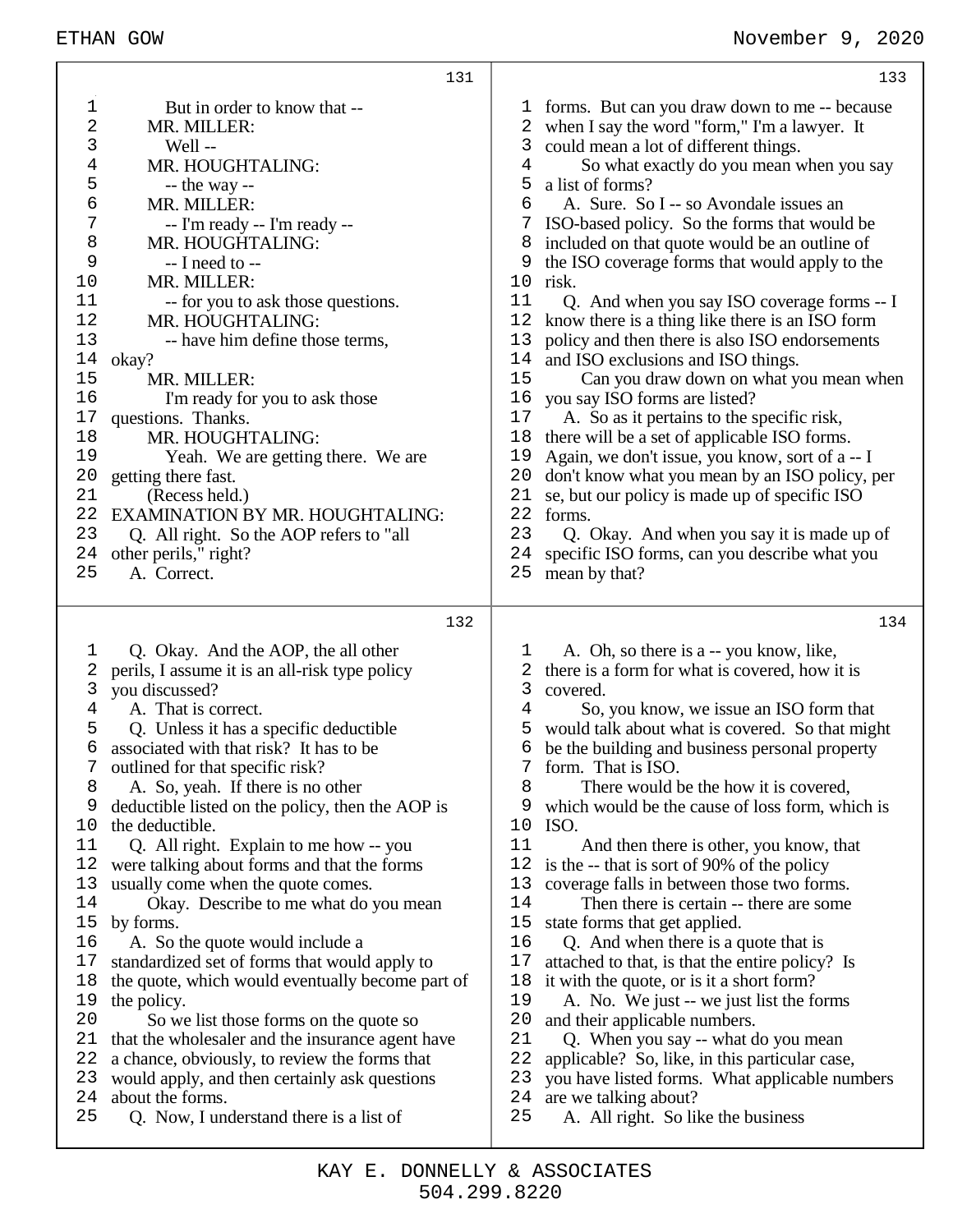|                                                                                                                                             | 135                                                                                                                                                                                                                                                                                                                                                                                                                                                                                                                                                                                                                                                                                                                                                                                                                                                                                                                                                                                                                                |                                                                                                                                           | 137                                                                                                                                                                                                                                                                                                                                                                                                                                                                                                                                                                                                                                                                                                                                                                                |
|---------------------------------------------------------------------------------------------------------------------------------------------|------------------------------------------------------------------------------------------------------------------------------------------------------------------------------------------------------------------------------------------------------------------------------------------------------------------------------------------------------------------------------------------------------------------------------------------------------------------------------------------------------------------------------------------------------------------------------------------------------------------------------------------------------------------------------------------------------------------------------------------------------------------------------------------------------------------------------------------------------------------------------------------------------------------------------------------------------------------------------------------------------------------------------------|-------------------------------------------------------------------------------------------------------------------------------------------|------------------------------------------------------------------------------------------------------------------------------------------------------------------------------------------------------------------------------------------------------------------------------------------------------------------------------------------------------------------------------------------------------------------------------------------------------------------------------------------------------------------------------------------------------------------------------------------------------------------------------------------------------------------------------------------------------------------------------------------------------------------------------------|
| T<br>2<br>3<br>4<br>5<br>6<br>7<br>8<br>9<br>$10$<br>11<br>12<br>13<br>14<br>15<br>16<br>17<br>18<br>19<br>20<br>21<br>22<br>23<br>24<br>25 | personal property form has a name. It is called<br>the CP0010, for instance. So, you know, that<br>corresponds to an ISO number so that you can<br>find the form.<br>Q. Got it. So it lists a short form of the<br>coverage, and then it has got like a serial<br>number or such?<br>A. That is -- yes, that is a good way to<br>describe it. Yes.<br>Q. And then that serial number ascribes to<br>an exact long form portion of the policy?<br>A. Yes, sir.<br>Q. So in this particular situation, what<br>would have been issued would be a list of the<br>different forms and the serial numbers on them?<br>A. That is right.<br>Q. And there would be a CP number?<br>A. That is correct.<br>Q. Okay. Explain ISO. What ISO is.<br>A. Yeah. So, I mean, the acronym itself<br>stands for Insurance Service Office, I think. I<br>don't know. Actually, I think it is Insurance<br>Service Office or Insurance Services Office.<br>But, essentially, it is an organization<br>that started sometime around 1970. And, really, | T<br>2<br>3<br>4<br>5<br>6<br>7<br>8<br>9<br>10<br>11<br>12<br>13<br>14<br>15<br>16<br>17<br>18<br>19<br>20<br>21<br>22<br>23<br>24<br>25 | Q. I'm sorry?<br>A. I don't know the answer to that.<br>Q. Were you aware that ISO does that, that<br>they $-$<br>MR. MILLER:<br>Objection. I think he --<br>MR. HOUGHTALING:<br>You can answer.<br>THE WITNESS:<br>I don't know.<br>EXAMINATION BY MR. HOUGHTALING:<br>Q. Okay. Do you know that non-surplus<br>lines -- well, you know that ISO creates forms<br>for non-surplus lines insurance companies?<br>A. Well, I think they create a -- they<br>create forms that can be used by either surplus<br>lines or non-surplus lines companies, I would<br>assume.<br>Q. Okay. And you are aware that state<br>insurance regulators regulate policy forms?<br>MR. MILLER:<br>Objection to the form of the<br>question.<br>THE WITNESS:<br>I don't know how that would apply in |
|                                                                                                                                             | 136                                                                                                                                                                                                                                                                                                                                                                                                                                                                                                                                                                                                                                                                                                                                                                                                                                                                                                                                                                                                                                |                                                                                                                                           | 138                                                                                                                                                                                                                                                                                                                                                                                                                                                                                                                                                                                                                                                                                                                                                                                |
|                                                                                                                                             |                                                                                                                                                                                                                                                                                                                                                                                                                                                                                                                                                                                                                                                                                                                                                                                                                                                                                                                                                                                                                                    |                                                                                                                                           |                                                                                                                                                                                                                                                                                                                                                                                                                                                                                                                                                                                                                                                                                                                                                                                    |
| T<br>2<br>3<br>4<br>5<br>6<br>8<br>9<br>10<br>11<br>12<br>13<br>14<br>15<br>16<br>17<br>18                                                  | what it is, is it is an insurance aggregation<br>organization.<br>So what they are going to be doing is,<br>they are going to be taking data, statistics,<br>loss information, building information, could be<br>rating information, and they are capturing all<br>of that data and they are capturing it from<br>insurance companies all across the country that<br>file into ISO.<br>And what they are essentially doing in<br>that case is building a database of statistics<br>for insurance companies to use.<br>And also they do write policy language,<br>which an insurance carrier can subscribe to ISO<br>to have access to the policy language,<br>standardize policy language.<br>Again, you know, from an Avondale<br>perspective, the benefit of using ISO would be                                                                                                                                                                                                                                                  | T<br>2<br>3<br>4<br>5<br>6<br>7<br>8<br>9<br>10<br>11<br>12<br>13<br>14<br>15<br>16<br>17<br>18                                           | the surplus lines markets.<br>I mean, if we wanted to, we could<br>manuscript policy wording, but we don't. So,<br>you know, again, we don't -- as a surplus lines<br>market, we do not file coverage with any state.<br>EXAMINATION BY MR. HOUGHTALING:<br>Q. Yes, but are you aware that the ISO<br>forms are used by companies that have to go<br>through that regulation?<br>A. Again, I can only speak to Avondale.<br>And we don't -- again, we don't file any forms.<br>So I don't know how --<br>Q. Let me ask this: You are aware of that,<br>though, correct?<br>MR. MILLER:<br>Objection. Asked and answered.<br>EXAMINATION BY MR. HOUGHTALING:<br>Q. You are aware that ISO does that,                                                                                |
| 19<br>20<br>21<br>22<br>23<br>24<br>25                                                                                                      | that it is standardized and used. It is sort of<br>the standard insurance policy wording for the<br>surplus lines industry.<br>Q. Yeah. And ISO goes to like the<br>insurance commissioners about the forms to get<br>approval?<br>A. I don't know the answer to that.                                                                                                                                                                                                                                                                                                                                                                                                                                                                                                                                                                                                                                                                                                                                                             | 19<br>20<br>21<br>22<br>23<br>24<br>25                                                                                                    | correct?<br>A. All I can say -- I mean, I have never<br>worked for a standard lines company that used<br>ISO forms, so -- I apologize. I don't know the<br>answer. I don't know -- I don't know that.<br>Q. Well, Lloyd's uses standard ISO forms,<br>correct?                                                                                                                                                                                                                                                                                                                                                                                                                                                                                                                     |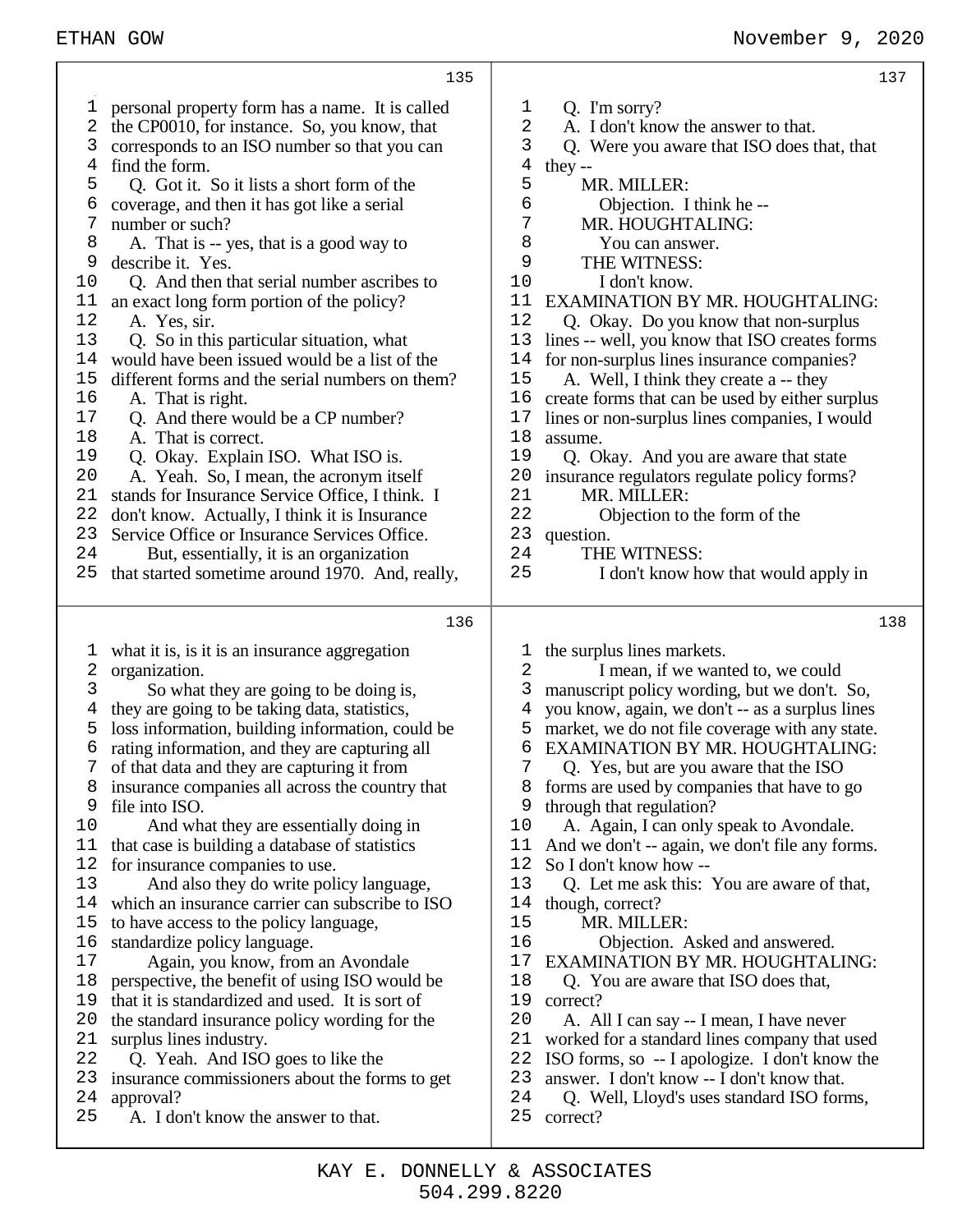|                | 139                                                        |          | 141                                                                                     |
|----------------|------------------------------------------------------------|----------|-----------------------------------------------------------------------------------------|
| 1              | A. I don't know that Lloyd's does. I know                  | 1        | Q. And would that also have an ISO number?                                              |
| 2              | we -- we, Avondale, uses ISO forms.                        | 2        | A. Yes, but it is a different ISO number.                                               |
| 3              | Q. You use ISO forms?                                      | 3        | And, I'm sorry. I don't have it in front of me                                          |
| $\overline{4}$ | A. That is correct.                                        | 4        | right now. But, essentially, it is called the                                           |
| 5              | Q. All right. And the reason is they are                   | 5        | declarations page.                                                                      |
| 6              | standardized?                                              | 6        | Q. Okay. And then describe to me the                                                    |
| 7              | A. In the United States, yes.                              |          | endorsements, how the endorsement works.                                                |
| 8              | Q. In the U.S. Okay.                                       | 8        | Endorsements, as my understanding is, they can                                          |
| 9              | Is it another reason that those forms                      | 9        | add or take away coverage on a general policy?                                          |
| 10             | are vetted by insurance commissioners? Does                | 10       | A. Yes. An endorsement is a -- I mean, it                                               |
| 11             | that factor into it at all for you, for                    | 11       | could be -- they could add or take away                                                 |
| 12             | Avondale?                                                  | 12       | coverage.                                                                               |
| 13             | A. Well, I think -- I think the fact that                  | 13       | They could also specify a designated --                                                 |
| 14             | they would be, again, used as a standard makes             | 14       | like, a service-of-suit clause would be an                                              |
| 15             | it -- makes us less prone to, you know, have               | 15       | endorsement. You know, as you know, "How do you                                         |
| 16             | judgement against the form itself.                         | 16       | sue us?" that is an endorsement on the forms.                                           |
| 17             | Q. Correct. And what do you mean by that;                  | 17       | So there could be clarification                                                         |
| 18             | judgment against the form itself?                          | 18       | endorsements. There could -- you know, in our                                           |
| 19             | A. Again, if -- you know, as an MGU, we                    | 19       | case, we have an endorsement that tells the                                             |
| 20             | would not have the expertise to draft our own              | 20       | insured who the carriers are behind the policy.                                         |
| 21             | forms. So having the ability to use a                      | 21       | So, they are not always                                                                 |
| 22             | standardized product that many other carriers              | 22       | coverage-related. But, yes, they certainly                                              |
| 23             | use, allows us the ability to pass that burden             | 23       | could take away or add coverage.                                                        |
| 24             | off on professionals.                                      | 24       | Q. And how would I know if they take away                                               |
| 25             | Q. Yeah. So because you don't have the                     | 25       | or they add coverage? Would it say it?                                                  |
|                |                                                            |          |                                                                                         |
|                |                                                            |          |                                                                                         |
|                |                                                            |          |                                                                                         |
|                | 140                                                        |          | 142                                                                                     |
| I,             | expertise of what specific language, you                   | ı        | A. Well, the name of the forms generally                                                |
| 2              | subscribe to the company that does that, that              | 2        | say what the form does. I think that is -- you                                          |
| 3              | has that expertise?                                        | 3        | know, ISO is pretty good about making sure that                                         |
| 4              | A. That is correct.                                        | 4        | these -- that the language is pretty clear.                                             |
| 5              | Q. And they draft the language?                            | 5        | But, certainly, the form number, you                                                    |
| 6              | A. Yes.                                                    | 6        | would have access to review of that form prior                                          |
| 7              | Q. And then you purchase and copyright                     | 7        | to acceptance of the quote.                                                             |
| 8              | those forms?                                               | 8        | Q. Okay. And the endorsements in this                                                   |
| 9              | A. I don't know that we copyright.                         | 9        | particular case, does it affect what type of                                            |
| 10             | Q. I'm sorry. You purchase copyrighted                     | 10       | rate is -- well, let me ask you this: If you                                            |
| 11             | forms, I should say?                                       | 11       | have endorsements that add coverage, that adds                                          |
| 12             | A. I don't -- I don't know if they are                     | 12       | risk, correct?                                                                          |
| 13             | copyrighted, but we purchase access to the                 | 13       | A. Not in all cases.                                                                    |
| 14             | forms.                                                     | 14       | But, you know, certainly there could be                                                 |
| 15             | Q. Access. Okay. And in this particular                    | 15       | things that if, you know, you didn't want -- you                                        |
| 16             | matter, the quote would be based upon what forms           | 16       | know, like if you didn't want business                                                  |
| 17             | are listed?                                                | 17       | interruption coverage, you know, we could                                               |
| 18             | A. That is correct.                                        | 18       | exclude that.                                                                           |
| 19             | Q. And some of those forms will not just be                | 19       | And that would reduce our liabilities                                                   |
| 20             | coverage, but some of those forms would be --              | 20       | out. So that would reduce the amount of limit                                           |
| 21             | well, let me ask you this: Is the deductible               | 21       | that we were putting out, so that would                                                 |
| 22             | that effects the risk, are those also forms with           | 22       | subsequently reduce the premium.                                                        |
| 23             | numbers?                                                   | 23       | So, you know, certainly anything that                                                   |
| 24<br>25       | A. Well, I think the deductible would<br>appear on a form. | 24<br>25 | restricted limits would allow us to do that.<br>Q. Okay. So, but there are endorsements |

т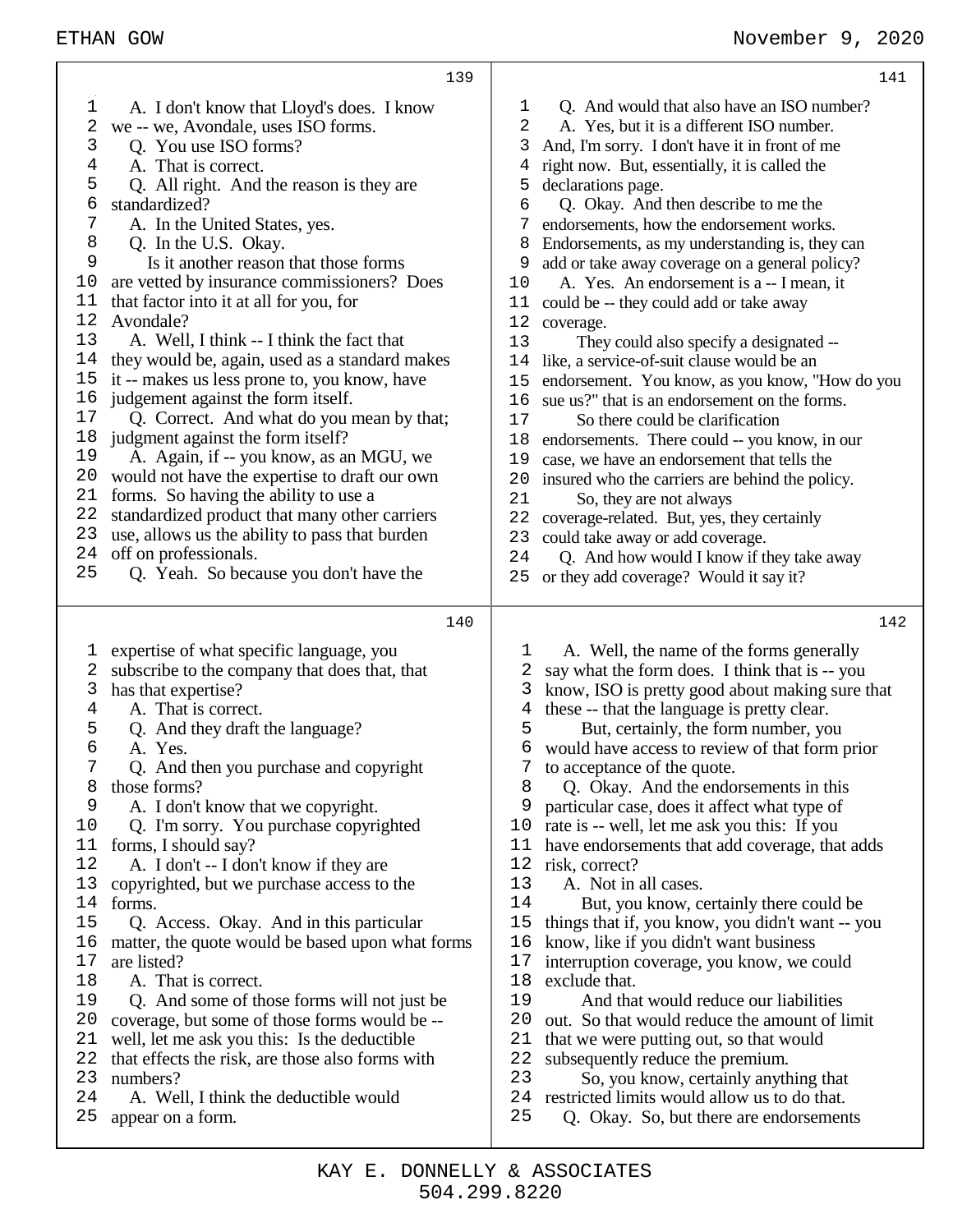|          | 143                                                           |             | 145                                              |
|----------|---------------------------------------------------------------|-------------|--------------------------------------------------|
| ı        | that add coverage, correct?                                   | $\mathbf 1$ | Q. Well, what about the customer?                |
| 2        | A. Correct. Yes.                                              | 2           | A. Well, they have the chance to either          |
| 3        | Q. And if you have an endorsement that adds                   | 3           | accept or decline it.                            |
| 4        | coverage, that adds risk, correct?                            | 4           | Q. Yes. But they also -- they negotiate          |
| 5        | A. I mean, I don't -- I mean, it might                        | 5           | risk. They look at not just the quote, but they  |
| 6        | not.                                                          | 6           | look at the forms being given to them.           |
| 7        | MR. MILLER:                                                   | 7           | MR. MILLER:                                      |
| 8        | Asked and answered.                                           | 8           | Objection. You are asking him to                 |
| 9        | <b>EXAMINATION BY MR. HOUGHTALING:</b>                        | 9           | tell you what the customer does?                 |
| 10       | Q. Well, I mean -- let me ask you this: If                    | 10          | MR. HOUGHTALING:                                 |
| 11       | you are adding risk, you are -- well, if you are              | 11          | He is describing that.                           |
| 12       | adding coverage, you are adding risk, are you                 | 12          | <b>EXAMINATION BY MR. HOUGHTALING:</b>           |
| 13       | not?                                                          | 13          | Q. And I think we have laid some foundation      |
| 14       | A. Again, it depends on -- it depends on                      | 14          | that, of course, its negotiation, correct? It    |
| 15       | the endorsement. But, generally, yeah, if you                 | 15          | is not just the price. It is also the coverage,  |
| 16<br>17 | had an endorsement that was adding coverage that              | 16<br>17    | right?<br>MR. MILLER:                            |
| 18       | was acceptable, you could choose to -- I mean,                | 18          | He can answer.                                   |
| 19       | yeah, I guess in some cases that could increase<br>your risk. | 19          | THE WITNESS:                                     |
| 20       | Q. Yeah. And it --                                            | 20          | They have an opportunity through                 |
| 21       | A. I don't -- I don't think it is 100% of                     | 21          | their wholesale broker and their agent to review |
| 22       | the time. So that is why -- that is the only                  | 22          | coverage, yes.                                   |
| 23       | reason I'm having trouble answering your                      | 23          | <b>EXAMINATION BY MR. HOUGHTALING:</b>           |
| 24       | question.                                                     | 24          | Q. Yes. And it is a negotiation on -- is         |
| 25       | Q. And, in general, you add risks, you add                    | 25          | it your understanding that insureds only care    |
|          |                                                               |             |                                                  |
|          | 144                                                           |             | 146                                              |
| T.       | risks that you are going to pay for. You add                  | 1           | about price?                                     |
| 2        | risk and the potential cost goes up?                          | 2           | A. No, I would hope not.                         |
| 3        | MR. MILLER:                                                   | 3           | MR. MILLER:                                      |
| 4        | Asked and answered.                                           | 4           | Objection.                                       |
| 5        | THE WITNESS:                                                  | 5           | MR. HOUGHTALING:                                 |
| 6        | Yes. I think in theory, certainly                             | 6           | I'm sorry.                                       |
| 7        | the more risk there is on a particular account,               | 7           | MR. MILLER:                                      |
| 8        | that could talk to rate and premium.                          | 8           | You can answer.                                  |
| 9        | <b>EXAMINATION BY MR. HOUGHTALING:</b>                        | 9           | EXAMINATION BY MR. HOUGHTALING:                  |
| 10       | Q. Okay. And the converse is, if you have                     | 10          | Q. I'm just asking to your general               |
| 11       | an endorsement that eliminates coverage, that                 | 11          | knowledge, your business. This is it.            |
| 12       | eliminates certain risk?                                      | 12          | They don't just care about price. They           |
| 13       | A. Again, possibly.                                           | 13          | care also about what type of coverage it is,     |
| 14       | MR. MILLER:                                                   | 14          | correct?                                         |
| 15       | Same objection.                                               | 15          | A. That is -- you know, the needs of the         |
| 16       | THE WITNESS:                                                  | 16          | client would go back to the insurance            |
| 17       | If it -- if it does -- if it is, you                          | 17          | professionals that they are dealing with, I      |
| 18       | know, sort of implicit to -- if it is                         | 18          | mean, if their agent is going to guide them in a |
| 19       | significant to the policy, yes.                               | 19          | direction that is best for them.                 |
| 20       | <b>EXAMINATION BY MR. HOUGHTALING:</b>                        | 20          | Q. But that is also a consideration for          |
| 21       | Q. Who determines if it is significant to                     | 21          | their purchasing, right? They are purchasing     |
| 22       | the policy?                                                   | 22          | coverage. You understand it matters what type    |
| 23       | A. The individual. In this case, the                          | 23          | of coverage it is in determining --              |
| 24       | Avondale underwriter could determine whether the              | 24          | A. Yes.                                          |

- endorsement was material to the pricing or not.
- Q. -- what price is fair?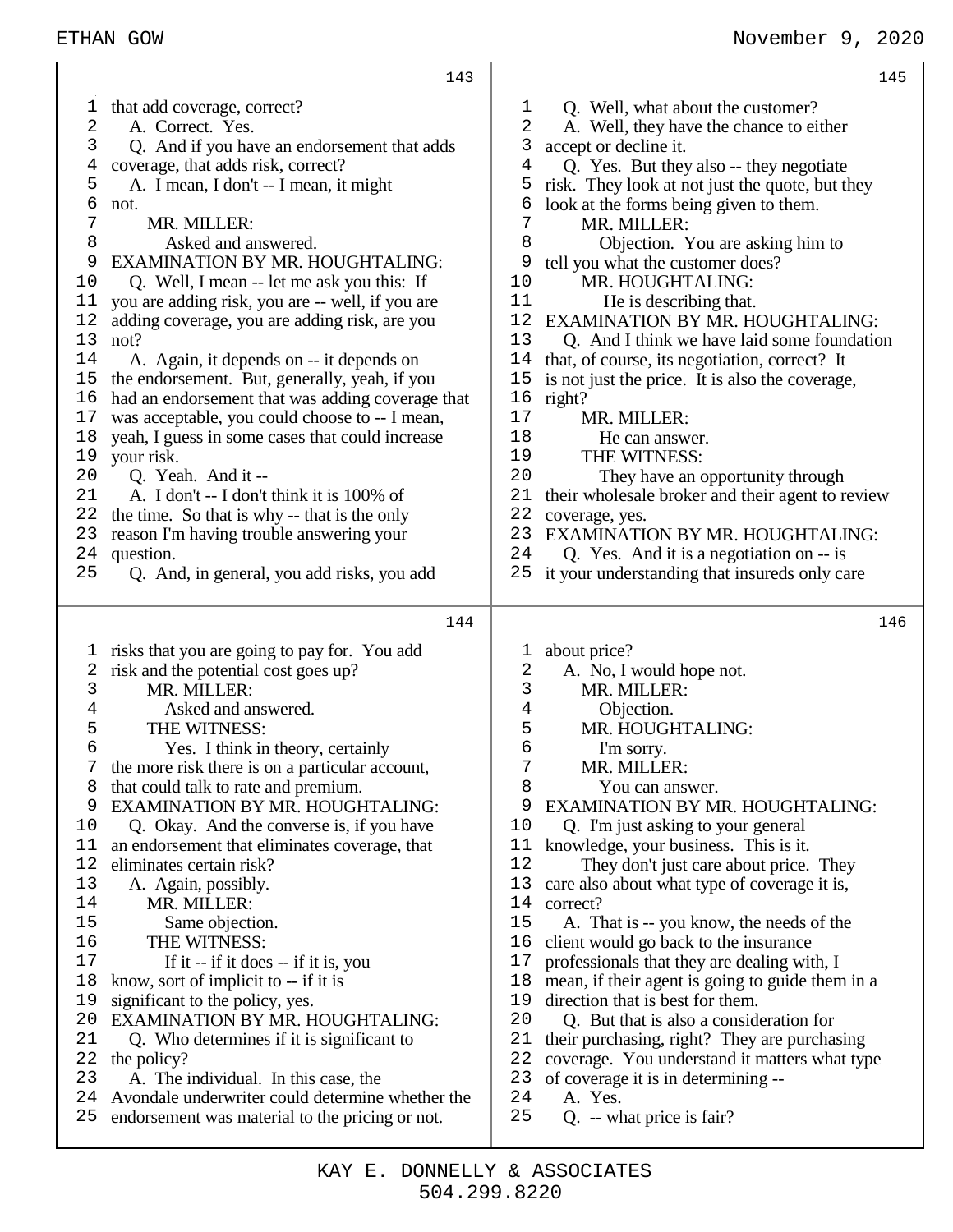|    | 147                                                                                            |        | 149                                                                                   |
|----|------------------------------------------------------------------------------------------------|--------|---------------------------------------------------------------------------------------|
| 1  | A. Yes.                                                                                        | T      | the wholesale broker.                                                                 |
| 2  | Q. Okay. And the way the person is able to                                                     | 2      | Q. Got it. Okay.                                                                      |
| 3  | judge the quote is by the forms that are given                                                 | 3      | Does Avondale try to keep up with the --                                              |
| 4  | to them, correct?                                                                              | 4      | for its clients, does Avondale keep up with the                                       |
| 5  | A. That would be the way that they would be                                                    | 5      | forms of coverage that are available through                                          |
| 6  | able to interpret the coverage being offered,                                                  | 6      | ISO?                                                                                  |
| 7  | yes.                                                                                           | 7      | MR. MILLER:                                                                           |
| 8  | Q. Okay. In this particular case, how did                                                      | 8      | Objection to the form of the                                                          |
| 9  | Avondale assess the risk of loss at Oceana in                                                  | 9      | question.                                                                             |
| 10 | determining what forms to give and what price to                                               | 10     | THE WITNESS:                                                                          |
| 11 | quote?                                                                                         | 11     | Sorry. Can you just -- can you                                                        |
| 12 | A. So when I reviewed the policy, I didn't                                                     | 12     | rephrase it so I can help you?                                                        |
| 13 | see any specific -- you know, again, it is the                                                 | 13     | MR. HOUGHTALING:                                                                      |
| 14 | class of business, the location. So, it is a                                                   | 14     | Sure. Sure. Sure. Sure.                                                               |
| 15 | restaurant in Louisiana, New Orleans area.                                                     | 15     | <b>EXAMINATION BY MR. HOUGHTALING:</b>                                                |
| 16 | There is also a limit that was involved                                                        | 16     | Q. Does Avondale in pricing and putting                                               |
| 17 | in this. So, you know, there was a pretty large                                                | 17     | together forms for pricing for ISO forms, does                                        |
| 18 | limit for Avondale that was put out. I didn't                                                  | 18     | it keep up with or try to keep up current with                                        |
| 19 | see any specific, you know, underwriting that                                                  | 19     | the ISO forms that are available?                                                     |
| 20 | made this seem out of normal.                                                                  | 20     | A. Yes. I mean, as best we can. You know,                                             |
| 21 | Q. Do you recall or were you involved with                                                     | 21     | they don't change often. And when there are                                           |
| 22 | the initial underwriting? Do you have any                                                      | 22     | significant changes, we certainly would look to                                       |
| 23 | knowledge -- strike that.                                                                      | 23     | update forms.                                                                         |
| 24 | Do you have any knowledge of the initial                                                       | 24     | Q. Okay. And when was there, in your mind,                                            |
| 25 | underwriting of what went into what forms were                                                 | 25     | the last significant change in forms?                                                 |
|    |                                                                                                |        |                                                                                       |
|    |                                                                                                |        |                                                                                       |
|    | 148                                                                                            |        | 150                                                                                   |
|    |                                                                                                |        |                                                                                       |
| ı  | given to Avondale? I'm sorry. What forms were                                                  | T      | MR. MILLER:                                                                           |
| 2  | given -- strike that. It is late.                                                              | 2      | Objection. Lacks foundation. But                                                      |
| 3  | Do you have any personal knowledge as to                                                       | 3<br>4 | you can answer.                                                                       |
| 4  | the particular forms that were given to Oceana                                                 |        | THE WITNESS:                                                                          |
| 5  | in the quote that was given?                                                                   | 5<br>6 | So I would -- I would have to say I                                                   |
| 6  | A. My knowledge of that would be based on a                                                    |        | don't know the edition dates of ISO forms or                                          |
| 8  | file review. But then, also, that there are                                                    | 8      | when they start to update.                                                            |
| 9  | base forms that are on all our policies.                                                       | 9      | I would say that our base policy has                                                  |
| 10 | Q. But sitting here -- so, you weren't                                                         | 10     | stayed static for several years.<br><b>EXAMINATION BY MR. HOUGHTALING:</b>            |
| 11 | involved in the original underwriting decisions                                                | 11     | Q. And when you say "base policy," what are                                           |
| 12 | and price and negotiations?<br>A. No, sir.                                                     | 12     |                                                                                       |
| 13 |                                                                                                | 13     | you referring to when you say "base policy?"                                          |
| 14 | Q. Do you know who was?                                                                        | 14     | A. So that would be the, again, "what is                                              |
| 15 | A. Off the top of my head, we -- we were on<br>this risk for three years from my review of the | 15     | covered," "how it is covered" portion.                                                |
| 16 | file. So, I did see that the underwriter                                                       | 16     | Q. When you say "base policy," are you<br>speaking also of endorsements?              |
| 17 | changed. So this particular policy number that                                                 | 17     | A. I can't -- that is what I can't speak                                              |
| 18 | we are talking about, I don't know who the                                                     | 18     | to. I can't speak to how often they would                                             |
| 19 | underwriter was.                                                                               | 19     | update endorsements.                                                                  |
| 20 | Q. Were you privy at all to the agent and                                                      | 20     | We don't use -- I mean, ISO has, as you                                               |
| 21 | what the particular retail agent in this case                                                  | 21     | probably know, you know, hundreds and hundreds                                        |
| 22 | was looking for?                                                                               | 22     | and hundreds of forms, which are not applicable                                       |
| 23 | A. No. We don't have any contact with the                                                      | 23     | to this program.                                                                      |
| 24 | retail agent. We don't have any contact with                                                   | 24     | So I don't want to make a guesstimate as<br>to those types of things. But, again, our |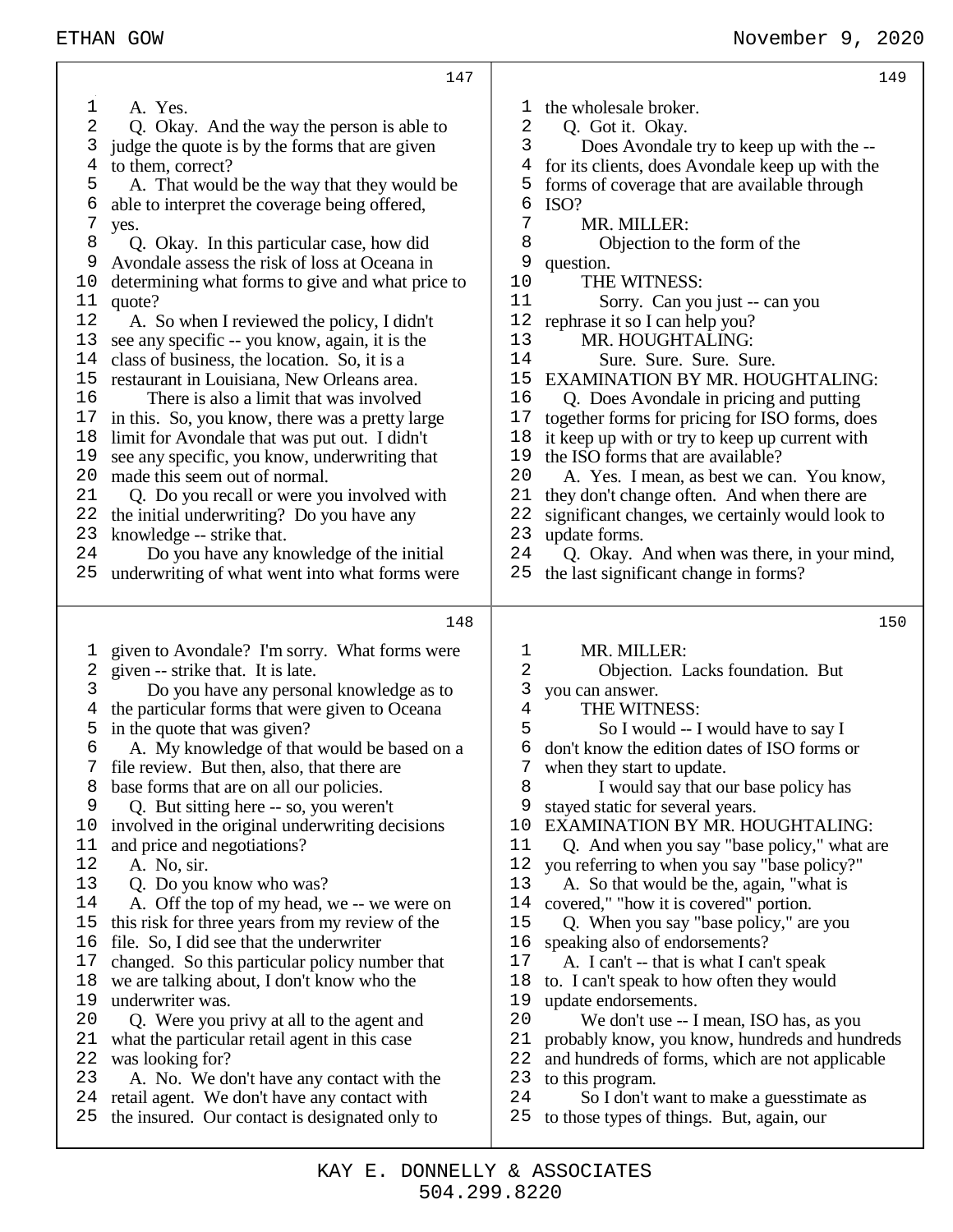|                                                                                                                                           | 151                                                                                                                                                                                                                                                                                                                                                                                                                                                                                                                                                                                                                                                                                                                                                                                                                                                                                 |                                                                                                                                            | 153                                                                                                                                                                                                                                                                                                                                                                                                                                                                                                                                                                                                                                                                                                                                                                                                                                                                                                                                                                                                                   |
|-------------------------------------------------------------------------------------------------------------------------------------------|-------------------------------------------------------------------------------------------------------------------------------------------------------------------------------------------------------------------------------------------------------------------------------------------------------------------------------------------------------------------------------------------------------------------------------------------------------------------------------------------------------------------------------------------------------------------------------------------------------------------------------------------------------------------------------------------------------------------------------------------------------------------------------------------------------------------------------------------------------------------------------------|--------------------------------------------------------------------------------------------------------------------------------------------|-----------------------------------------------------------------------------------------------------------------------------------------------------------------------------------------------------------------------------------------------------------------------------------------------------------------------------------------------------------------------------------------------------------------------------------------------------------------------------------------------------------------------------------------------------------------------------------------------------------------------------------------------------------------------------------------------------------------------------------------------------------------------------------------------------------------------------------------------------------------------------------------------------------------------------------------------------------------------------------------------------------------------|
| T<br>2<br>3<br>4<br>5<br>6<br>7<br>8<br>9<br>10<br>11<br>12<br>13<br>14<br>15<br>16<br>17<br>18<br>19<br>20<br>21<br>22<br>23<br>24<br>25 | policy is based on essentially two forms. Those<br>two forms have stayed static with Avondale for<br>several years.<br>Q. Okay. So you have the policy forms and<br>then you have a bunch of endorsements forms, as<br>well?<br>A. There is -- I would just more call it --<br>MR. MILLER:<br>Objection.<br>THE WITNESS:<br>-- ancillary forms.<br>EXAMINATION BY MR. HOUGHTALING:<br>Q. Okay. Ancillary. Ancillary meaning<br>what?<br>A. They may or may not be coverage forms.<br>Like I said, they could be, you know, listing<br>who the particular -- who the carriers are on<br>the policy.<br>It could be the service-of-suit clause.<br>It could be privacy notices. It could be state<br>notices. They are not always coverage forms.<br>Q. Okay. Let me reduce my question just to<br>the coverage endorsements.<br>A. Okay.<br>Q. Change in coverage endorsements, when | T,<br>2<br>3<br>4<br>5<br>6<br>7<br>8<br>9<br>10<br>11<br>12<br>13<br>14<br>15<br>16<br>17<br>18<br>19<br>20<br>21<br>22<br>23<br>24<br>25 | bring up, but if you have it, there is an<br>edition date on the bottom of the policy. That<br>would have been the last time that we had<br>updated the form.<br>Q. Yeah. Let me -- let me give it to you.<br>And I will mark it as Exhibit 1, the policy<br>itself.<br>And I can pull it up on here. Yeah. Do<br>we need to page through it? I see different<br>dates and stuff on it.<br>A. Yeah. And that is sort of what I was --<br>you know, again, I'm not trying to be evasive<br>here, but it is just --<br>Q. Oh, no. No, no. Please.<br>A. -- typically for me, they are all the<br>edition dates. Each form will have its own<br>edition date.<br>So, you know, again, as to when we last<br>updated the form, the edition date is -- again,<br>the ISO edition date is at the bottom of the<br>forms. Bottom right, usually. And so that will<br>give you when, the time that form was updated.<br>Q. Okay. And you want us to flip through<br>that to $-$<br>A. Oh, sorry. So if the one I'm looking at |
|                                                                                                                                           |                                                                                                                                                                                                                                                                                                                                                                                                                                                                                                                                                                                                                                                                                                                                                                                                                                                                                     |                                                                                                                                            |                                                                                                                                                                                                                                                                                                                                                                                                                                                                                                                                                                                                                                                                                                                                                                                                                                                                                                                                                                                                                       |
|                                                                                                                                           | 152                                                                                                                                                                                                                                                                                                                                                                                                                                                                                                                                                                                                                                                                                                                                                                                                                                                                                 |                                                                                                                                            | 154                                                                                                                                                                                                                                                                                                                                                                                                                                                                                                                                                                                                                                                                                                                                                                                                                                                                                                                                                                                                                   |
| T<br>2<br>3<br>4<br>5<br>6<br>8<br>9<br>10<br>11<br>12<br>13<br>14<br>15<br>16<br>17<br>18<br>19<br>20<br>21<br>22<br>23                  | was the last time that ISO, in your mind or to<br>your knowledge, made a major change to the<br>coverage endorsements in its --<br>MR. MILLER:<br>Objection to the form of the<br>question.<br>EXAMINATION BY MR. HOUGHTALING:<br>Q. What do you call them? General form<br>policies?<br>A. Yeah. Again, I don't know the exact<br>answer to that. I can tell you that we haven't<br>updated our versions of the forms in several<br>years.<br>Q. And when you say update the forms, you<br>mean the general policy forms?<br>A. We haven't changed them. Yes.<br>Q. Okay.<br>A. I don't know -- I don't know if there is<br>newer versions available. I don't know the<br>answer to that.<br>Q. Okay. And as to the last time, can you<br>give me a year as when is the last time you<br>updated the forms?                                                                        | ı<br>2<br>$\mathsf{3}$<br>4<br>5<br>6<br>7<br>8<br>9<br>10<br>11<br>12<br>13<br>14<br>15<br>16<br>17<br>18<br>19<br>20<br>21<br>22<br>23   | right here -- you have to scroll down to the<br>bottom again. So you can see that is 05-2015.<br>Q. Okay.<br>A. That would have been the edition date of<br>that form.<br>Q. In this particular matter, do you know<br>what forms, both the general policy and the<br>endorsement forms, were given with the quote?<br>MR. MILLER:<br>Objection to the form of the<br>question.<br>I don't know that any endorsement<br>forms were given with the quote, but you can<br>answer.<br>THE WITNESS:<br>Again, I apologize. I'm working<br>with one screen. But the insured would have<br>been given a quote.<br>MR. HOUGHTALING:<br>Uh-huh.<br>THE WITNESS:<br>And on that quote, there would have<br>been a list of applicable forms and then their                                                                                                                                                                                                                                                                      |

⊤

## 504.299.8220 KAY E. DONNELLY & ASSOCIATES

 $3<sup>5</sup>$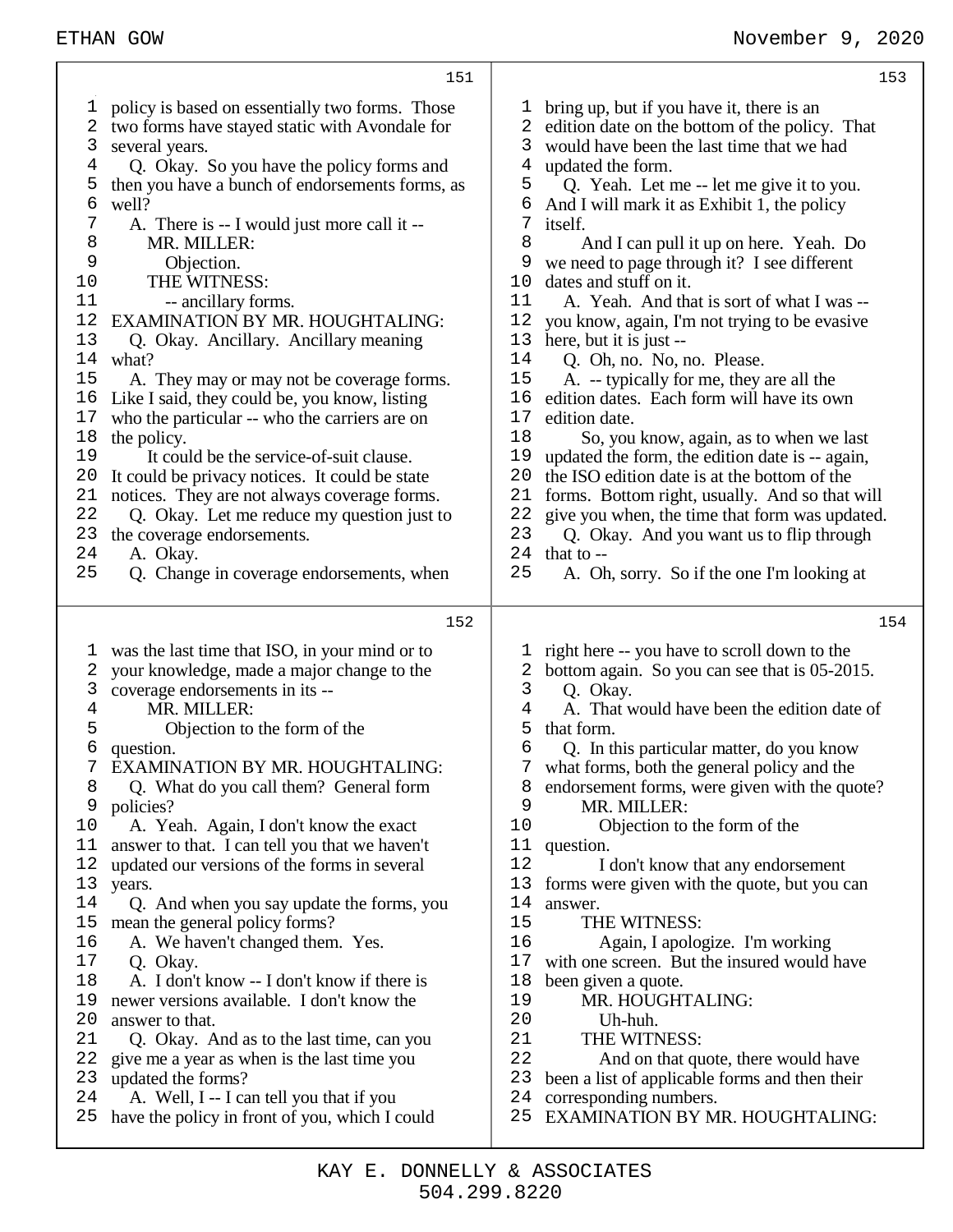|                                                                                                                                           | 155                                                                                                                                                                                                                                                                                                                                                                                                                                                                                                                                                                                                                                                                                                                                                                                                                          |                                                                                                                                            | 157                                                                                                                                                                                                                                                                                                                                                                                                                                                                                                                                                                                                                                                                                                                                                                                                                                                                                        |
|-------------------------------------------------------------------------------------------------------------------------------------------|------------------------------------------------------------------------------------------------------------------------------------------------------------------------------------------------------------------------------------------------------------------------------------------------------------------------------------------------------------------------------------------------------------------------------------------------------------------------------------------------------------------------------------------------------------------------------------------------------------------------------------------------------------------------------------------------------------------------------------------------------------------------------------------------------------------------------|--------------------------------------------------------------------------------------------------------------------------------------------|--------------------------------------------------------------------------------------------------------------------------------------------------------------------------------------------------------------------------------------------------------------------------------------------------------------------------------------------------------------------------------------------------------------------------------------------------------------------------------------------------------------------------------------------------------------------------------------------------------------------------------------------------------------------------------------------------------------------------------------------------------------------------------------------------------------------------------------------------------------------------------------------|
| 1<br>2<br>3<br>4<br>5<br>б<br>7<br>8<br>9<br>10<br>11<br>12<br>13<br>14<br>15<br>16<br>17<br>18<br>19<br>20<br>21<br>22<br>23<br>24<br>25 | Q. And any endorsement forms would be<br>listed on there, correct?<br>A. Correct.<br>MR. MILLER:<br>Same objection.<br>EXAMINATION BY MR. HOUGHTALING:<br>Q. And then the forms will determine the<br>rate?<br>A. The forms, they are a factor in rate<br>determination.<br>Q. Yeah. Sure.<br>And did you analyze the risk of business<br>interruption when Avondale gave its quote on<br>those particular forms? What risks were<br>considered?<br>A. You know, again, I was not involved in<br>the underwriting of the policy. So I can,<br>again, speak through a file review and certainly<br>anecdotally as to how business interruption<br>would be underwritten. Is that fair?<br>Q. Was the risk of business interruption<br>from a pandemic considered?<br>MR. MILLER:<br>Objection to the form of the<br>question. | ı.<br>2<br>3<br>4<br>5<br>6<br>7<br>8<br>9<br>10<br>11<br>12<br>13<br>14<br>15<br>16<br>17<br>18<br>19<br>20<br>21<br>22<br>23<br>24<br>25 | exclusion form?<br>A. Not at the time, no.<br>Q. You do now?<br>A. Again, ISO has -- I mean, ISO has<br>hundreds and hundreds of forms. So that is not<br>a form that we used as part of our policy.<br>Q. Okay. The question is: Do you use it<br>now?<br>A. We do.<br>Q. When did you start using it?<br>A. April of 2020.<br>Q. Do you know the number, the CP number of<br>the endorsement that you are using now?<br>A. I can bring it up for you, but --<br>Q. Sure. Yeah.<br>A. Yeah. Just give me -- give me one<br>second. And when I say one second, I mean,<br>like, two minutes.<br>Q. Okay. I'm not going to hold you to it.<br>Let me give you what is marked as Plaintiffs<br>Exhibit 4. Let me see which one you got here.<br>Oh, Exhibit 2. I'm sorry. Exhibit 2. And I<br>will pull it up on the screen for you.<br>A. I have it, if you need it.<br>Q. If you go to $-$ |
|                                                                                                                                           |                                                                                                                                                                                                                                                                                                                                                                                                                                                                                                                                                                                                                                                                                                                                                                                                                              |                                                                                                                                            |                                                                                                                                                                                                                                                                                                                                                                                                                                                                                                                                                                                                                                                                                                                                                                                                                                                                                            |
|                                                                                                                                           | 156                                                                                                                                                                                                                                                                                                                                                                                                                                                                                                                                                                                                                                                                                                                                                                                                                          |                                                                                                                                            |                                                                                                                                                                                                                                                                                                                                                                                                                                                                                                                                                                                                                                                                                                                                                                                                                                                                                            |
|                                                                                                                                           |                                                                                                                                                                                                                                                                                                                                                                                                                                                                                                                                                                                                                                                                                                                                                                                                                              |                                                                                                                                            | 158                                                                                                                                                                                                                                                                                                                                                                                                                                                                                                                                                                                                                                                                                                                                                                                                                                                                                        |
| 1                                                                                                                                         | THE WITNESS:                                                                                                                                                                                                                                                                                                                                                                                                                                                                                                                                                                                                                                                                                                                                                                                                                 | ı                                                                                                                                          | A. I have the number, if you are ready.                                                                                                                                                                                                                                                                                                                                                                                                                                                                                                                                                                                                                                                                                                                                                                                                                                                    |
| 2                                                                                                                                         | The policy certainly isn't written                                                                                                                                                                                                                                                                                                                                                                                                                                                                                                                                                                                                                                                                                                                                                                                           | 2                                                                                                                                          | Q. Okay. Go ahead. What is the number?                                                                                                                                                                                                                                                                                                                                                                                                                                                                                                                                                                                                                                                                                                                                                                                                                                                     |
| 3                                                                                                                                         | to cover a pandemic, no.                                                                                                                                                                                                                                                                                                                                                                                                                                                                                                                                                                                                                                                                                                                                                                                                     | 3                                                                                                                                          | A. The number is CP0140.                                                                                                                                                                                                                                                                                                                                                                                                                                                                                                                                                                                                                                                                                                                                                                                                                                                                   |
| 4                                                                                                                                         | EXAMINATION BY MR. HOUGHTALING:                                                                                                                                                                                                                                                                                                                                                                                                                                                                                                                                                                                                                                                                                                                                                                                              | 4                                                                                                                                          | Q. Okay. And let me pull up -- go to this                                                                                                                                                                                                                                                                                                                                                                                                                                                                                                                                                                                                                                                                                                                                                                                                                                                  |
| 5                                                                                                                                         | Q. Was the risk that the policy could be                                                                                                                                                                                                                                                                                                                                                                                                                                                                                                                                                                                                                                                                                                                                                                                     | 5                                                                                                                                          | page, please.                                                                                                                                                                                                                                                                                                                                                                                                                                                                                                                                                                                                                                                                                                                                                                                                                                                                              |
| б                                                                                                                                         | interpreted as covering a pandemic? Was that a                                                                                                                                                                                                                                                                                                                                                                                                                                                                                                                                                                                                                                                                                                                                                                               | 6                                                                                                                                          | So does this appear to be the                                                                                                                                                                                                                                                                                                                                                                                                                                                                                                                                                                                                                                                                                                                                                                                                                                                              |
| 7                                                                                                                                         | consideration?                                                                                                                                                                                                                                                                                                                                                                                                                                                                                                                                                                                                                                                                                                                                                                                                               |                                                                                                                                            | endorsement Commercial Property CP01400706?                                                                                                                                                                                                                                                                                                                                                                                                                                                                                                                                                                                                                                                                                                                                                                                                                                                |
| 8<br>9                                                                                                                                    | A. No.                                                                                                                                                                                                                                                                                                                                                                                                                                                                                                                                                                                                                                                                                                                                                                                                                       | 8                                                                                                                                          | A. Again, without going side-by-side, I'm                                                                                                                                                                                                                                                                                                                                                                                                                                                                                                                                                                                                                                                                                                                                                                                                                                                  |
| 10                                                                                                                                        | Q. Okay. When you issued the policy, did<br>you consider that the risk of viral                                                                                                                                                                                                                                                                                                                                                                                                                                                                                                                                                                                                                                                                                                                                              | 10                                                                                                                                         | just going to say that that has the right name,<br>and it has got the right form number on it.                                                                                                                                                                                                                                                                                                                                                                                                                                                                                                                                                                                                                                                                                                                                                                                             |
| 11                                                                                                                                        | contamination warranted attention?                                                                                                                                                                                                                                                                                                                                                                                                                                                                                                                                                                                                                                                                                                                                                                                           | 11                                                                                                                                         | So I would -- I would say that that is                                                                                                                                                                                                                                                                                                                                                                                                                                                                                                                                                                                                                                                                                                                                                                                                                                                     |
| 12                                                                                                                                        | A. No.                                                                                                                                                                                                                                                                                                                                                                                                                                                                                                                                                                                                                                                                                                                                                                                                                       | 12                                                                                                                                         | likely the form.                                                                                                                                                                                                                                                                                                                                                                                                                                                                                                                                                                                                                                                                                                                                                                                                                                                                           |
| 13                                                                                                                                        | Q. Did you know that the drafter of the                                                                                                                                                                                                                                                                                                                                                                                                                                                                                                                                                                                                                                                                                                                                                                                      | 13                                                                                                                                         | Q. Okay. You are aware now that that form                                                                                                                                                                                                                                                                                                                                                                                                                                                                                                                                                                                                                                                                                                                                                                                                                                                  |
| 14                                                                                                                                        | policy, the author of the policy, ISO, told that                                                                                                                                                                                                                                                                                                                                                                                                                                                                                                                                                                                                                                                                                                                                                                             | 14                                                                                                                                         | existed at the time that this policy was issued?                                                                                                                                                                                                                                                                                                                                                                                                                                                                                                                                                                                                                                                                                                                                                                                                                                           |
| 15                                                                                                                                        | to the Insurance Commissioner of Louisiana in                                                                                                                                                                                                                                                                                                                                                                                                                                                                                                                                                                                                                                                                                                                                                                                | 15                                                                                                                                         | A. That is correct.                                                                                                                                                                                                                                                                                                                                                                                                                                                                                                                                                                                                                                                                                                                                                                                                                                                                        |
| 16                                                                                                                                        | 2006?                                                                                                                                                                                                                                                                                                                                                                                                                                                                                                                                                                                                                                                                                                                                                                                                                        | 16                                                                                                                                         | Q. Do you know whether or not that                                                                                                                                                                                                                                                                                                                                                                                                                                                                                                                                                                                                                                                                                                                                                                                                                                                         |
| 17                                                                                                                                        | MR. MILLER:                                                                                                                                                                                                                                                                                                                                                                                                                                                                                                                                                                                                                                                                                                                                                                                                                  | 17                                                                                                                                         | endorsement form changed the policy?                                                                                                                                                                                                                                                                                                                                                                                                                                                                                                                                                                                                                                                                                                                                                                                                                                                       |
| 18                                                                                                                                        | Objection to the form of the                                                                                                                                                                                                                                                                                                                                                                                                                                                                                                                                                                                                                                                                                                                                                                                                 | 18                                                                                                                                         | A. What are you --                                                                                                                                                                                                                                                                                                                                                                                                                                                                                                                                                                                                                                                                                                                                                                                                                                                                         |
| 19                                                                                                                                        | question.                                                                                                                                                                                                                                                                                                                                                                                                                                                                                                                                                                                                                                                                                                                                                                                                                    | 19                                                                                                                                         | MR. MILLER:                                                                                                                                                                                                                                                                                                                                                                                                                                                                                                                                                                                                                                                                                                                                                                                                                                                                                |
| 20                                                                                                                                        | THE WITNESS:                                                                                                                                                                                                                                                                                                                                                                                                                                                                                                                                                                                                                                                                                                                                                                                                                 | 20                                                                                                                                         | Objection to the form of the                                                                                                                                                                                                                                                                                                                                                                                                                                                                                                                                                                                                                                                                                                                                                                                                                                                               |
| 21                                                                                                                                        | I don't -- I don't know the answer                                                                                                                                                                                                                                                                                                                                                                                                                                                                                                                                                                                                                                                                                                                                                                                           | 21                                                                                                                                         | question.                                                                                                                                                                                                                                                                                                                                                                                                                                                                                                                                                                                                                                                                                                                                                                                                                                                                                  |
| 22<br>23                                                                                                                                  | to that.                                                                                                                                                                                                                                                                                                                                                                                                                                                                                                                                                                                                                                                                                                                                                                                                                     | 22<br>23                                                                                                                                   | THE WITNESS:                                                                                                                                                                                                                                                                                                                                                                                                                                                                                                                                                                                                                                                                                                                                                                                                                                                                               |
| 24                                                                                                                                        | <b>EXAMINATION BY MR. HOUGHTALING:</b><br>Q. Were you aware at the time that this                                                                                                                                                                                                                                                                                                                                                                                                                                                                                                                                                                                                                                                                                                                                            | 24                                                                                                                                         | Sorry.<br>EXAMINATION BY MR. HOUGHTALING:                                                                                                                                                                                                                                                                                                                                                                                                                                                                                                                                                                                                                                                                                                                                                                                                                                                  |

т

- 
- policy was issued that there was an ISO virus 25 Q. You mentioned before that certain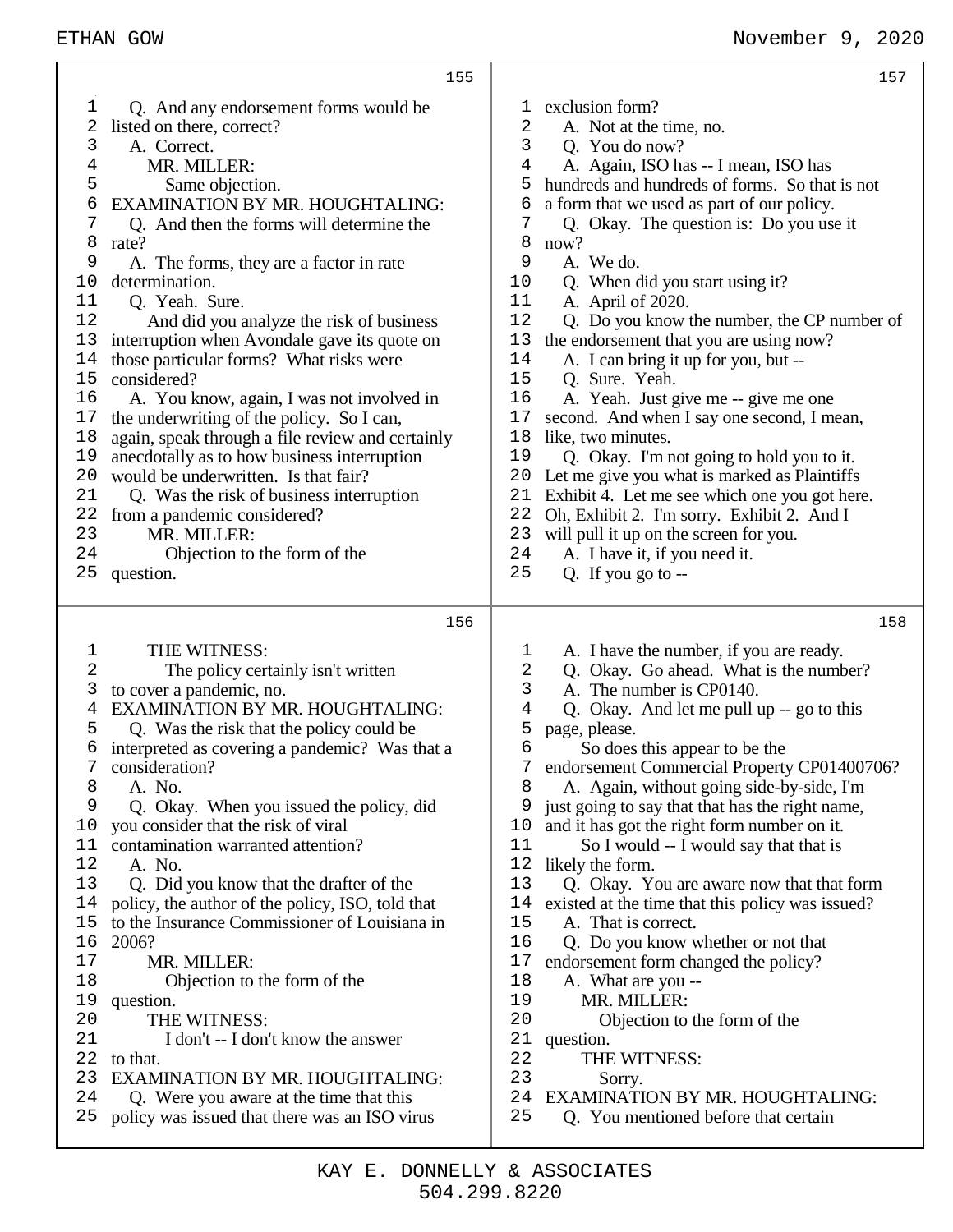| 159                                                                                                                                                                                                                                                                                                                                                                                                                                                                                                                                                                                                                                                                                                                                                                                                                                                                                                                                                                                   | 161                                                                                                                                                                                                                                                                                                                                                                                                                                                                                                                                                                                                                                                                                                                                                                                                                                                                                                                                                                                                                                                                                   |
|---------------------------------------------------------------------------------------------------------------------------------------------------------------------------------------------------------------------------------------------------------------------------------------------------------------------------------------------------------------------------------------------------------------------------------------------------------------------------------------------------------------------------------------------------------------------------------------------------------------------------------------------------------------------------------------------------------------------------------------------------------------------------------------------------------------------------------------------------------------------------------------------------------------------------------------------------------------------------------------|---------------------------------------------------------------------------------------------------------------------------------------------------------------------------------------------------------------------------------------------------------------------------------------------------------------------------------------------------------------------------------------------------------------------------------------------------------------------------------------------------------------------------------------------------------------------------------------------------------------------------------------------------------------------------------------------------------------------------------------------------------------------------------------------------------------------------------------------------------------------------------------------------------------------------------------------------------------------------------------------------------------------------------------------------------------------------------------|
| endorsements change policies and some do not.<br>T<br>2<br>Do you know whether this is the type of<br>3<br>endorsement that changed? And my question is:<br>Do you know whether or not this exclusion, that<br>4<br>would have existed at the time of the policy<br>5<br>6<br>that was issued to my client, whether that<br>endorsement changed the policy?<br>7<br>8<br>A. We don't -- we don't --<br>9<br>MR. MILLER:<br>10<br>Let me object to the form of the<br>question because that endorsement was not in the<br>11<br>12<br>policy.<br>13<br>MR. HOUGHTALING:<br>14<br>Thank you for your speaking<br>15<br>objection, okay?<br>16<br>EXAMINATION BY MR. HOUGHTALING:<br>17<br>Q. Do you know whether or not that changed<br>18<br>the general policy form?<br>19<br>A. We don't --<br>20<br>MR. MILLER:<br>21<br>Same objection.<br>22<br>THE WITNESS:<br>23<br>Avondale does not feel it changes<br>24<br>anything to the policy.<br>EXAMINATION BY MR. HOUGHTALING:<br>25 | so you could have a policy that included virus<br>T<br>coverage, and then you would utilize this form<br>2<br>3<br>to exclude it.<br>4<br><b>Q.</b> Are --<br>5<br>A. These forms are meant to stand-alone.<br>6<br>So the fact is that they changed the policy,<br>7<br>they wouldn't change our policy.<br>8<br>Q. Does it say that?<br>9<br>A. Well-<br>10<br>Q. The policies that you are issuing right<br>now with this endorsement, does it say that,<br>11<br>12<br>that this endorsement changes the policy?<br>13<br>A. Yes, it does.<br>14<br>Q. Will you read Paragraph B, the first<br>15<br>clause in Paragraph B?<br>16<br>A. "We will not pay for loss or damage<br>17<br>caused by or resulting from any virus,<br>bacterium, or other microorganisms that induces<br>18<br>or is capable of inducing physical distress,<br>19<br>20<br>illness, or disease."<br>21<br>Q. Okay. What loss or damage is caused by<br>22 a virus that is excluded here?<br>23<br>MR. MILLER:<br>24<br>Objection to the form of the<br>question. You are asking him to interpret a<br>25 |
| 160                                                                                                                                                                                                                                                                                                                                                                                                                                                                                                                                                                                                                                                                                                                                                                                                                                                                                                                                                                                   | 162                                                                                                                                                                                                                                                                                                                                                                                                                                                                                                                                                                                                                                                                                                                                                                                                                                                                                                                                                                                                                                                                                   |
| Q. I'm sorry?<br>1<br>A. Avondale does not feel that that form<br>2<br>changes anything.<br>3<br>Q. Do you know what ISO has said about<br>4<br>that?<br>5<br>6<br>A. No.<br>Q. Do you know what ISO tells its customers<br>about that form as to whether it changes the<br>8<br>9<br>policy?<br>10<br>A. I do not know.<br>Q. Let's pull it back up.<br>11<br>12<br>MR. MILLER:<br>13<br>And, John, all of my objections are<br>14<br>reserved, right, save as to form?<br>MR. HOUGHTALING:<br>15<br>Yes.<br>16<br><b>EXAMINATION BY MR. HOUGHTALING:</b><br>17<br>18<br>Q. Can you read the first sentence after<br>Commercial Property Form CP01400706? What does<br>19<br>the first sentence say?<br>20<br>21<br>A. "This endorsement changes the policy.<br>22<br>Please read it carefully."<br>23<br>Q. Thank you.<br>A. I would like to point out, though, that<br>24<br>the ISO forms are meant to -- they stand-alone,<br>25                                                 | policy. He is not a lawyer. And the policy at<br>issue in this case doesn't need an exclusion<br>3<br>because it doesn't cover viruses.<br>MR. HOUGHTALING:<br>4<br>5<br>You cannot give a speaking<br>objection. You can object to the form. I got<br>6<br>7 it. I am asking you -- I'm sorry -- I'm asking<br>8<br>the witness --<br>9<br>MR. MILLER:<br>10<br>But you are asking him to interpret<br>an exclusion that is irrelevant.<br>11<br>12<br>MR. HOUGHTALING:<br>13<br>I am absolutely because he just<br>14<br>testified that his company does not believe that<br>15<br>it does. So I can ask it. Thank you.<br><b>EXAMINATION BY MR. HOUGHTALING:</b><br>16<br>17<br>Q. Now, "We will not pay for loss or damage<br>18<br>caused by or resulting from any virus."<br>19<br>What loss or damage caused by or<br>20<br>resulting from any virus? What damage does<br>21<br>virus do that is excluded here?<br>22<br>MR. MILLER:<br>23<br>The document speaks for itself,<br>24<br>John.<br>25<br>EXAMINATION BY MR. HOUGHTALING:                                          |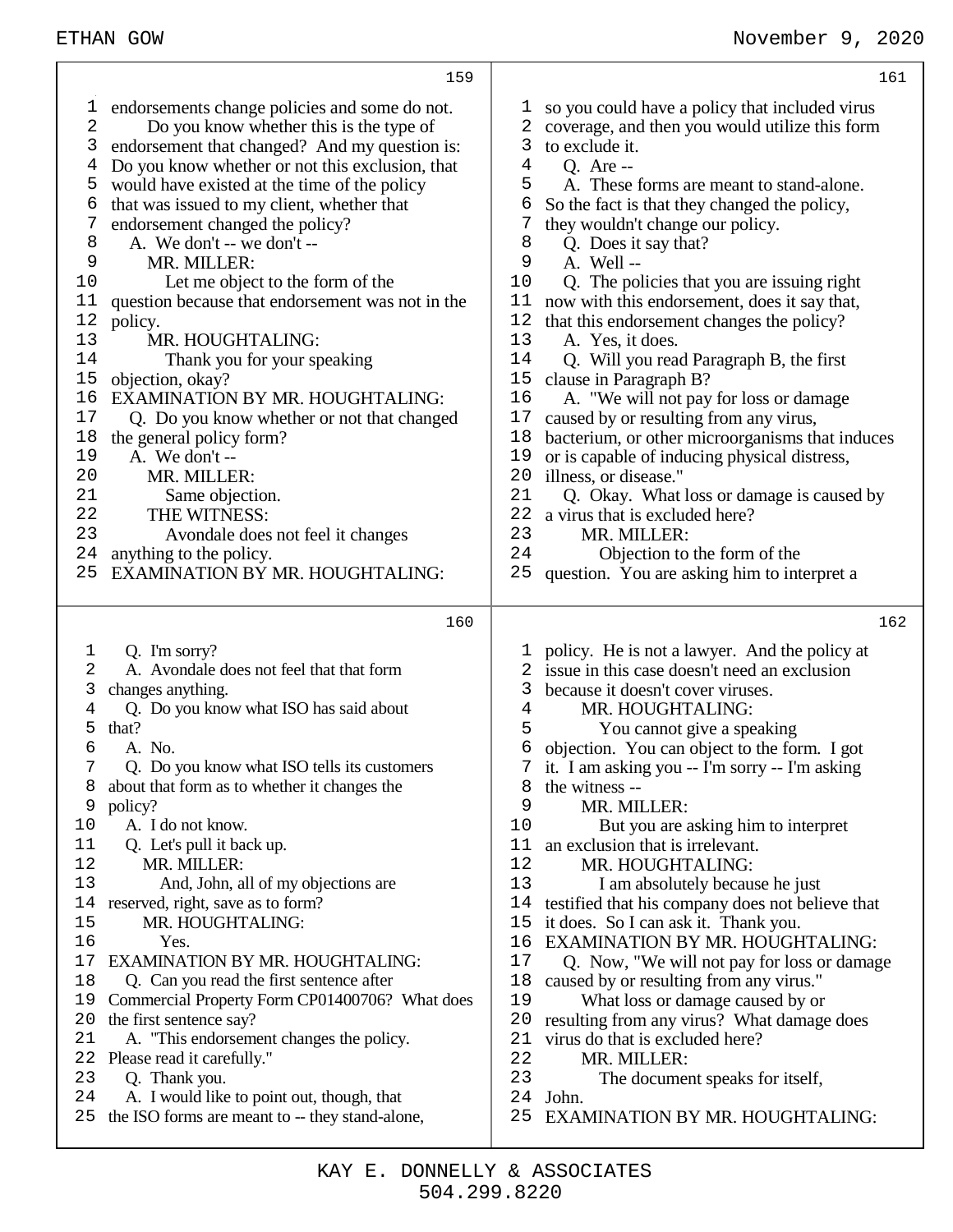| 165                                                                                                                                                                                                                                                                                                                                                                                                                                                                                                                                                                                                                                                                                                                                                                                                                                                                                                                                                                                                                                                                                                                                                             |
|-----------------------------------------------------------------------------------------------------------------------------------------------------------------------------------------------------------------------------------------------------------------------------------------------------------------------------------------------------------------------------------------------------------------------------------------------------------------------------------------------------------------------------------------------------------------------------------------------------------------------------------------------------------------------------------------------------------------------------------------------------------------------------------------------------------------------------------------------------------------------------------------------------------------------------------------------------------------------------------------------------------------------------------------------------------------------------------------------------------------------------------------------------------------|
| of a business-to-business dealing and it gets<br>T<br>2<br>brought into the forefront, you know, this is --<br>I don't think it is a -- I think we are -- when<br>3<br>circumstances change because of outside things,<br>4<br>you know, again, a redundancy, you know, we try<br>5<br>6<br>to be as clear as we can. And if redundancy is<br>7<br>necessary, we are willing to do it.<br>8<br>EXAMINATION BY MR. HOUGHTALING:<br>9<br>Q. And do you think this clarification is<br>necessary, not necessarily to professionals, but<br>10<br>to the insureds themselves?<br>11<br>12<br>A. Again, I can't speak to what an insured<br>13<br>would say.<br>14<br>I mean, certainly, I know more than<br>15<br>most, and less than some. But I think, you<br>16<br>know, certainly, you know, between a wholesaler<br>17<br>and an insurance agent, again, both licensed<br>individuals that we have not had to -- we don't<br>18<br>19<br>generally have to explain these things.<br>20<br>So, again, as a company that works<br>21<br>business-to-business, it is hard for me to<br>22<br>answer how an insured would react to policy<br>23<br>forms. Again -- |
| 24<br>O. You --                                                                                                                                                                                                                                                                                                                                                                                                                                                                                                                                                                                                                                                                                                                                                                                                                                                                                                                                                                                                                                                                                                                                                 |
| 25<br>A. -- they hired an agent who hired a                                                                                                                                                                                                                                                                                                                                                                                                                                                                                                                                                                                                                                                                                                                                                                                                                                                                                                                                                                                                                                                                                                                     |
| 166                                                                                                                                                                                                                                                                                                                                                                                                                                                                                                                                                                                                                                                                                                                                                                                                                                                                                                                                                                                                                                                                                                                                                             |
| wholesaler, so --<br>1<br>2<br>Q. And when you are talking<br>business-to-business, Oceana is a business,<br>3<br>4<br>right?<br>5<br>A. Insurance business to insurance<br>6<br>business.<br>7<br>Q. Oh, insurance business. Because<br>insurance people, they should have the<br>8<br>knowledge. They either have the knowledge or<br>9<br>10<br>they should have the knowledge as to what these<br>forms -- a deeper understanding as to what these<br>11<br>12<br>forms mean than an insured might, correct?<br>13<br>A. Well, I think -- I think a lot in the<br>14<br>same way that -- I mean, I don't -- certainly, I<br>15<br>mean, you know, I wouldn't venture into, you<br>16<br>know, a deposition like this without an<br>17<br>attorney.<br>18<br>And, you know, Oceana hired an attorney<br>19<br>to do some of this work. I mean, there is a<br>20<br>level of, you know, contract language that<br>21<br>requires -- if you are not versed in it, that<br>22<br>may require professional assistance.<br>23<br>I think hiring an insurance agent to<br>help you with your insurance policy is a good<br>24                                      |
|                                                                                                                                                                                                                                                                                                                                                                                                                                                                                                                                                                                                                                                                                                                                                                                                                                                                                                                                                                                                                                                                                                                                                                 |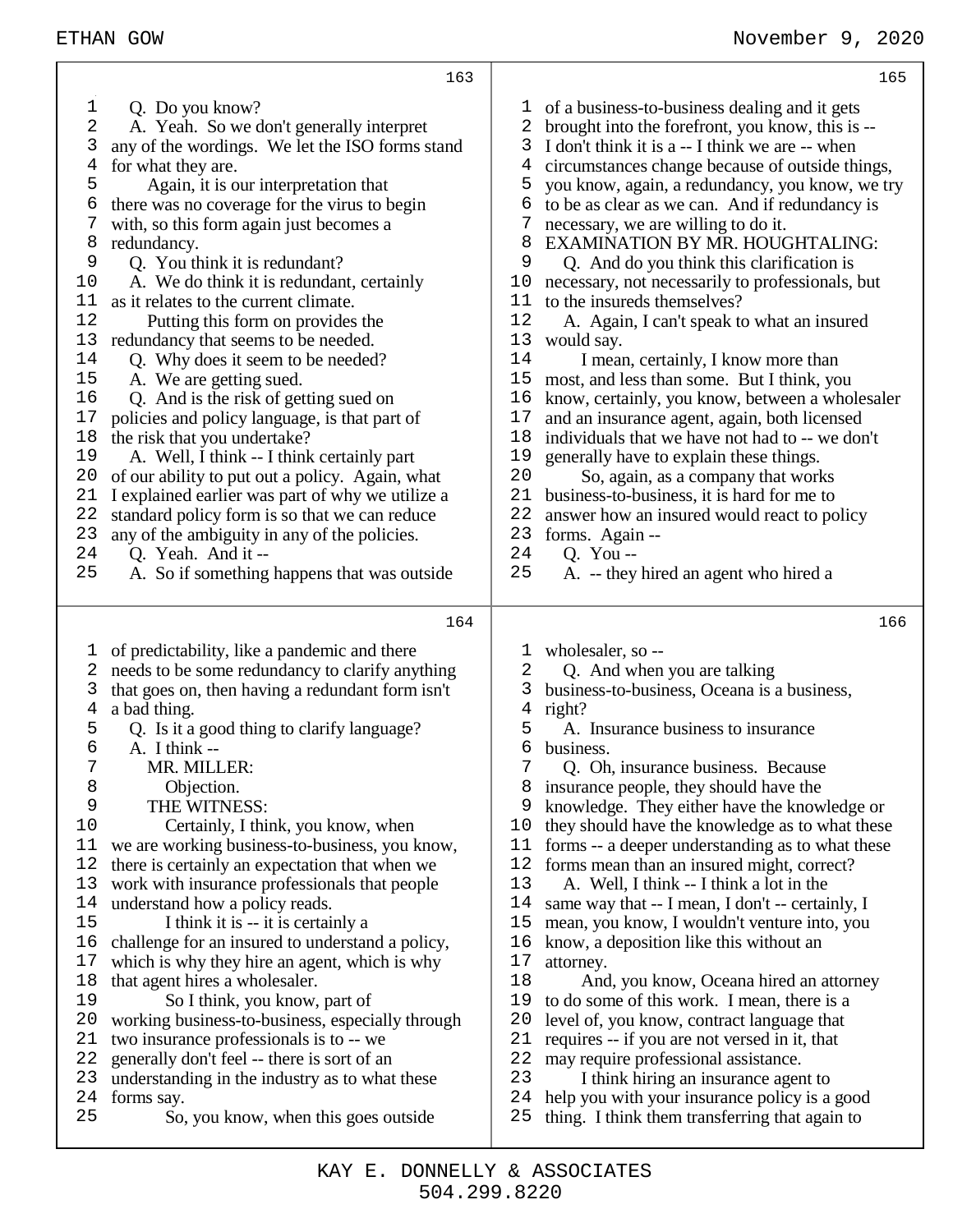|          | 167                                                                 |          | 169                                              |
|----------|---------------------------------------------------------------------|----------|--------------------------------------------------|
| ı,       | a wholesale agent to explain the surplus lines                      | ı        | in drafting these particular language and you    |
| 2        | industry is a good thing.                                           | 2        | rely upon ISO to help draft the language for     |
| 3        | Q. So it is a good thing and you think that                         | 3        | you, then it is should be incumbent upon you,    |
| 4        | is a good thing to be able to have someone. You                     | 4        | should it not, to keep up with what ISO is       |
| 5        | think it needs to be translated by an insurance                     | 5        | saying about its particular policy forms?        |
| 6        | professional as to what these terms may mean?                       | 6        | MR. MILLER:                                      |
| 7        | MR. MILLER:                                                         | 7        | Objection to the form of the                     |
| 8        | Objection. Asked and answered.                                      | 8        | question.                                        |
| 9        | What is your next question?                                         | 9        | THE WITNESS:                                     |
| 10       | MR. HOUGHTALING:                                                    | 10       | Well, I think -- I think, again, ISO             |
| 11       | You can answer.                                                     | 11       | policy forms are utilized by many different      |
| 12       | THE WITNESS:                                                        | 12       | companies doing many different things.           |
| 13       | Well, translation is difficult. I                                   | 13       | I think, you know, ISO creates forms             |
| 14       | think the -- again, the ISO language has stood.                     | 14       | and an insurance MGU like us has the opportunity |
| 15       | You know, I definitely think that if                                | 15       | to use the forms that apply to our program that  |
| 16       | you are -- if you are not familiar with -- I                        | 16       | are the best fit for our program.                |
| 17       | mean, listen, I've been in the insurance                            | 17       | So, I mean, I don't know if that                 |
| 18       | industry now a handful of times.                                    | 18       | answers your question.                           |
| 19       | I don't always understand my health                                 | 19       | EXAMINATION BY MR. HOUGHTALING:                  |
| 20       | insurance. I don't always understand my car                         | 20       | Q. When selling this policy to Oceana, did       |
| 21       | insurance. And I think utilization of an agent                      | 21       | Avondale consider the risk that disease-causing  |
| 22       | to get me comfortable with what things -- what                      | 22       | agents may render a product impure?              |
| 23       | they mean and what they say -- I mean, we just                      | 23       | MR. MILLER:                                      |
| 24       | -- we went through a couple instances of we used                    | 24       | Objection to the form of the                     |
| 25       | different terms for things, you and I.                              | 25       | question.                                        |
|          |                                                                     |          |                                                  |
|          |                                                                     |          |                                                  |
|          | 168                                                                 |          | 170                                              |
|          |                                                                     |          |                                                  |
| 1        | So, you know, insurance terms,                                      | 1        | THE WITNESS:                                     |
| 2        | insurance language, you know, it is not always,                     | 2<br>3   | No.                                              |
| 3        | you know, the way that people talk. As much as                      | 4        | <b>EXAMINATION BY MR. HOUGHTALING:</b>           |
| 4        | it tries to be, it is just not.                                     | 5        | Q. In selling the policy to Oceana --            |
| 5<br>6   | So I think having -- having                                         | 6        | sorry. When selling the policy to Oceana, did    |
|          | professionals assist you on things that you are                     | 7        | you consider the risk that disease-causing       |
| 8        | not 100% confident with, I don't -- again, I                        | 8        | agents can cause a product to be impure by       |
| 9        | think it is $-$ I think it is $-$ there is nothing<br>bad about it. | 9        | changing its quality?<br>MR. MILLER:             |
| 10       | <b>EXAMINATION BY MR. HOUGHTALING:</b>                              | 10       |                                                  |
| 11       | Q. And in dealing with these forms, I mean,                         | 11       | Same objection.<br>THE WITNESS:                  |
| 12       | you, yourself, said that Avondale isn't a                           | 12       | I mean, I hate to answer these the               |
| 13       | professional in the drafting of policy language,                    | 13       | same way every time. But, you know, again, when  |
| 14       | which is why you turn to a company like ISO,                        | 14       | we look at these, we are looking at -- we have   |
| 15       | correct?                                                            | 15       | to anticipate how we think the coverage language |
| 16       | A. That is correct.                                                 | 16       | would be applied in a certain case.              |
| 17       | Q. Okay. So it would be -- it is important                          | 17       | And, you know, in those two                      |
| 18       | to you -- you need to understand what ISO was                       | 18       | instances that you mentioned, we would not have  |
| 19       | saying about the forms?                                             | 19       | expected the policy to apply in those cases.     |
| 20       | A. I'm sorry. You broke up.                                         | 20       | <b>EXAMINATION BY MR. HOUGHTALING:</b>           |
| 21       | MR. MILLER:                                                         | 21       | Q. You didn't believe that the viral             |
| 22       | Objection to the form of the                                        | 22       | contamination warranted your attention?          |
| 23       | question.                                                           | 23       | MR. MILLER:                                      |
| 24<br>25 | MR. HOUGHTALING:<br>Because you are not a professional              | 24<br>25 | Objection to the form.<br>THE WITNESS:           |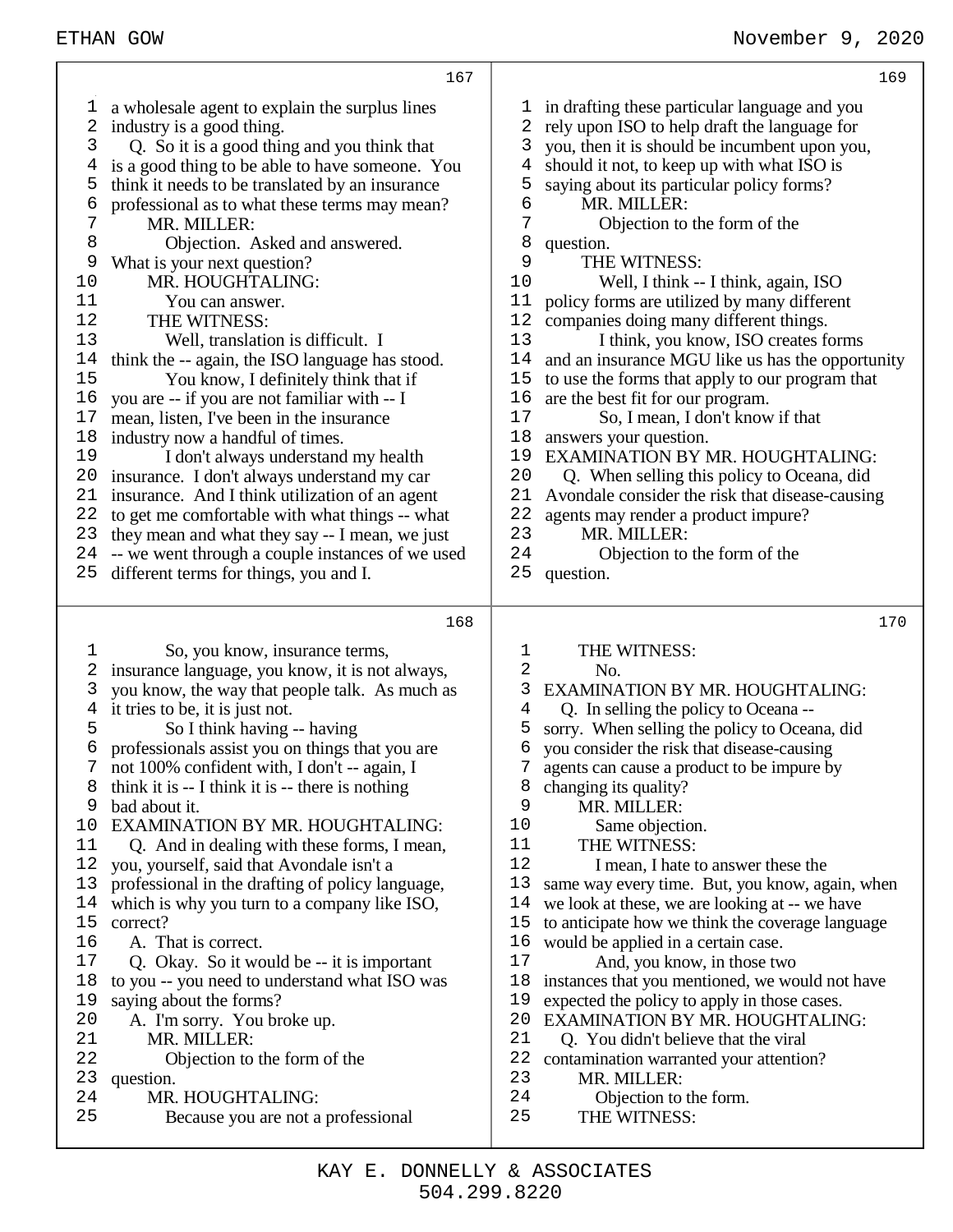171 1 I mean, from strictly an<br>2 underwriting perspective, we w underwriting perspective, we would not have 3 considered that to be an insured risk. 4 So, you know, much in the same way 5 that we don't give the workers' compensation  $6$  line any attention because our policy doesn't  $7$  cover it, certainly, we wouldn't give cover it, certainly, we wouldn't give --8 wouldn't have given this any underwriting 9 attention because we didn't believe it was 10 covered. 11 EXAMINATION BY MR. HOUGHTALING: 12 Q. And you didn't consider the risk that 13 the disease-causing agents can cause a product 14 to be impure by changing its substance?<br>15 MR. MILLER: MR. MILLER: 16 Same objection.<br>17 THE WITNESS 17 THE WITNESS:<br>18 Yeah Again Yeah. Again, I mean, I know -- I 19 hate to keep giving you the same answer again, 20 but -- 21 EXAMINATION BY MR. HOUGHTALING: 22 Q. Did you consider that risk or not? 23 A. So, we just wouldn't have considered it 24 something that the policy covered. So, you 25 know, making it a part of any underwriting 172 1 decision wasn't -- no, it was not considered. 2 Q. Do you know whether -- were you aware 3 that that is what ISO told the Louisiana state<br>4 regulators when -regulators when --5 MR. MILLER: 6 Objection. Asked and answered.<br>7 MR. HOUGHTALING: MR. HOUGHTALING: 8  $-$  when it looked to clarify its<br>9  $\frac{1}{2}$  policy -policy --10 MR. MILLER: 11 Asked and answered.<br>12 MR HOUGHTALING: MR. HOUGHTALING: 13 -- with this endorsement? 14 THE WITNESS:<br>15 Yeah. I'm not a Yeah, I'm not aware of that or the 16 instance or the particular policy language that 17 we are speaking to. So, I don't know the answer 18 to that, no. 19 EXAMINATION BY MR. HOUGHTALING:<br>20 O Okay When selling the policy to 20 Q. Okay. When selling the policy to 21 Oceana, did you consider the risk the 22 disease-causing agents may enable the spread of 23 disease by their presence on interior building 24 surfaces? 25 MR. MILLER: 173 1 Same objection.<br>2 THE WITNESS: 2 THE WITNESS:<br>3 Yeah Yeah tl 3 Yeah. Yeah, the same answer for that, too. Again, you know, we wouldn't have 5 considered it to be a covered cause of loss. 6 EXAMINATION BY MR. HOUGHTALING:<br>7 O. Okay. Because you didn't consider it to 7 Q. Okay. Because you didn't consider it to 8 be property damage, correct? 9 A. We wouldn't have thought that it would 10 have -- would have been covered under our 11 policy. 12 Q. Did you consider the risk that when 13 disease-causing viral contamination occurs that<br>14 potential claims may involve the cost of 14 potential claims may involve the cost of 15 decontamination? decontamination? 16 MR. MILLER:<br>17 Objection to 17 Objection to the form of the 18 question. question. 19 THE WITNESS:<br>20 Here, you are s 20 Here, you are going to get a<br>21 different answer now. It is going to 21 different answer now. It is going to be a<br>22 two-parter. 22 two-parter.<br>23 MR F 23 MR. HOUGHTALING:<br>24 Okay. 24 Okay.<br>25 THE WI THE WITNESS: 174 1 You know, first, from an 2 underwriting perspective, again, we wouldn't 3 have considered that to be something that this 4 policy would have responded to. 5 The second part of that is Avondale, 6 as an MGU, does not have any access or any 7 claims authority. So in regards to what happens 8 to claims, that is outside of the Avondale's 9 purview. 10 EXAMINATION BY MR. HOUGHTALING: 11 Q. Yes. But analyzing the risk is your 12 purview, correct? 13 A. Yes. 14 Q. Okay. Did you consider the risk that 15 viral contamination of this property can invest viral contamination of this property can involve 16 a potential claim for the cost of 17 decontamination? 18 A. No.<br>19 MR. 19 MR. MILLER:<br>20 Object to the Object to the form. Asked and 21 answered. 22 EXAMINATION BY MR. HOUGHTALING:<br>23 O The answer is no? O. The answer is no? 24 A. No. 25 Q. Why did you think viral contamination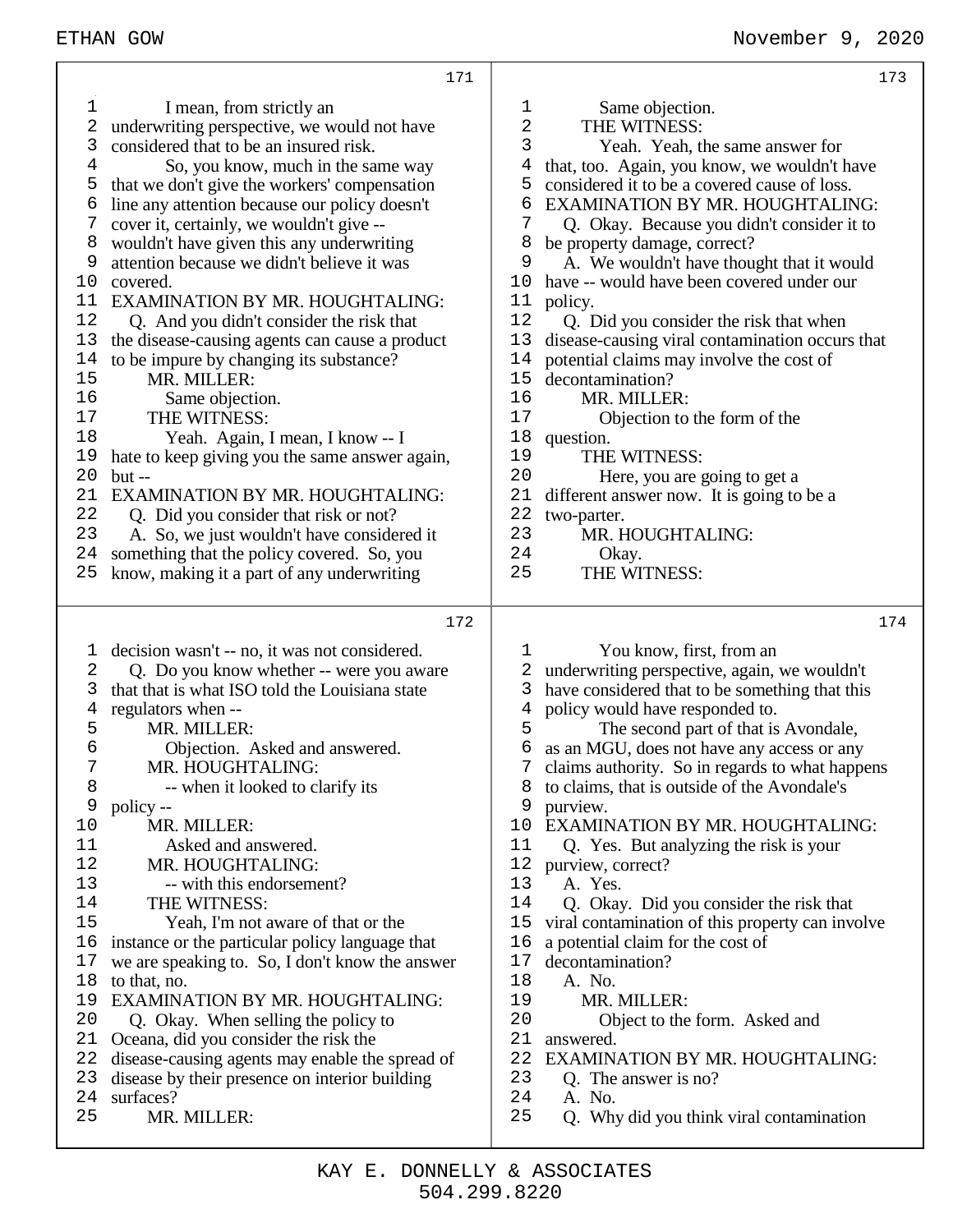| 177                                                                                                                                                                                                                                                                                                                                                                                                                                                                                                                                                                                                                                                                                                                                                                                                                                                                                                                                                                                                                                                                                                                                                                                   |
|---------------------------------------------------------------------------------------------------------------------------------------------------------------------------------------------------------------------------------------------------------------------------------------------------------------------------------------------------------------------------------------------------------------------------------------------------------------------------------------------------------------------------------------------------------------------------------------------------------------------------------------------------------------------------------------------------------------------------------------------------------------------------------------------------------------------------------------------------------------------------------------------------------------------------------------------------------------------------------------------------------------------------------------------------------------------------------------------------------------------------------------------------------------------------------------|
| 1<br>But now you can ask your question.<br>$\mathbf{2}$<br>MR. HOUGHTALING:<br>3<br>I'm not -- I'm asking him -- he has<br>already testified that he has not seen it. He<br>4<br>5<br>didn't know about it.<br>6<br>MR. MILLER:<br>7<br>Right.<br>MR. HOUGHTALING:<br>8<br>9<br>I got that.<br><b>EXAMINATION BY MR. HOUGHTALING:</b><br>10<br>11<br>Q. So what I'm asking you is: Would it<br>12<br>have been helpful to you in analyzing the risk<br>13<br>for your clients if you were aware that ISO told<br>14<br>the State of Louisiana, quote, Disease-Causing<br>15<br>agents may render a product impure (change its<br>16<br>quality or substance), or enable the spread of<br>17<br>disease by the presence on interior building<br>18<br>surfaces or the surfaces of personal property.<br>19<br>When the disease-causing viral or bacterial<br>20<br>contamination occurs, potential claims involve<br>21<br>the cost of replacement of property (for<br>22<br>example, the milk), cost of decontamination (for<br>23<br>example, interior building surfaces), and<br>24<br>business interruption (time element) losses?<br>25<br>Would that have been helpful to you in |
|                                                                                                                                                                                                                                                                                                                                                                                                                                                                                                                                                                                                                                                                                                                                                                                                                                                                                                                                                                                                                                                                                                                                                                                       |
| 178<br>deciding whether or not at the time of<br>ı<br>underwriting this policy to include this form<br>2<br>3<br>exclusion, CP --<br>MR. MILLER:<br>4<br>5<br>Objection to the form of the<br>б<br>question.<br>7<br>MR. HOUGHTALING:<br>8<br>$-$ CP01400706?<br>9<br>THE WITNESS:<br>10<br>I mean, again, without -- it is hard<br>11<br>to answer that question only because I don't<br>12<br>know what policy they are saying has a hole in<br>13 it.<br>14<br>Again, it could -- ISO is a<br>15<br>business, as well. They make money by selling<br>16<br>their policy forms. So alerting somebody that<br>17<br>their policy may have a gap in it, I just don't<br>18<br>know if they are saying that the policy that we<br>issued had a gap in it. I don't know.<br>19<br>20<br>I mean, I can -- again, this is the<br>21<br>first I am seeing of this document. So I don't<br>22<br>know the answer to that. But I -- what I am not<br>23<br>seeing here is that the policy that we issued<br>24<br>had a gap in it.<br>25<br>EXAMINATION BY MR. HOUGHTALING:                                                                                                                  |
|                                                                                                                                                                                                                                                                                                                                                                                                                                                                                                                                                                                                                                                                                                                                                                                                                                                                                                                                                                                                                                                                                                                                                                                       |

Т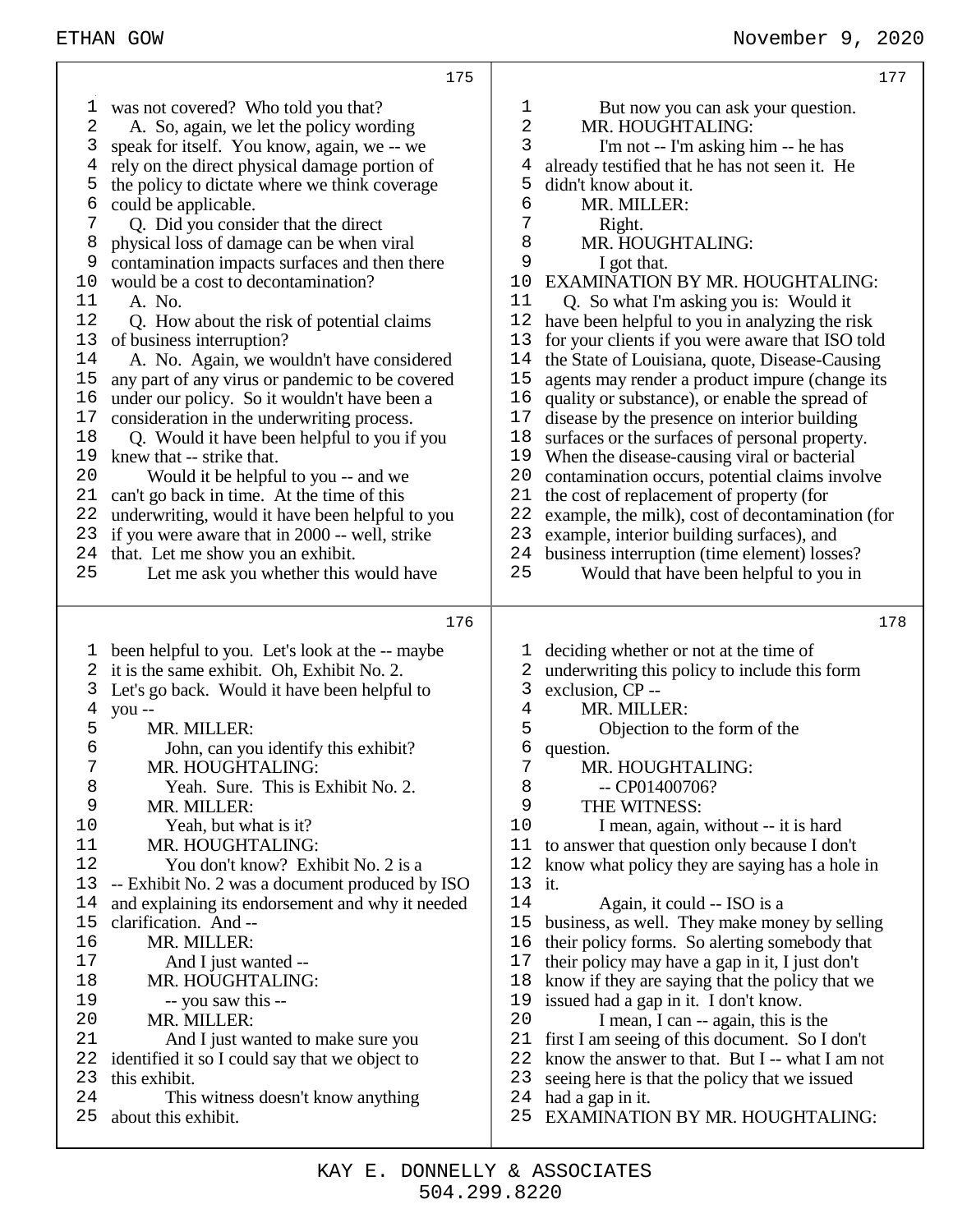| 179                                              | 181                                              |
|--------------------------------------------------|--------------------------------------------------|
| Q. Certainly, if you had seen this and it        | business is sold through a licensed insurance    |
| ı                                                | 1                                                |
| 2                                                | 2                                                |
| was referring to the policies that you were      | professional and a wholesaler, who then goes to  |
| selling, you would have followed it and included | a licensed insurance professional and a          |
| 3                                                | 3                                                |
| this, if you wanted to exclude the risk of viral | retailer, who then is -- you know, they are part |
| 4                                                | 4                                                |
| 5                                                | of a team that advises the insured as to what    |
| contamination?                                   | 5                                                |
| 6                                                | the best product is for them to purchase.        |
| MR. MILLER:                                      | 6                                                |
| 7                                                | 7                                                |
| Objection to the form of the                     | So that three-tiered system is in place          |
| 8                                                | 8                                                |
| question.                                        | much in the same way that you generally don't    |
| 9                                                | 9                                                |
| THE WITNESS:                                     | buy a house without a real estate agent.         |
| 10                                               | 10                                               |
| I mean, I think when we look at this             | There are just certain transactions that         |
| 11                                               | are best utilized with a professional to make    |
| -- again, I'm sorry. I'm just trying to read it  | 11                                               |
| 12                                               | 12                                               |
| so I can speak to you about it more, a little    | sure that your interests are protected.          |
| 13                                               | 13                                               |
| bit better.                                      | Q. And because the professional may have         |
| 14                                               | more understanding or more knowledge about       |
| But, you know, again it is hard for              | 14                                               |
| 15                                               | interpretations of the wording that is at issue? |
| me to say this. It is -- I'm just looking at     | 15                                               |
| 16                                               | 16                                               |
| it. I don't -- again, without knowing how it     | A. Certainly different -- certainly              |
| $17$                                             | different terminology within a policy is helpful |
| would have changed the policy that we issued, I  | 17                                               |
| am a little uncomfortable sort of answering how  | to have someone who can explain that terminology |
| 18                                               | 18                                               |
| 19                                               | and give you -- you know, maybe a different      |
| it would -- what it would do hypothetically.     | 19                                               |
| 20                                               | 20                                               |
| I don't know the answer. So it is                | example of how that terminology could apply to   |
| -- again, I don't know the answer to that        | 21                                               |
| 21                                               | them.                                            |
| 22                                               | 22                                               |
| because it is not really addressing the policy   | Q. And this may be one of those cases,           |
| 23                                               | 23                                               |
| form or the policy that we issued.               | correct?                                         |
| EXAMINATION BY MR. HOUGHTALING:                  | 24                                               |
| 24                                               | A. I'm sorry. I didn't hear the question.        |
| 25                                               | 25                                               |
| Q. Do you know that it is not addressing         | Q. This may be one of those cases?               |
|                                                  |                                                  |
| 180                                              | 182                                              |
| the policy that you issued?                      | A. What? What may be one of those cases?         |
| 1                                                | T                                                |
| A. No, I don't know. And that is all --          | 2                                                |
| 2                                                | Q. Where it is helpful to have a                 |
| 3                                                | 3                                                |
| all I'm saying is, this is the first time I'm    | clarification.                                   |
| 4                                                | 4                                                |
| seeing this.                                     | A. What -- sorry. What -- what may be?           |
| 5                                                | 5                                                |
| Q. Okay. You don't know that. You have           | Q. Strike. Strike it.                            |
| 6                                                | $\epsilon$                                       |
| never seen this before?                          | Did you consider the risk of civil               |
| 7                                                | 7                                                |
| A. That is correct.                              | authority shut -- let me strike that.            |
| 8                                                | 8                                                |
| Q. Okay. But after the COVID-19 pandemic         | Do you know whether or not this policy           |
| 9                                                | 9                                                |
| began, you now became aware that these existed   | that you sold provided civil authority coverage? |
| 10                                               | 10                                               |
| at the time you sold the policy?                 | A. This policy included the business             |
| 11                                               | 11                                               |
| A. Well, we became aware that once these         | interruption form, which has a civil authority   |
| started to -- once the interpretation of these   | 12                                               |
| 12                                               | clause inside it, yes.                           |
| forms were going to consumers and were going to  | 13                                               |
| 13                                               | Q. Okay. And that coverage -- what is your       |
| noninsurance professionals, that utilizing       | understanding of that coverage? Strike that.     |
| 14                                               | 14                                               |
| redundancy would help our form.                  | 15                                               |
| 15                                               | Did you consider the risk of a civil             |
| 16                                               | 16                                               |
| Q. When you say that they were going to          | authority shutting down businesses because of    |
| noninsurance professionals, why would it be --   | 17                                               |
| 17                                               | viral contamination from a pandemic?             |
| 18                                               | 18                                               |
| why would it be helpful to have it go to         | MR. MILLER:                                      |
| noninsurance professionals?                      | 19                                               |
| 19                                               | Objection to the form of the                     |
| 20                                               | 20                                               |
| A. Again, from the surplus lines                 | question.                                        |
| perspective, what we are generally talking to    | 21                                               |
| 21                                               | THE WITNESS:                                     |
| 22                                               | 22                                               |
| are non-filed forms. What we are generally       | No. In this case, again, we would                |
| talking to is commercial -- in our instance, its | 23                                               |
| 23                                               | go back and -- we would not have expected our    |
| commercial property insurance.                   | policy to respond to that event.                 |
| 24                                               | 24                                               |
| 25                                               | EXAMINATION BY MR. HOUGHTALING:                  |
| You know, again, we utilize -- our               | 25                                               |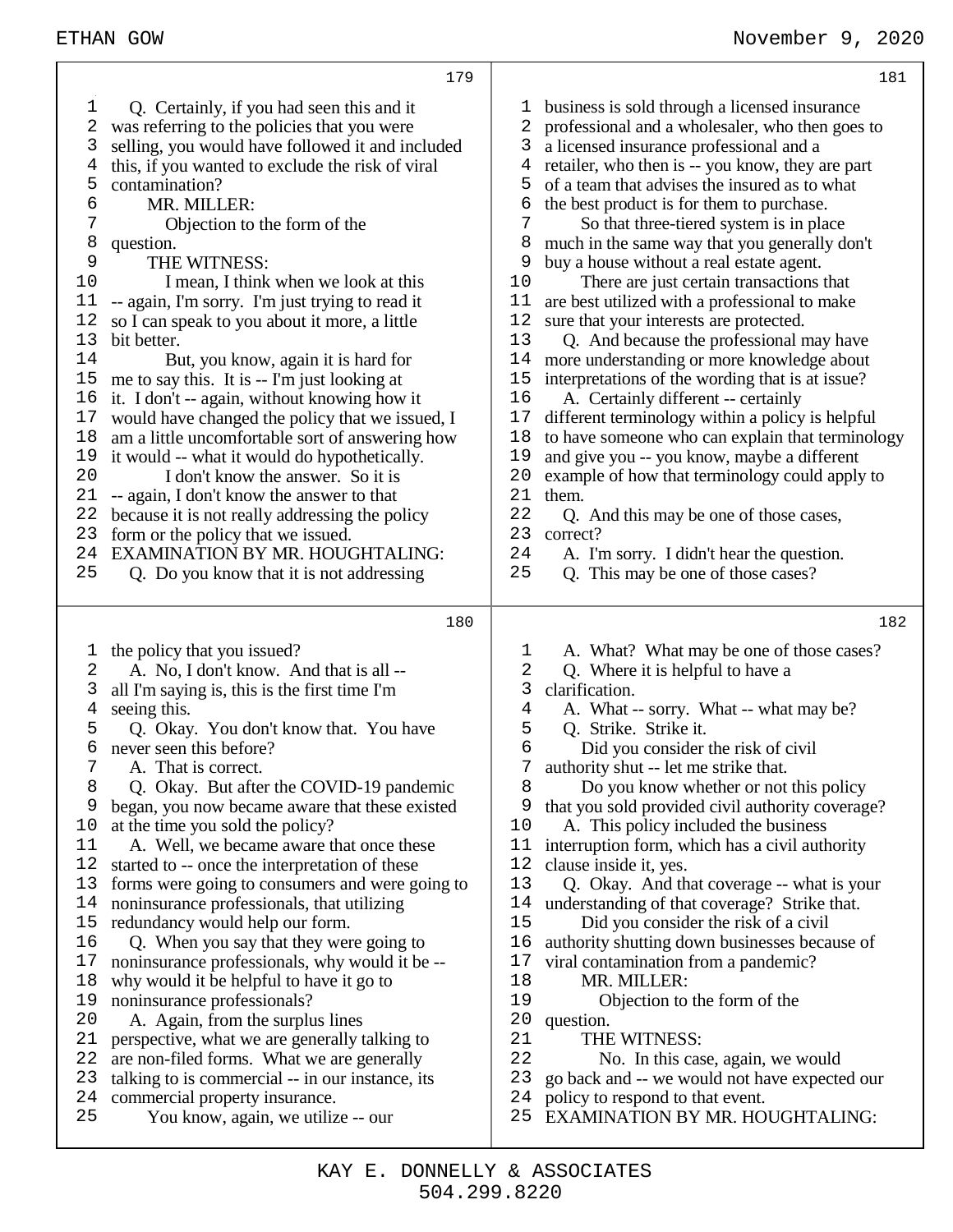| 183                                                                                                                                                                                                                                                                                                                                                                                                                                                                                                                                                                                                                                                                                                                                                                                                                                                                                                                                                                                                                                                                                                                                                             | 185                                                                                                                                                                                                                                                                                                                                                                                                                                                                                                                                                                                                                                                                                                                                                                                                                                                                                                                                                                                                                                                                                    |
|-----------------------------------------------------------------------------------------------------------------------------------------------------------------------------------------------------------------------------------------------------------------------------------------------------------------------------------------------------------------------------------------------------------------------------------------------------------------------------------------------------------------------------------------------------------------------------------------------------------------------------------------------------------------------------------------------------------------------------------------------------------------------------------------------------------------------------------------------------------------------------------------------------------------------------------------------------------------------------------------------------------------------------------------------------------------------------------------------------------------------------------------------------------------|----------------------------------------------------------------------------------------------------------------------------------------------------------------------------------------------------------------------------------------------------------------------------------------------------------------------------------------------------------------------------------------------------------------------------------------------------------------------------------------------------------------------------------------------------------------------------------------------------------------------------------------------------------------------------------------------------------------------------------------------------------------------------------------------------------------------------------------------------------------------------------------------------------------------------------------------------------------------------------------------------------------------------------------------------------------------------------------|
| Q. Did you consider it? Did you consider<br>I,<br>$\overline{\mathbf{c}}$<br>pandemics a risk when issuing these policies?<br>3<br>MR. MILLER:<br>4<br>Objection. Asked and answered.<br>5<br>THE WITNESS:<br>6<br>No. Again, you know, we don't<br>7<br>consider things that we wouldn't expect the<br>8<br>policy to respond to.<br>9<br>EXAMINATION BY MR. HOUGHTALING:<br>10<br>Q. What is your understanding of selling an<br>11<br>all-risk policy?<br>12<br>MR. MILLER:<br>13<br>Objection to the form of the<br>question. That is kind of vague, John. What do<br>14<br>15<br>you mean?<br>16<br>MR. HOUGHTALING:<br>17<br>No, I don't think so.<br><b>EXAMINATION BY MR. HOUGHTALING:</b><br>18<br>19<br>Q. What is your understanding of -- is this<br>20<br>considered an all-risk policy that was sold?<br>21<br>A. I mean, there is -- I don't know that<br>there is a definition of what all-risk is.<br>22<br>23<br>So it is -- I don't want to -- I don't<br>24<br>want to be the first guy to go on Record to<br>25<br>define what an all-risk policy is.                                                                                      | A. I would -- you know, given that the<br>ı<br>2<br>shutdown orders are generally state of<br>3<br>emergencies, I would -- again, I am not privy to<br>Louisiana law, but I would assume that when<br>4<br>5<br>shutdown orders are given, they are a state of<br>6<br>emergency and would run through a mayor or a<br>7<br>governor.<br>8<br>Q. Do you know -- were you in this business<br>9<br>in 2003?<br>10<br>A. I was a young man then; but, yes.<br>11<br>Q. Okay. You were in the business?<br>12<br>A. Yes.<br>13<br>Q. And were you writing risk for commercial<br>14<br>lines of insurance then?<br>15<br>A. Yes.<br>16<br>Q. Okay. And as part of that, do you read<br>$17$<br>any industry trade journals or anything?<br>18<br>MR. MILLER:<br>19<br>All right, John. Let me interject<br>20<br>right here. Look, it is 6:13. Can you identify<br>21<br>which of your areas of inquiry for this 1442<br>22<br>this line of questioning applies to?<br>23<br>MR. HOUGHTALING:<br>24<br>It doesn't. It has to do with<br>25<br>underwriting and his understanding. And I'm |
| 184<br>But, you know, again, we are providing<br>l,<br>them with a standard policy form via ISO that<br>2<br>3<br>provides them with a very standardized set of<br>perils and coverages.<br>4<br>5<br>And, again, they can -- that is their<br>determination as to if they want more or less.<br>6<br>Q. Do you know how many occurrences of a<br>8<br>civil authority shutdown occurred in the city of<br>New Orleans?<br>9<br>A. You mean, how many civil authority<br>10<br>orders there were? Or, how many -- can you just<br>11<br>ask the question again.<br>12<br>Q. Sure. Sure. Do you know how many -- do<br>13<br>you know how many occurrences of civil authority<br>14<br>shutdown orders were issued in New Orleans?<br>15<br>16<br>A. As it relates to COVID?<br>17<br>Q. Yes.<br>18<br>A. I don't know the exact number, no.<br>19<br>Q. You know if it is more than one?<br>20<br>A. I -- I don't. Sorry. I don't know that<br>21<br>it was more than one, but I know it was at least<br>22<br>one.<br>23<br>Q. Do you know if -- do you know if there<br>was shutdown orders both from the mayor and the<br>24<br>governor of Louisiana?<br>25 | 186<br>probing his understanding of whether or not he<br>l<br>considered it a risk or not.<br>2<br>3<br>MR. MILLER:<br>All right.<br>4<br>5<br>MR. HOUGHTALING:<br>б<br>So you can instruct him to answer or<br>7<br>not.<br>8<br>MR. MILLER:<br>9<br>Well, I'm about to. Your rope is<br>10<br>getting real short on this. We have been going<br>11<br>for a very long time.<br>12<br>MR. HOUGHTALING:<br>13<br>Thank you. I understand. So you<br>14<br>do, but I'm not getting paid by the hour, Allen.<br>15<br>I want to get out of here, too. I'm getting<br>16<br>close, if that helps.<br>17<br>EXAMINATION BY MR. HOUGHTALING:<br>18<br>Q. So were you in the business in 2003<br>19<br>during the SARS pandemic?<br>20<br>A. I was -- I was in the business in 2003.<br>21<br>Q. Okay. Were you involved with<br>22<br>underwriting for Lloyd's?<br>23<br>A. No.<br>24<br>Q. Who were you involved in underwriting<br>25<br>for?                                                                                                                                             |

⊤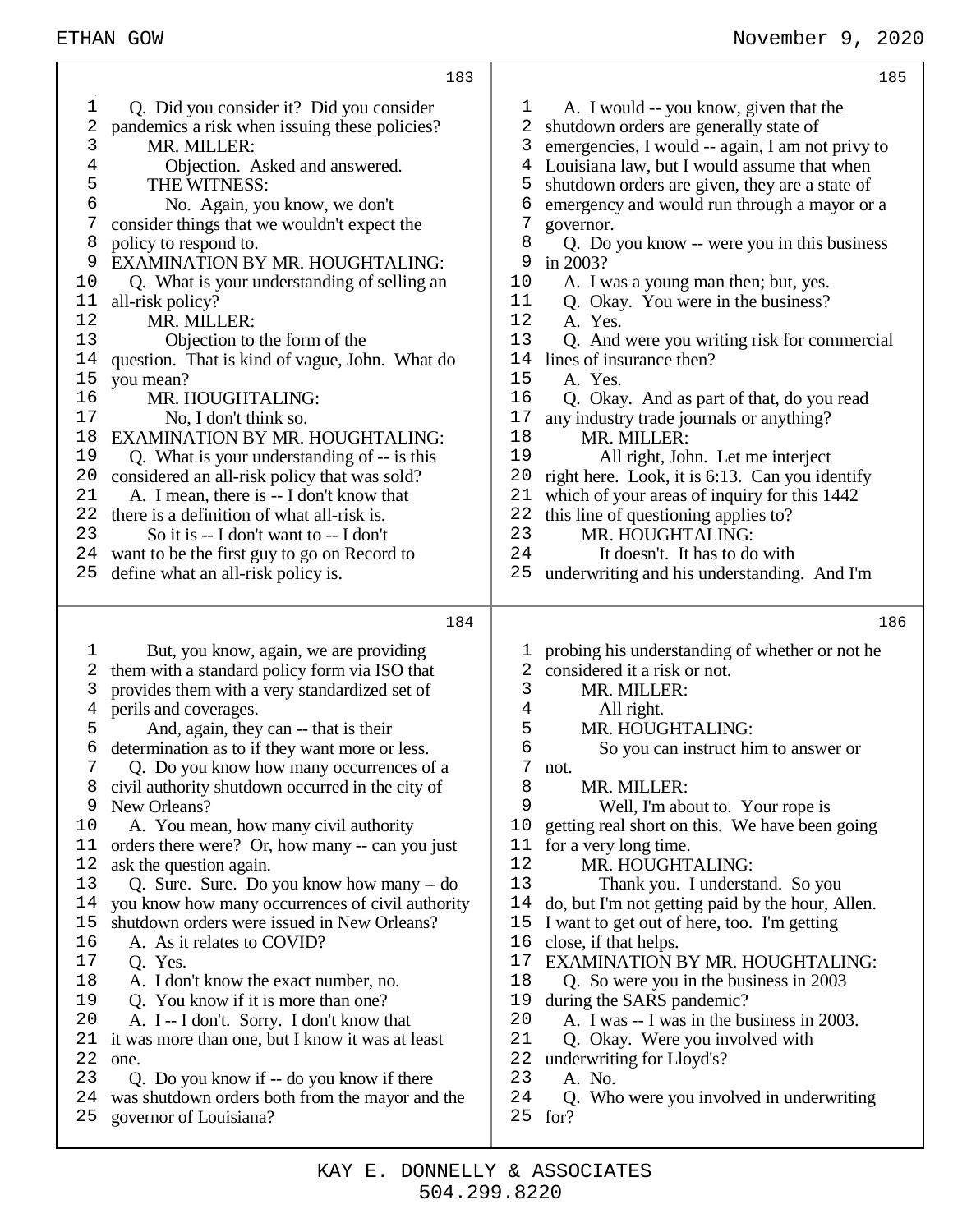# ETHAN GOW November 9, 2020

|    | 187                                              |                         | 189                                              |
|----|--------------------------------------------------|-------------------------|--------------------------------------------------|
| 1  | A. 2003, I was in the ceded reinsurance at       | 1                       | Q. Like 86,000?                                  |
| 2  | Liberty Mutual.                                  | $\overline{2}$          | A. Given the limit, I wouldn't be surprised      |
| 3  | Q. Do you know whether or not those              | 3                       | if it -- you know, since now that I'm            |
| 4  | reinsurers paid for the pandemic shutdown of the | 4                       | remembering it, it did include wind. So that     |
| 5  | Mandarin Oriental or the Peninsula?              | 5                       | would make sense.                                |
| 6  | MR. MILLER:                                      | 6                       | Q. Okay. And what happens at the end of the      |
| 7  | Objection to the line of                         | 7                       | policy premium? How does it work? At the end     |
| 8  | questioning. You can answer, if you know.        | 8                       | of the policy premium, what happens? So the      |
| 9  | THE WITNESS:                                     | 9                       | policy premiums are paid. What happens to it?    |
| 10 | I don't know. I don't know the                   | 10                      | A. What happens to the money?                    |
| 11 | answer to that.                                  | 11                      | Q. Yeah. Who gets it?                            |
| 12 | MR. HOUGHTALING:                                 | 12                      | A. Like the accounting function? I don't         |
| 13 | Okay. Give me one second. Give me                | 13                      | know if that is okay. I mean, I am not trying    |
| 14 | one second now. Let me take a short break and    | 14                      | to avoid the question, but I can only speak for  |
| 15 | let me check my notes.                           | 15                      | the particular carriers that are on -- the       |
| 16 |                                                  | 16                      | Lloyd's carriers that are on this. So I can't    |
| 17 | (Recess held.)                                   | 17                      |                                                  |
|    | EXAMINATION BY MR. HOUGHTALING:                  |                         | really speak to the entire process.              |
| 18 | Q. Okay. Do you whether or not there is          | 18                      | But so the payment gets remitted through         |
| 19 | reinsurance involved here? Is the risk           | 19                      | the wholesaler to Avondale. Avondale keeps the   |
| 20 | reinsured?                                       | 20                      | commission that -- the contracted commission.    |
| 21 | A. Well, I don't know the answer to that.        | 21                      | And then we send the rest back to the            |
| 22 | Avondale would not purchase reinsurance on       | 22                      | carriers as their percentage.                    |
| 23 | risks.                                           | 23                      | Q. How much is Avondale's commission?            |
| 24 | Q. All right. What happens at the end of         | 24                      | A. It varies by risk, and it varies by           |
| 25 | the term? How does that work? The policy         | 25                      | contract. So it might --                         |
|    |                                                  |                         |                                                  |
|    |                                                  |                         |                                                  |
|    | 188                                              |                         | 190                                              |
|    |                                                  |                         |                                                  |
| ı  | premium, do you know how much the policy         | 1                       | THE WITNESS:                                     |
| 2  | premiums were paid in this matter per year?      | $\overline{\mathbf{c}}$ | Allen, am I allowed to -- I don't                |
| 3  | MR. MILLER:                                      | 3                       | know if that is a question --                    |
| 4  | That is a compound question, John.               | $\overline{4}$          | MR. MILLER:                                      |
| 5  | MR. HOUGHTALING:                                 | 5                       | Yeah.                                            |
| б  | Sorry.                                           | б                       | MR. HOUGHTALING:                                 |
| 7  | EXAMINATION BY MR. HOUGHTALING:                  | 7                       | It is not privileged. I mean --                  |
| 8  | Q. Do you know how much Oceana paid for          | 8                       | MR. MILLER:                                      |
| 9  | this policy per year?                            | 9                       | I think it is proprietary. There is              |
| 10 | A. Sorry. If you don't mind I'm just --          | 10                      | no protective order, so --                       |
| 11 | Q. Sure.                                         | 11                      | MR. HOUGHTALING:                                 |
| 12 | A. -- looking it up for you.                     | 12                      | I mean, what --                                  |
| 13 | Q. Sure.                                         | 13                      | MR. MILLER:                                      |
| 14 | A. 16,000. That is what it looks like in         | 14                      | Right. I don't think that                        |
| 15 | my system. Oh, wait. Yeah, does that seem to     | 15                      | information should be disseminated.              |
| 16 | track?                                           | 16                      | MR. HOUGHTALING:                                 |
| 17 | Q. It was more than that, but --                 | 17                      | So you won't state how much Avondale             |
| 18 | A. I might be looking -- like I said, they       | 18                      | made?                                            |
| 19 | -- that is the wrong policy. Sorry.              | 19                      | MR. MILLER:                                      |
| 20 | MR. MILLER:                                      | 20                      | No, we won't.                                    |
| 21 | Ethan, if you don't know, you don't              | 21                      | MR. HOUGHTALING:                                 |
| 22 | know. We don't need you to go --                 | 22                      | On what privilege?                               |
| 23 | THE WITNESS:                                     | 23                      | MR. MILLER:                                      |
| 24 | I don't know.                                    | 24                      | I said it is proprietary. And if we              |
| 25 | <b>EXAMINATION BY MR. HOUGHTALING:</b>           | 25                      | entered into a protective order -- if we entered |

┯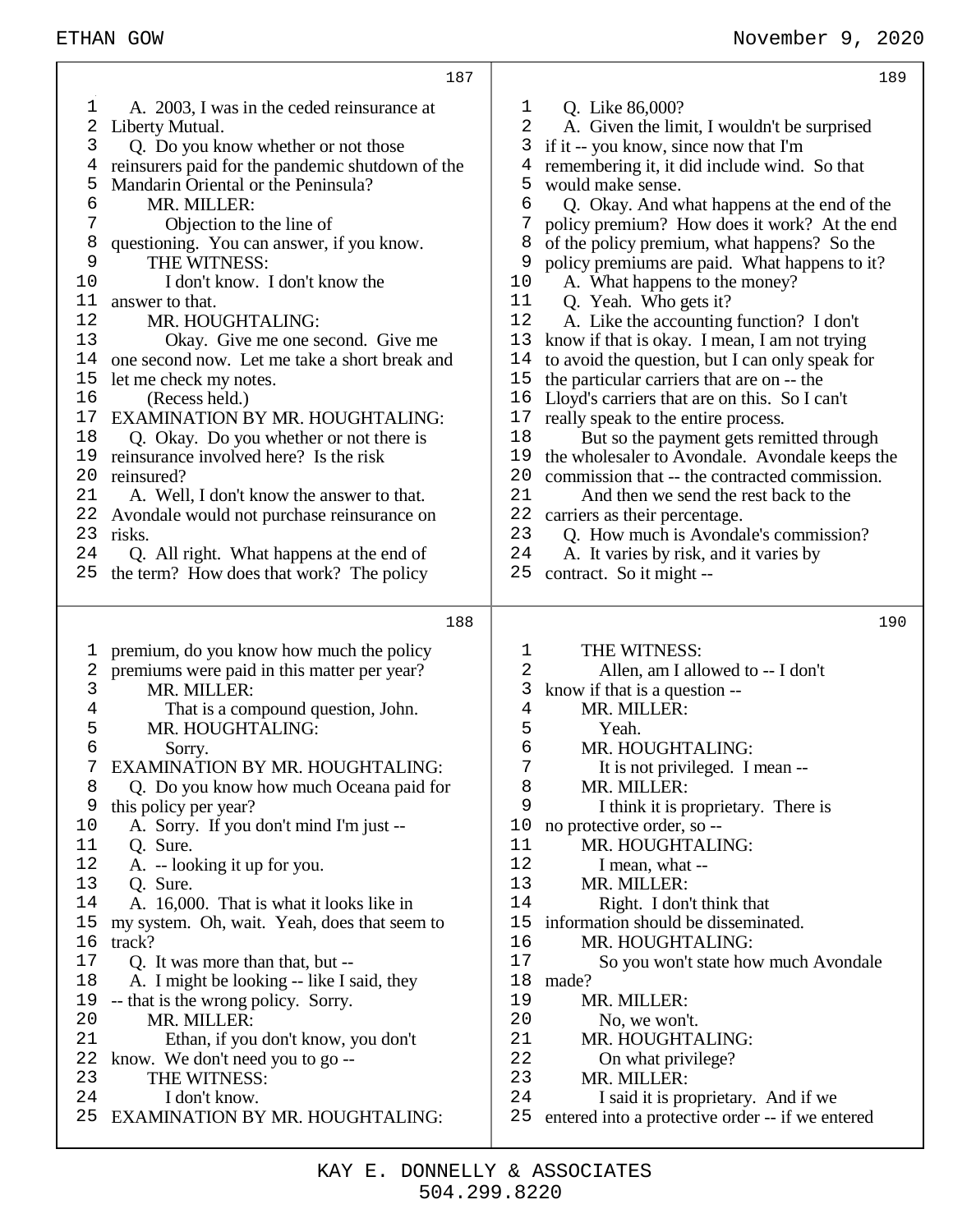|                                                                                                                                            | 191                                                                                                                                                                                                                                                                                                                                                                                                                                                                                                                                                                                                                                                                                                                                                                                                                                                      | 193                                                                                                                                                                                                                                                                                                                                                                                                                                                                                                                                                                                                                                                                                                                                                                                                                                                                                                                                                                                                                                                                                                             |  |
|--------------------------------------------------------------------------------------------------------------------------------------------|----------------------------------------------------------------------------------------------------------------------------------------------------------------------------------------------------------------------------------------------------------------------------------------------------------------------------------------------------------------------------------------------------------------------------------------------------------------------------------------------------------------------------------------------------------------------------------------------------------------------------------------------------------------------------------------------------------------------------------------------------------------------------------------------------------------------------------------------------------|-----------------------------------------------------------------------------------------------------------------------------------------------------------------------------------------------------------------------------------------------------------------------------------------------------------------------------------------------------------------------------------------------------------------------------------------------------------------------------------------------------------------------------------------------------------------------------------------------------------------------------------------------------------------------------------------------------------------------------------------------------------------------------------------------------------------------------------------------------------------------------------------------------------------------------------------------------------------------------------------------------------------------------------------------------------------------------------------------------------------|--|
| T<br>2<br>3<br>4<br>5<br>6<br>7<br>8<br>9<br>10<br>11<br>12<br>13<br>14<br>15<br>16<br>17<br>18<br>19<br>20<br>21<br>22<br>23<br>24<br>25  | into a protective order you could send us an<br>interrogatory, and we will put it in. But right<br>now we don't have one.<br>MR. HOUGHTALING:<br>I don't think it is proprietary.<br>EXAMINATION BY MR. HOUGHTALING:<br>Q. But, in general, what do companies,<br>managed companies like yours, make in<br>commission, MGAs?<br>MR. MILLER:<br>Objection to the form of the<br>question.<br>THE WITNESS:<br>Yeah. And, John, the only reason<br>I'm kind of hesitating on this is it does vary<br>wildly by contract, so --<br><b>EXAMINATION BY MR. HOUGHTALING:</b><br>Q. Give me a range. Give me --<br>A. It could be anywhere from five percent<br>to 20 percent.<br>Q. Okay. Per your contact, could Avondale<br>have any liability to the syndicate for not<br>including certain endorsements?<br>MR. MILLER:<br>Objection. You are asking him to | WITNESS' ATTESTATION<br>1<br>2<br>I have read or have had the foregoing<br>3<br>testimony read to me, pursuant to Rule $30(e)$ of<br>the Federal Rules of Civil Procedure and/or<br>4<br>Article 1445 of the Louisiana Code Civil<br>5<br>Procedure, and hereby attest that, to the best<br>6<br>7<br>of my ability and understanding, it is a true<br>8<br>and correct transcription of my testimony, with<br>the exception of any attached corrections or<br>9<br>changes, complete with reasons for changes, on<br>10<br>the Witness' Amendment Pages;<br>11<br>12<br>I have in no way altered the printed<br>13<br>transcript pages containing testimony herein,<br>tampered with the seal on the last numbered page<br>14<br>herein, or tampered with the security strip on<br>15<br>16<br>the binder hereof. The integrity of this<br>17<br>certified transcript has been maintained in the<br>18<br>identical form as it was received by me, with<br>19<br>the exception of any changes on the Witness'<br>Amendment Pages.<br>20<br>21<br>22 Date<br>23<br><b>ETHAN GOW</b><br>24<br>(Signature)<br>25  |  |
|                                                                                                                                            | 192                                                                                                                                                                                                                                                                                                                                                                                                                                                                                                                                                                                                                                                                                                                                                                                                                                                      | 194<br><b>REPORTER'S PAGE</b><br>1                                                                                                                                                                                                                                                                                                                                                                                                                                                                                                                                                                                                                                                                                                                                                                                                                                                                                                                                                                                                                                                                              |  |
| l,<br>2<br>3<br>4<br>5<br>б<br>7<br>8<br>9<br>10<br>11<br>12<br>13<br>14<br>15<br>16<br>17<br>18<br>19<br>20<br>21<br>22<br>23<br>24<br>25 | make a legal conclusion.<br>MR. HOUGHTALING:<br>If you know.<br>THE WITNESS:<br>I don't know the answer to that.<br>MR. HOUGHTALING:<br>All right. I have no further<br>questions.<br>MR. MILLER:<br>We don't have any questions.<br>MR. HOUGHTALING:<br>All right. Thank you.<br>MR. MILLER:<br>Thanks, Ethan.<br>THE WITNESS:<br>That is it?<br>MR. MILLER:<br>Yes. You can sign off.<br>(Deposition concluded at 6:26 p.m.)                                                                                                                                                                                                                                                                                                                                                                                                                           | 2<br>I, KAY E. DONNELLY, Certified Court<br>3<br>Reporter in and for the State of Louisiana, the<br>officer, as defined in Rule 28 of the Federal<br>4<br>5<br>Rules of Civil Procedure and/or Article 1434(B)<br>6<br>of the Louisiana Code of Civil Procedure, before<br>7<br>whom this proceeding was taken, do hereby state<br>8<br>on the Record:<br>9<br>That due to the interaction in the<br>10<br>spontaneous discourse of this proceeding, dashes<br>11<br>(--) have been used to indicate pauses, changes<br>12<br>in thought, and/or talkovers; that same is the<br>13<br>proper method for a Court Reporter's<br>14<br>transcription of proceeding, and that the dashes<br>(--) do not indicate that words or phrases have<br>15<br>16<br>been left out of this transcript;<br>17<br>That any words and/or names which could<br>18<br>not be verified through reference material have<br>19<br>been denoted with the phrased "(spelled<br>20<br>phonetically)."<br>21<br>22<br>KAY E. DONNELLY<br><b>Certified Court Reporter</b><br>23<br>State of Louisiana<br>Certificate No. 87008<br>24<br>25 |  |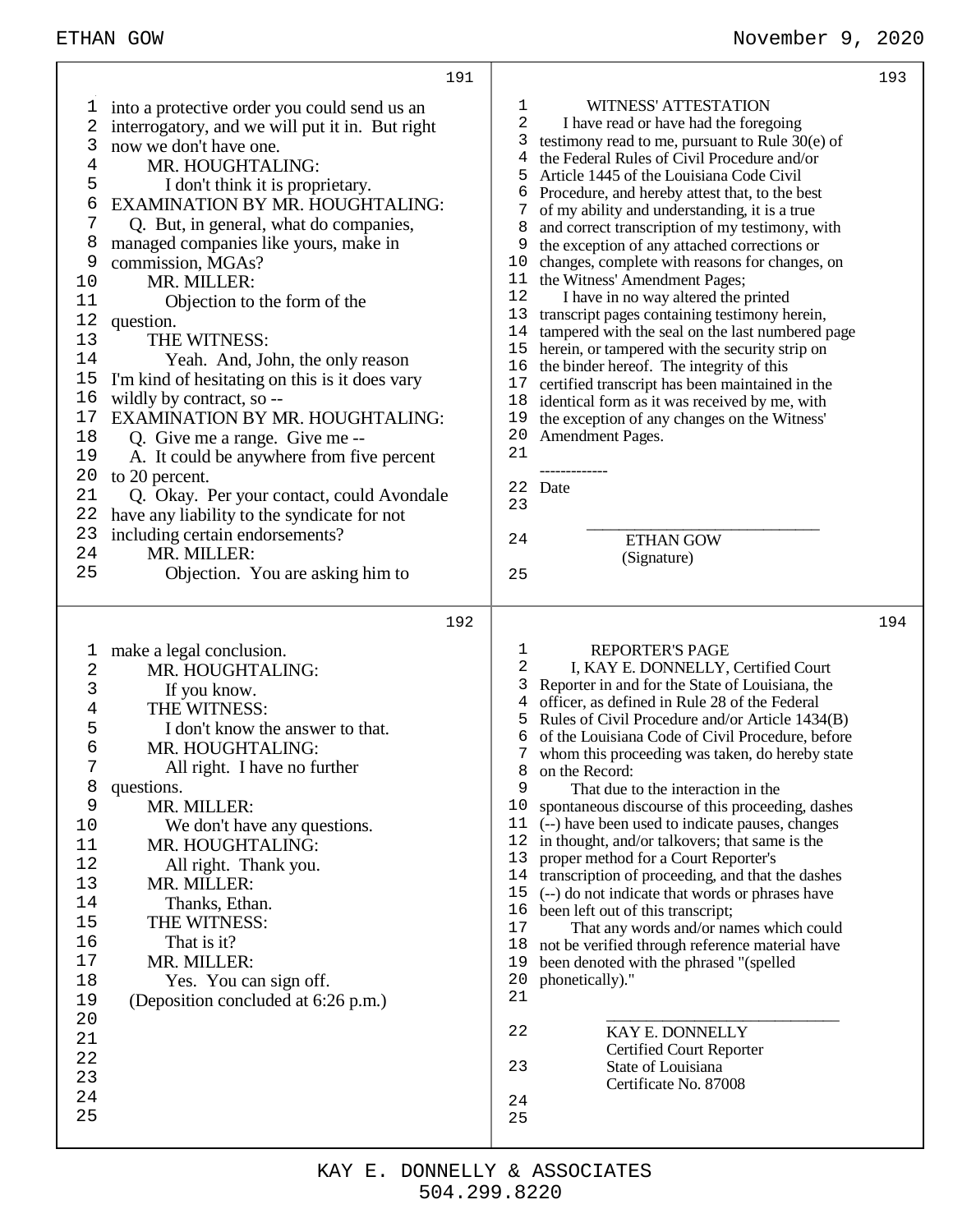| $\mathbf{1}$<br>CERTIFICATE<br>$\mathfrak{D}$<br>This certification is valid only for a<br>transcript accompanied by my original signature<br>3 and original required seal on this page.<br>I, KAY E. DONNELLY, Certified Court<br>4 Reporter in and for the State of Louisiana, as<br>the officer before whom this testimony was<br>5 taken, do hereby certify that ETHAN GOW, to whom<br>oath was administered, after having been duly<br>6 sworn by me upon authority of R.S. 37:2554, did<br>testify as hereinbefore set forth in the<br>7 foregoing 108 (108) pages; that this testimony<br>was reported by me in the stenotype reporting<br>8 method, was prepared and transcribed by me or<br>under my personal direction and supervision, and<br>9 is a true and correct transcript to the best of<br>my ability and understanding; that the<br>10 transcript has been prepared in compliance with<br>transcript format guidelines required by statute<br>11 or by rules of the board; and that I am informed<br>about the complete arrangement, financial or<br>12 otherwise, with the person or entity making<br>arrangements for deposition services; that I<br>13 have acted in compliance with the prohibition on<br>contractual relationships, as defined by<br>14 Louisiana Code of Civil Procedure Article 1434<br>and in rules and advisory opinions of the board;<br>15 that I have no actual acknowledge of any<br>prohibited employment or contractual<br>16 relationship, direct or indirect, between a<br>court reporting firm and any party litigant in<br>17 this matter nor is there any such relationship<br>between myself and a party litigant in this<br>18 matter. I am not related to counsel or to the<br>parties herein, nor am I otherwise interested in<br>19 the outcome of this matter.<br>20<br>21<br>22<br>KAY E. DONNELLY<br>Certified Court Reporter<br>23<br>State of Louisiana<br>Certificate No. 87008<br>24<br>November 11, 2020<br>25 | 195 |  |
|-------------------------------------------------------------------------------------------------------------------------------------------------------------------------------------------------------------------------------------------------------------------------------------------------------------------------------------------------------------------------------------------------------------------------------------------------------------------------------------------------------------------------------------------------------------------------------------------------------------------------------------------------------------------------------------------------------------------------------------------------------------------------------------------------------------------------------------------------------------------------------------------------------------------------------------------------------------------------------------------------------------------------------------------------------------------------------------------------------------------------------------------------------------------------------------------------------------------------------------------------------------------------------------------------------------------------------------------------------------------------------------------------------------------------------------------------------------------------------------------------------------------------------------------------------------------------------------------------------------------------------------------------------------------------------------------------------------------------------------------------------------------------------------------------------------------------------------------------------------------------------------------------------------------------------------------------------------------------------------|-----|--|
|                                                                                                                                                                                                                                                                                                                                                                                                                                                                                                                                                                                                                                                                                                                                                                                                                                                                                                                                                                                                                                                                                                                                                                                                                                                                                                                                                                                                                                                                                                                                                                                                                                                                                                                                                                                                                                                                                                                                                                                     |     |  |
|                                                                                                                                                                                                                                                                                                                                                                                                                                                                                                                                                                                                                                                                                                                                                                                                                                                                                                                                                                                                                                                                                                                                                                                                                                                                                                                                                                                                                                                                                                                                                                                                                                                                                                                                                                                                                                                                                                                                                                                     |     |  |
|                                                                                                                                                                                                                                                                                                                                                                                                                                                                                                                                                                                                                                                                                                                                                                                                                                                                                                                                                                                                                                                                                                                                                                                                                                                                                                                                                                                                                                                                                                                                                                                                                                                                                                                                                                                                                                                                                                                                                                                     |     |  |
|                                                                                                                                                                                                                                                                                                                                                                                                                                                                                                                                                                                                                                                                                                                                                                                                                                                                                                                                                                                                                                                                                                                                                                                                                                                                                                                                                                                                                                                                                                                                                                                                                                                                                                                                                                                                                                                                                                                                                                                     |     |  |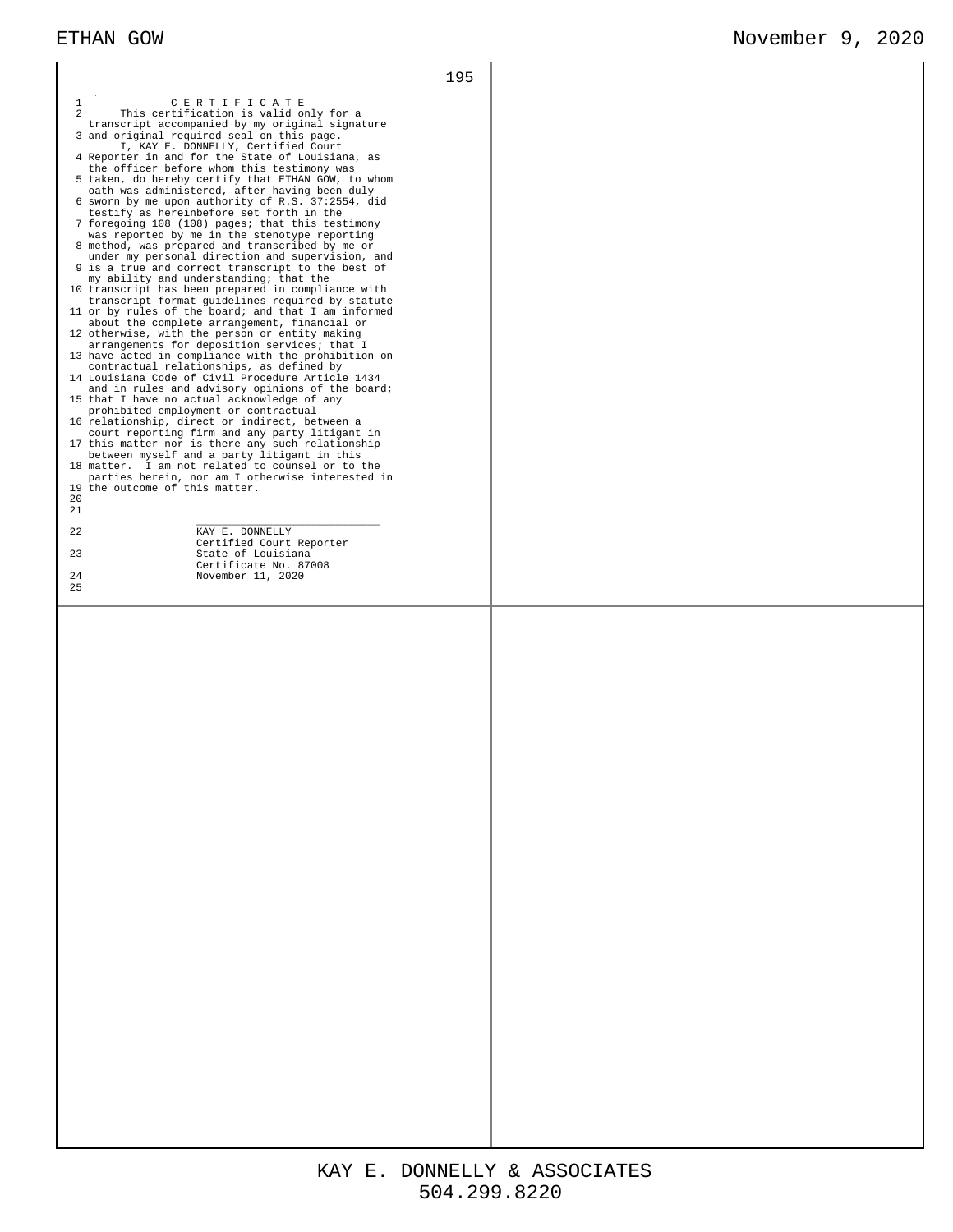|                                      | adds 142:11 143:3         | 130:24 186:14          | 131:23 132:1,9             | assets 99:1               |
|--------------------------------------|---------------------------|------------------------|----------------------------|---------------------------|
| $\mathbf A$                          | 143:4                     | 190:2                  | apologize 96:25            | assign $103:6$            |
| ability 139:21,23                    | administered 195:5        | allow 142:24           | 97:3 138:22                | assist $168:6$            |
| 163:20 193:7                         | administering             | allowed 190:2          | 154:16                     | assistance 166:22         |
| 195:9                                | 90:24                     | allows 139:23          | appear $140:25$            | assistant 92:11           |
| able 99:2 102:25                     | <b>admitted</b> 102:2,14  | <b>altered</b> 193:12  | 158:6                      | associated 124:6          |
| 103:20 147:2,6                       | 102:24 103:1              | <b>ALVENDIA 89:3,6</b> | <b>Appearances 88:5</b>    | 132:6                     |
| 167:4                                | 107:2 109:5               | amalgamation           | 89:1                       | <b>Associates 91:2</b>    |
| absolutely 162:13                    | 117:23,24 129:9           | 98:15                  | applicable 133:18          | 92:22                     |
| accept 112:15                        | advance 97:3              | ambiguity 163:23       | 134:20,22,23               | assume 99:8,11            |
| 121:7,12 124:10<br>145:3             | advises 181:5             | <b>Amendment</b>       | 150:22 154:23              | 106:18 108:13             |
|                                      | advisory 195:14           | 193:11,20              | 175:6                      | 119:5 132:2               |
| acceptability<br>109:17              | <b>affect</b> 142:9       | amount 115:6           | application 99:10          | 137:18 185:4              |
|                                      | age 120:10                | 127:12 142:20          | 106:24,25 107:14           | attached 134:17           |
| acceptable 120:7<br>143:17           | agent 91:9 101:25         | analyze 116:1          | 107:15                     | 193:9                     |
|                                      | 101:25 102:21             | 155:12                 | applied 134:15             | attention 156:11          |
| acceptance 142:7                     | 103:10,11,12,15           | analyzing 174:11       | 170:16                     | 170:22 171:6,9            |
| accepted 112:3                       | 103:17 104:17             | 177:12                 | applies $125:21$           | attest 193:6              |
| accepting 125:6<br>access 103:2,4,24 | 106:23 107:1              | ancillary 110:9        | 185:22                     | <b>ATTESTATION</b>        |
| 103:25 104:11                        | 108:4 110:17              | 151:11,13,13           | apply 125:25               | 193:1                     |
| 105:1 136:15                         | 111:23,24 112:4           | and/or 91:9 193:4      | 132:17,23 133:9            | <b>attorney</b> 166:17,18 |
| 140:13,15 142:6                      | 113:21,22 114:9           | 194:5,12,17            | 137:25 169:15              | Attorneys 89:4,9          |
| 174:6                                | 114:10,14,21              | anecdotally 155:19     | 170:19 181:20              | 89:15                     |
| accessed 101:23                      | 124:23 129:5,12           | annual 117:4,5         | approval 136:24            | author 94:18              |
| 105:11,13                            | 130:1 132:21              | answer 93:15           | <b>April</b> 157:11        | 156:14                    |
| accompanied 195:2                    | 145:21 146:18             | 121:22 136:25          | area 119:7 147:15          | authority 98:2            |
| account 104:16,18                    | 148:20,21,24              | 137:2,8 138:23         | areas 118:17               | 111:10,15 113:7           |
| 104:20 126:13                        | 164:17,18 165:17          | 145:18 146:8           | 185:21                     | 114:16,17 115:1,5         |
| 144:7                                | 165:25 166:23             | 150:3 152:11,20        | arena 129:11               | 115:7 122:1               |
| accounting 189:12                    | 167:1,21 181:9            | 154:14 156:21          | arrangement                | 126:23 174:7              |
| acknowledge                          | agents 114:3,11           | 165:22 167:11          | 195:11                     | 182:7,9,11,16             |
| 195:15                               | 169:22 170:7              | 170:12 171:19          | arrangements               | 184:8, 10, 14 195:6       |
| <b>ACORD</b> 107:15                  | 171:13 172:22             | 172:17 173:3,21        | 195:12                     | available 93:22           |
| acronym 135:20                       | 177:15                    | 174:23 178:11,22       | <b>Article 91:13 193:5</b> | 94:24,25 95:16            |
| acted 195:13                         | aggregation 136:1         | 179:20,21 186:6        | 194:5 195:14               | 149:5,19 152:19           |
| acts 125:8                           | agree 95:15               | 187:8,11,21 192:5      | ascribes $135:10$          | avoid 189:14              |
| actual 113:3 195:15                  | agreed 90:3 117:13        | answered 138:16        | <b>Asked</b> 138:16        | <b>Avondale 91:1</b>      |
| add 141:9,11,23,25                   | <b>Agreement 88:5</b>     | 143:8 144:4 167:8      | 143:8 144:4 167:8          | 92:21 93:2,4,24           |
| 142:11 143:1,25                      | ahead 106:13,14           | 172:6,11 174:21        | 172:6,11 174:20            | 94:12,14,23,25            |
| 143:25 144:1                         | 120:19,20,20              | 183:4                  | 183:4                      | 95:2 96:4,12 98:2         |
| adding 143:11,12                     | 158:2                     | answering 143:23       | <b>asking</b> 130:23       | 98:6 99:15 100:1          |
| 143:12,16                            | alerting $178:16$         | 179:18                 | 145:8 146:10               | 101:19,21 103:4,5         |
| address 107:17                       | all-risk $132:2$          | <b>answers</b> 169:18  | 161:25 162:7,7,10          | 103:24 104:2,23           |
| addressing 179:22                    | 183:11,20,22,25           | anticipate 170:15      | 177:3,11 191:25            | 105:11,13,23              |
| 179:25                               | <b>Allen</b> 89:18 121:20 | AOP 125:18,20          | assess $147:9$             | 106:11 109:14             |
|                                      |                           |                        |                            |                           |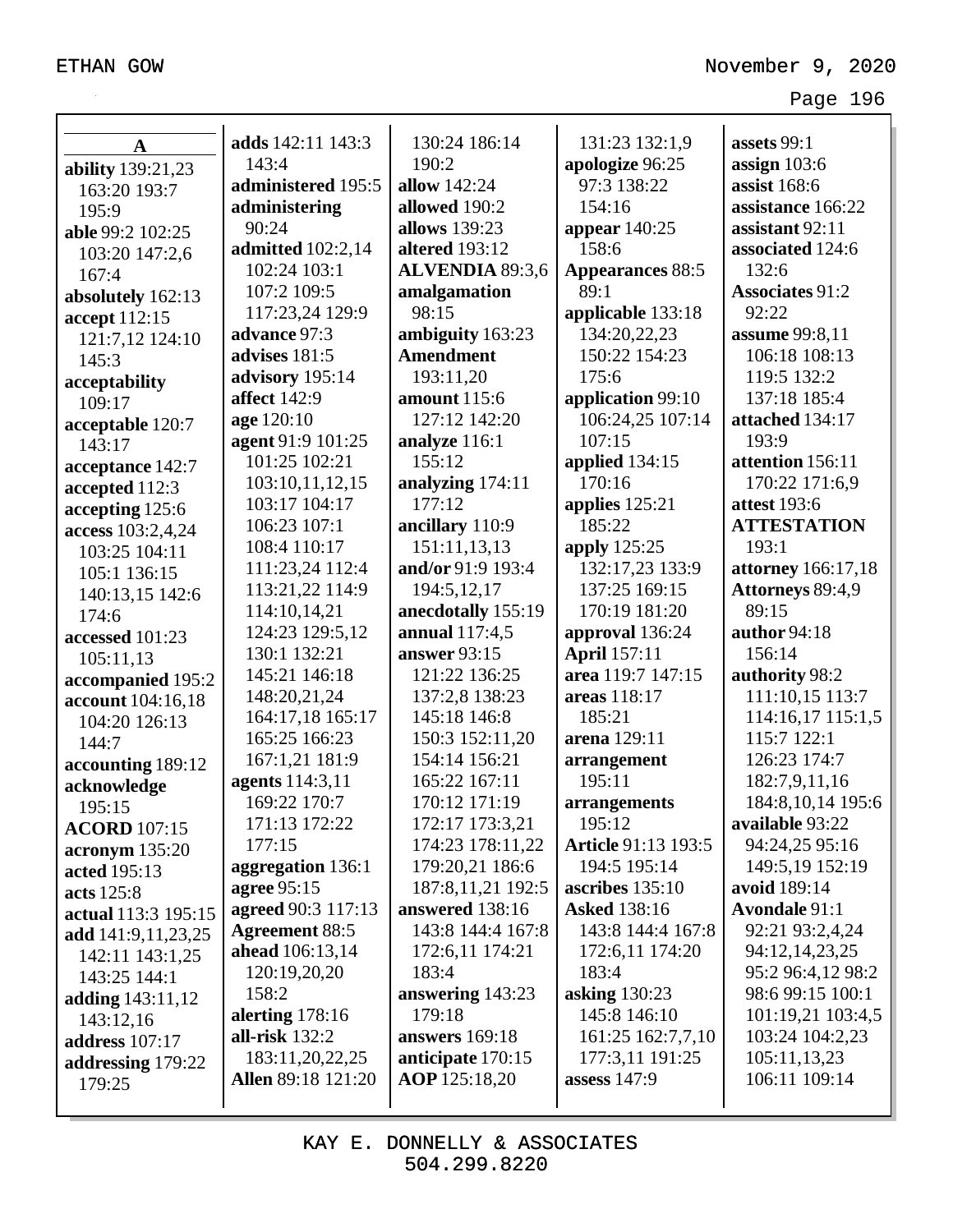| 110:20,24 111:20            | 168:9                     | 187:14                   | $\mathbf C$                  | 148:21 162:2        |
|-----------------------------|---------------------------|--------------------------|------------------------------|---------------------|
| 112:6,21 113:5,7            | base 129:18 148:8         | breaking 117:8           |                              | 170:16 182:22       |
| 113:24 114:1,22             | 150:8,11,12,15            | bring 92:5 111:7         | C 89:18 195:1,1              | case-by-case 109:1  |
| 114:23,24 116:7             | <b>based 93:8 120:8</b>   | 153:1 157:14             | CAJUN 87:6,6,7               | cases 142:13        |
| 116:17 117:6,13             | 126:24 140:16             | <b>broke</b> 168:20      | call 97:21 125:18            | 143:18 170:19       |
| 117:16 119:19               | 148:6 151:1               | <b>broker</b> 103:9,18   | 151:7 152:8                  | 181:22,25 182:1     |
| 120:25 122:17,24            | basically 97:6            | 104:3,6,7,8,19,25        | called 100:17,18             | catastrophe 118:18  |
| 123:13,13,16                | basis 98:5 117:5          | 105:3,15,18,20,24        | 112:8 116:12<br>121:23 129:7 | 120:2               |
| 126:22 129:19               | 123:15                    | 106:9,17 109:14          | 135:1 141:4                  | categories 100:11   |
| 130:5 133:6                 | <b>Baton 89:16</b>        | 110:12,15 112:5          | capable 161:19               | cause 134:9 170:7   |
| 136:17 138:10               | began $180:9$             | 113:23,23 117:17         |                              | 171:13 173:5        |
| 139:2,12 144:24             | beginning 119:4           | 128:20,23 129:20         | capacity 106:7<br>116:7      | caused 94:22 95:20  |
| 147:9,18 148:1              | 128:7                     | 145:21 149:1             |                              | 96:8,17 161:17,21   |
| 149:3,4,16 151:2            | <b>begins</b> 109:17      | <b>brokers</b> 104:10,13 | capital 122:13<br>123:14     | 162:18,19           |
| 155:13 159:23               | behalf 91:7,23 93:5       | brought 165:2            | Caption 88:4                 | ceded 187:1         |
| 160:2 168:12                | 95:10,10,13 98:7          | <b>building</b> 120:9,10 | capturing 136:6,7            | ceding 123:8        |
| 169:21 174:5                | 100:9 111:10              | 134:6 136:5,11           | car 167:20                   | certain 87:9,17     |
| 187:22 189:19,19            | 113:8,11 115:1            | 172:23 177:17,23         | care 145:25 146:12           | 90:5 91:10,12,18    |
| 190:17 191:21               | 116:20 121:14,24          | bunch $151:5$            | 146:13                       | 92:23 93:2 94:4     |
| Avondale's 129:23           | 122:1,14                  | <b>burden</b> 139:23     | carefully 160:22             | 96:15 102:16,18     |
| 174:8 189:23                | <b>believe</b> 162:14     | business 93:19 98:3      | carrier 95:7,23              | 106:8 115:6         |
| AVS011221002                | 170:21 171:9              | 99:5,13,19 101:11        | 98:5,17 100:16,20            | 116:20 122:21       |
| 88:13 91:12                 | <b>benefit</b> 136:18     | 101:11,12,24             | 101:9 102:19                 | 123:10,12 126:18    |
| aware 137:3,19              | best 146:19 149:20        | 102:17 103:8             | 106:7 116:18                 | 126:18,20 134:14    |
| 138:7,13,18                 | 169:16 181:6,11           | 106:22 108:8,12          | 117:24 124:16                | 144:12 158:25       |
| 156:24 158:13               | 193:6 195:9               | 109:23,24 113:8          | 126:17 128:22                | 170:16 181:10       |
| 172:2,15 175:23             | <b>better</b> 120:11      | 113:10 117:22            | 136:14                       | 191:23              |
| 177:13 180:9,11             | 179:13                    | 118:7 119:6,13,17        | carriers 95:7,9,25           | certainly 95:5 96:3 |
|                             | bind 111:10,17,18         | 119:20 124:5             | 97:24 98:16 101:4            | 99:4,18 101:7,19    |
| B                           | 112:3,4,6,7,20            | 134:6,25 142:16          | 101:4,5,6 104:11             | 118:20 126:15       |
| <b>B</b> 161:14,15          | 113:1,5,8,10              | 146:11 147:14            | 104:19,20,21                 | 127:5,13 132:23     |
| back 110:11,16              | 115:3 128:20              | 155:12,19,21             | 105:10,12,25                 | 141:22 142:5,14     |
| 111:14,14,23,24             | <b>binder</b> 112:9,13,16 | 166:3,5,6,7              | 111:15 115:20,24             | 142:23 144:6        |
| 112:14 115:4,12             | 112:20 113:3              | 175:13 177:24            | 116:11 117:6,14              | 149:22 155:18       |
| 117:15 120:23               | 125:7 193:16              | 178:15 181:1             | 118:12 127:18                | 156:2 163:10,19     |
| 121:9,9 122:2               | binding $111:19$          | 182:10 185:8,11          | 129:17,21 139:22             | 164:10,12,15        |
| 124:23,24 128:16            | 112:21                    | 186:18,20                | 141:20 151:17                | 165:14,16 166:14    |
| 128:17,17,19                | <b>bit</b> 97:13 106:6    | business-to-busi         | 189:15,16,22                 | 171:7 179:1         |
| 130:2 146:16                | 118:10 128:17             | 164:11,20 165:1          | case 97:10 99:15             | 181:16,16           |
| 160:11 175:21               | 179:13                    | 165:21 166:3             | 105:5 109:19                 | Certificate 88:9,10 |
| 176:3 182:23                | board 195:11,14           | businesses 182:16        | 113:20 117:7,10              | 194:23 195:23       |
| 189:21                      | <b>bottom</b> 153:2,20,21 | <b>buy</b> 181:9         | 125:4 126:2,4,21             | certification 90:10 |
| bacterial 177:19            | 154:2                     | buying $100:5$           | 134:22 136:11                | 195:2               |
| bacterium 161:18            | bought $111:8$            | <b>buys</b> 115:15       | 141:19 142:9                 | certified 89:23     |
| <b>bad</b> $100:12$ $164:4$ | <b>break</b> 130:10       | by-laws $99:7$           | 144:23 147:8                 | 90:22 193:17        |
|                             |                           |                          |                              |                     |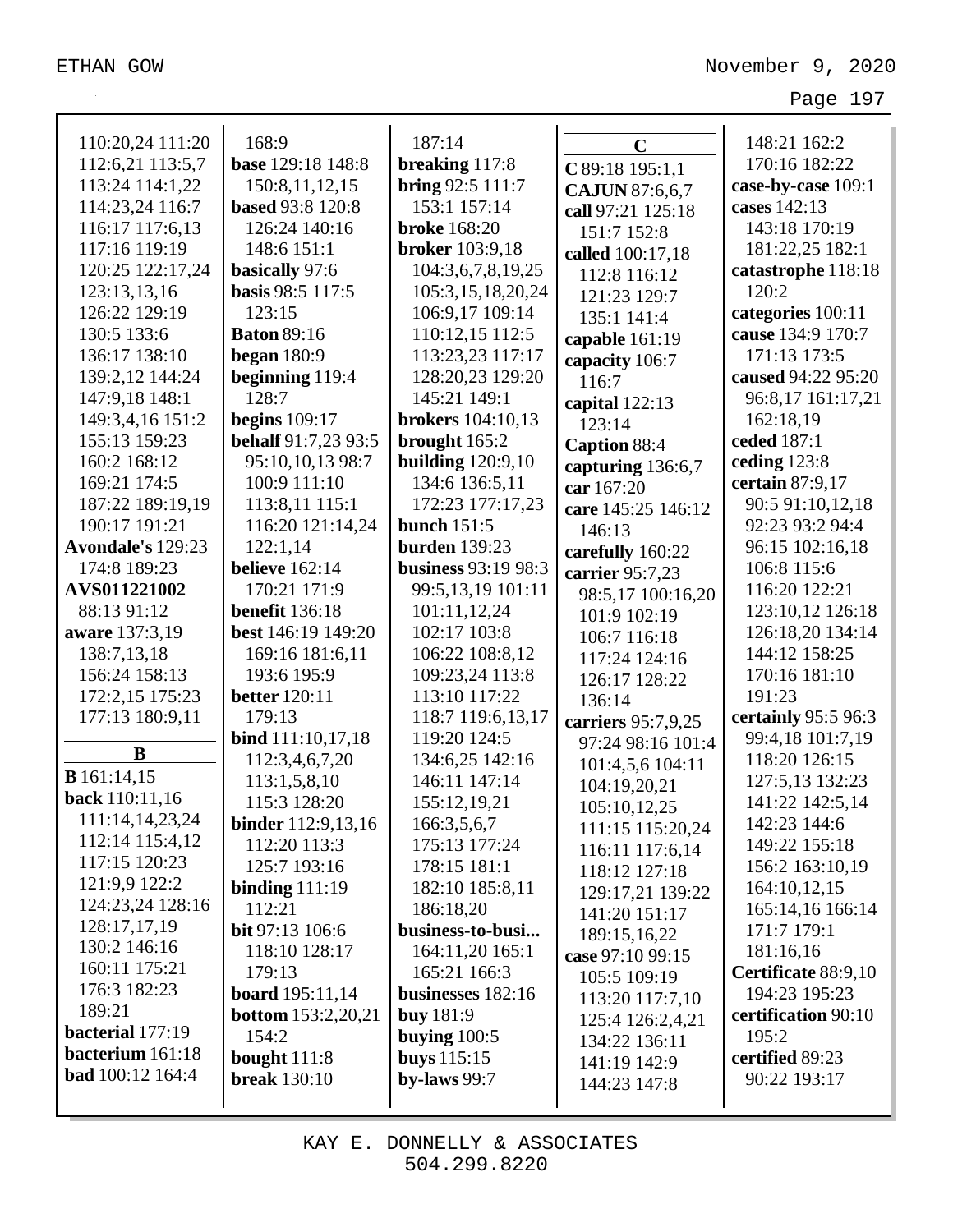| 194:2,22 195:3,22   | 177:20              | 100:17 136:8,12    | containing 193:13       | corrected 103:13   |
|---------------------|---------------------|--------------------|-------------------------|--------------------|
| certify 195:5       | clarification       | 137:14,17 138:8    | contamination           | correcting 111:12  |
| chain 112:14 121:9  | 141:17 165:9        | 169:12 191:7,8     | 156:11 170:22           | corrections 193:9  |
| challenge 164:16    | 176:15 182:3        | company 95:6       | 173:13 174:15,25        | corresponding      |
| challenging 102:12  | clarify $164:2,5$   | 98:15 100:1        | 175:9 177:20            | 154:24             |
| chance 112:17       | 172:8               | 138:21 140:2       | 179:5 182:17            | corresponds 135:3  |
| 132:22 145:2        | class 102:17 109:23 | 162:14 165:20      | <b>CONTI 87:6</b>       | cost 127:20,21,24  |
| change 149:21,25    | 109:23 147:14       | 168:14             | continuation 87:16      | 128:1 144:2        |
| 151:25 152:2        | clause 141:14       | compensation       | 90:4                    | 173:14 174:16      |
| 159:1 161:7 165:4   | 151:19 161:15       | 99:20 171:5        | contract 112:7          | 175:10 177:21,22   |
| 177:15              | 182:12              | complete 193:10    | 116:11,17 121:15        | counsel 88:5 90:4  |
| changed 148:17      | clear 119:12 142:4  | 195:11             | 122:5,9 166:20          | 195:18             |
| 152:16 158:17       | 165:6               | completely 118:12  | 189:25 191:16           | counter 121:8      |
| 159:3,7,17 161:6    | client 113:18       | compliance 195:10  | contracted 100:8        | 124:10             |
| 179:17              | 146:16 159:6        | 195:13             | 122:14 189:20           | country 106:5      |
| changes $149:22$    | clients 97:8 149:4  | compound 188:4     | contracts 116:12        | 136:8              |
| 159:23 160:3,8,21   | 177:13              | concerned 120:2    | 121:8                   | couple 102:11      |
| 161:12 193:10,10    | climate $163:11$    | concluded 192:19   | contractual 113:9       | 125:2 126:8,10     |
| 193:19 194:11       | close 186:16        | conclusion 192:1   | 116:15 195:13,15        | 167:24             |
| changing 170:8      | Code 90:7,8,19      | conditions 124:9   | <b>Convention 89:16</b> | course 126:16      |
| 171:14              | 91:14 193:5 194:6   | confident 168:7    | converse 144:10         | 145:14             |
| channel 104:15      | 195:14              | consequently 127:9 | copy $92:6$             | court 87:1 89:23   |
| characteristics     | coincidence 129:7   | consider 114:21    | copyright 140:7,9       | 90:22 194:2,13,22  |
| 120:16,18,22        | come 98:5,23        | 156:10 169:21      | copyrighted 140:10      | 195:3,16,22        |
| Charles 89:20       | 106:23 119:24       | 170:6 171:12,22    | 140:13                  | cover 118:22 124:4 |
| check 187:15        | 121:9 132:13        | 172:21 173:7,12    | corporation 97:20       | 156:3 162:3 171:7  |
| checked 110:5       | comes 132:13        | 174:14 175:7       | correct 91:20 98:18     | coverage 94:11,15  |
| choice 124:17       | comfortable 121:5   | 182:6,15 183:1,1   | 98:19 100:23,24         | 101:12,20 102:23   |
| choices 124:19      | 167:22              | 183:7              | 103:9,15,16,19          | 103:1,21 107:20    |
| choose 104:13       | coming 105:18       | consideration      | 106:20 108:17           | 118:8 119:7,14     |
| 112:15 126:3,10     | commencing 87:19    | 146:20 156:7       | 110:25 111:2,3,5        | 127:11 128:14,15   |
| 130:4 143:17        | commercial 88:14    | 175:17             | 111:9 113:13            | 130:6 133:9,11     |
| chronology 128:19   | 99:16 107:11        | considered 155:15  | 122:5 123:19            | 134:13 135:6       |
| circumstances       | 109:19 119:16       | 155:22 171:3,23    | 127:25 131:25           | 138:5 140:20       |
| 165:4               | 158:7 160:19        | 172:1 173:5 174:3  | 132:4 135:18            | 141:9, 12, 23, 25  |
| city 184:8          | 180:23,24 185:13    | 175:14 183:20      | 138:14,19,25            | 142:11,17 143:1,4  |
| civil $87:190:8,20$ | commission 189:20   | 186:2              | 139:4,17 140:4,18       | 143:12,16 144:11   |
| 91:14 182:6,9,11    | 189:20,23 191:9     | constructed 97:7   | 142:12 143:1,2,4        | 145:15,22 146:13   |
| 182:15 184:8,10     | <b>Commissioner</b> | construction 120:9 | 145:14 146:14           | 146:22,23 147:6    |
| 184:14 193:4,5      | 156:15              | consumers 180:13   | 147:4 155:2,3           | 149:5 151:15,21    |
| 194:5,6 195:14      | commissioners       | contact 114:2,2    | 158:15 166:12           | 151:23,25 152:3    |
| claim 174:16        | 136:23 139:10       | 148:23,24,25       | 168:15,16 173:8         | 161:2 163:6        |
| claims 99:3 114:16  | communications      | 191:21             | 174:12 180:7            | 170:15 175:5       |
| 114:17 173:14       | 94:8,17             | contain 107:10     | 181:23 193:8            | 182:9, 13, 14      |
| 174:7,8 175:12      | companies 98:12     | contained 107:7    | 195:9                   | coverage-related   |
|                     |                     |                    |                         |                    |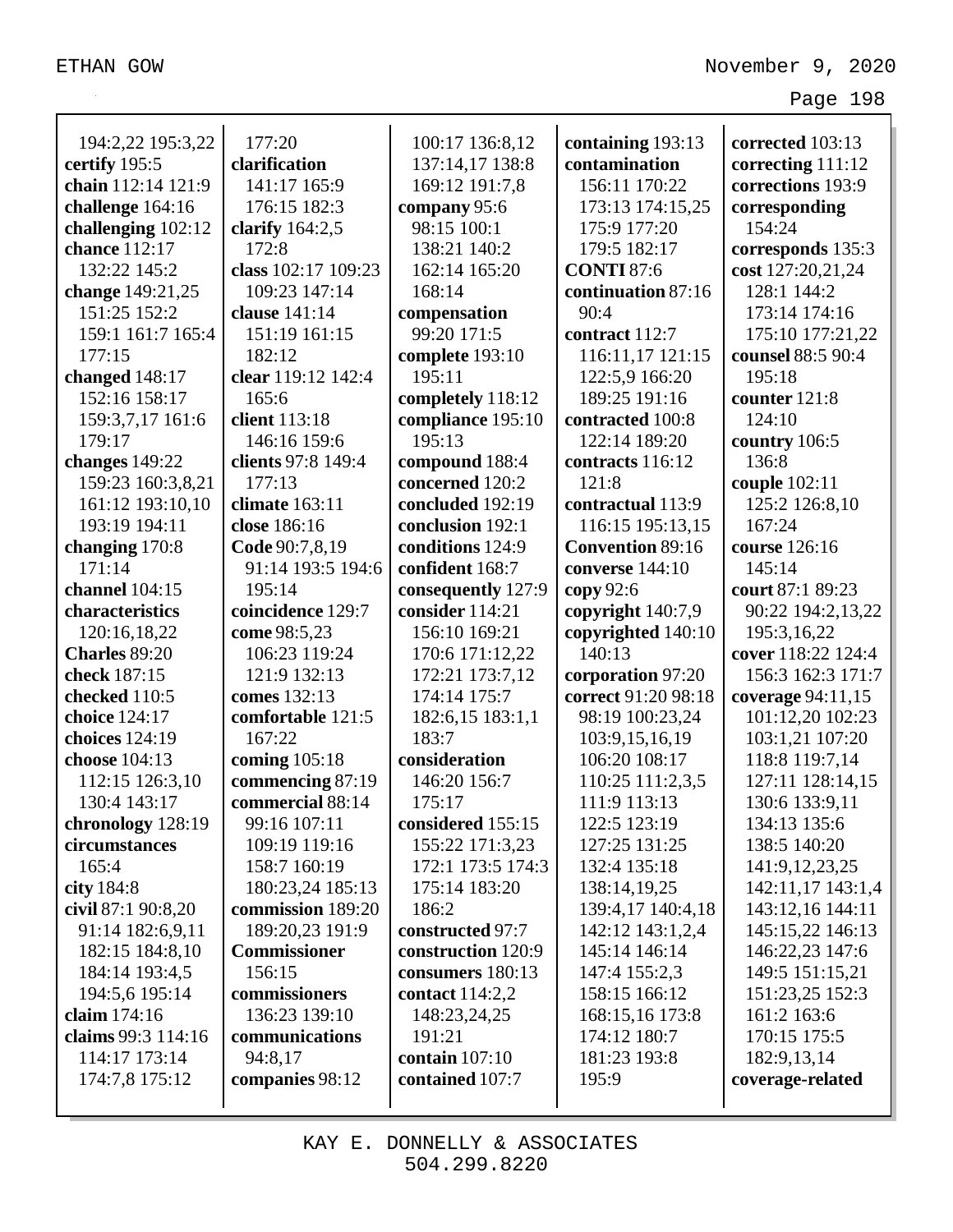| 141:22                  | 119:1                    |                                |                      |                         |
|-------------------------|--------------------------|--------------------------------|----------------------|-------------------------|
|                         |                          | 120:15 126:6<br>depends 126:18 | 167:13               | 169:2<br>drafter 156:13 |
| coverages 184:4         | dealing 146:17           |                                | direct 100:2 114:1   |                         |
| covered 134:2,3,5,8     | 165:1 168:11             | 143:14,14                      | 114:2 175:4,7        | drafting 168:13         |
| 150:14,14 171:10        | decide 121:10            | deposition 87:17               | 195:16               | 169:1                   |
| 171:24 173:5,10         | 123:10,12                | 90:5,12,1791:8                 | direction 146:19     | draw 133:1,15           |
| 175:1,15                | decides 128:21           | 92:2 93:11 166:16              | 195:8                | drill 113:15            |
| covering 101:12         | deciding 178:1           | 192:19 195:12                  | directly 92:23       | due 194:9               |
| 156:6                   | decision 172:1           | describe 99:13                 | 104:9,12 105:2       | duly 91:4 195:5         |
| <b>COVID</b> 184:16     | decisions 148:10         | 101:10 132:14                  | director 91:9        | <b>DUNBAR 89:15</b>     |
| <b>COVID-19</b> 180:8   | declarations 141:5       | 133:24 135:9                   | discourse 194:10     | E                       |
| CP 135:17 157:12        | <b>Declination</b> 102:9 | 141:6                          | discovery 90:13      |                         |
| 178:3                   | declinations 102:7       | describing 145:11              | discuss $91:21$      | E 88:1 89:22 90:22      |
| CP0010 135:2            | 103:20                   | designated 91:12               | discussed 128:6,7    | 194:2,22 195:1,1        |
| CP0140 158:3            | decline 124:10           | 99:12 141:13                   | 132:3                | 195:3,22                |
| CP01400706 88:14        | 145:3                    | 148:25                         | disease $161:20$     | E-T-H-A-N92:15          |
| 158:7 160:19            | declined 102:6           | designation 99:5               | 172:23 177:17        | earlier 117:25          |
| 178:8                   | decontamination          | desired 107:20,21              | disease-causing      | 163:21                  |
| create 137:15,16        | 173:15 174:17            | 110:1                          | 169:21 170:6         | easily 92:18 101:9      |
| creates 137:13          | 175:10 177:22            | determination                  | 171:13 172:22        | easy 99:11 107:25       |
| 169:13                  | decrease 127:16,17       | 109:22 155:10                  | 173:13 177:14,19     | edition 150:6 153:2     |
| criteria 115:10,11      | decreased 127:19         | 184:6                          | disseminated         | 153:16,17,19,20         |
| <b>CUISINE 87:6,7</b>   | decreases 127:20         | determine 110:9                | 190:15               | 154:4                   |
| current 149:18          | deductible 118:20        | 119:25 144:24                  | disseminates         | education 130:20        |
| 163:11                  | 120:15 125:17,20         | 155:7                          | 123:14               | effects $140:22$        |
| customer $145:1,9$      | 126:5,5,6,11             | determines 144:21              | disseminating        | either 109:13           |
| customers 160:7         | 127:15 129:1             | determining 96:6               | 130:1                | 124:10 137:16           |
|                         | 132:5,9,10 140:21        | 146:23 147:10                  | distress 161:19      | 145:2 166:9             |
| D                       | 140:24                   | dictate 175:5                  | distribute 98:6      | element 177:24          |
| <b>D</b> 88:1           | deductibles 108:21       | difference 114:15              | 100:8                | eligibility 106:7       |
| d/b/a/87:7              | 110:1 118:2,9,22         | differences 96:14              | distribution 104:15  | 107:1 116:20            |
| damage 94:22            | 120:8 121:3              | different 97:18                | <b>DISTRICT 87:1</b> | 128:1                   |
| 95:20 96:8 125:23       | 125:16 128:3             | 98:2,12,16 99:19               | diversified 115:19   | eligible 109:24,25      |
| 126:10,11 161:16        | deeper 166:11            | 100:10 101:5                   | <b>DIVISION 87:5</b> | 110:1,2,3               |
| 161:21 162:17,19        | Defendant 89:14          | 103:6 105:25                   | document 128:9       | eliminates 144:11       |
| 162:20 173:8            | define 131:13            | 106:4,6 109:4                  | 162:23 176:13        | 144:12                  |
| 175:4,8                 | 183:25                   | 115:20 116:11                  | 178:21               | $\mathbf{Elm} 91:2$     |
| damages 96:17           | defined 194:4            | 118:5, 11, 11, 13              | <b>DODD</b> 89:17    | emergencies 185:3       |
| <b>dashes</b> 194:10,14 | 195:13                   | 126:19 133:3                   | doing 102:8 121:13   | emergency 185:6         |
| data 136:4,7            | definitely 167:15        | 135:15 141:2                   | 121:24,25 136:3      | employee 91:9           |
| database 136:11         | definition 183:22        | 153:9 167:25                   | 136:10 169:12        | employment              |
| date 153:2,17,19,20     | delegate 98:1            | 169:11,12 173:21               | domestic 101:4       | 195:15                  |
| 154:4 193:22            | <b>DEMAREST 89:3</b>     | 181:16,17,19                   | <b>DONNELLY</b>      | enable 172:22           |
| dates 150:6 153:10      | <b>denoted</b> 194:19    | differently 96:1               | 89:22 90:22 194:2    | 177:16                  |
| 153:16                  | <b>Department</b> 94:9   | 123:14 126:19                  | 194:22 195:3,22      | ended 125:6,7           |
| deal 97:7 113:17        | depending $120:14$       | difficult 102:12               | draft 139:20 140:5   | endorsement 96:7        |
|                         |                          |                                |                      |                         |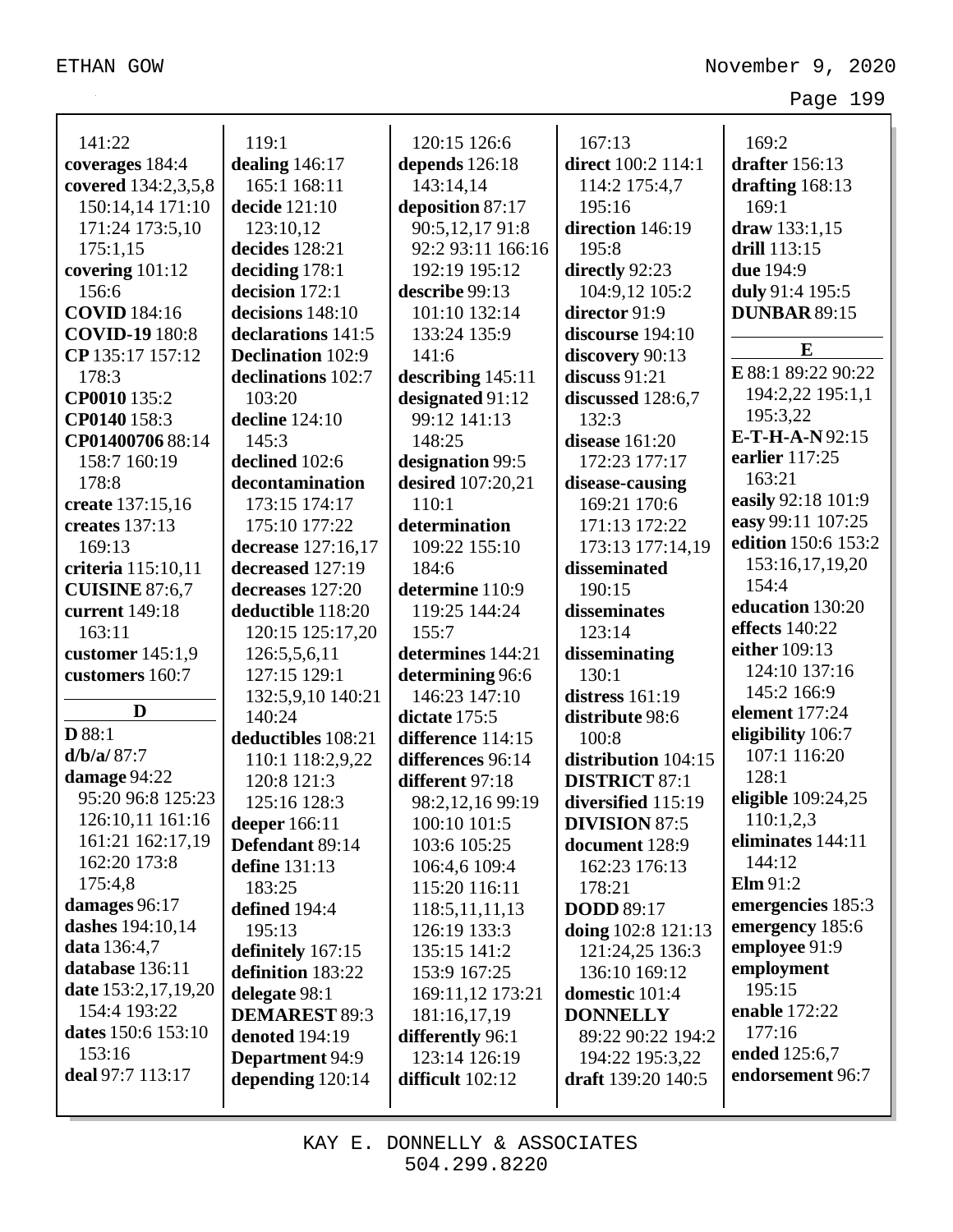|                                      | 152:10 184:18           | 176:8, 12, 13, 23, 25 | <b>filled</b> 99:9      | 184:2 191:11                     |
|--------------------------------------|-------------------------|-----------------------|-------------------------|----------------------------------|
| 129:1 141:7,10,15<br>141:16,19 143:3 | exactly 98:21           | Exhibits 88:12        | financial 98:23         | 193:18                           |
| 143:15,16 144:11                     | 125:11 133:4            | existed 158:14        | 195:11                  | <b>formal</b> 112:7              |
| 144:25 154:8,12                      | <b>Examination 88:6</b> | 159:5 180:9           | find 95:14 135:4        | formalities 90:9                 |
| 155:1 157:13                         | 91:15 114:8 122:3       | expect 183:7          | firm $195:16$           | formally 125:9                   |
| 158:7,17 159:3,7                     | 131:22 137:11           | expectation 164:12    | first 91:4 103:8        | format 195:10                    |
| 159:11 160:21                        | 138:6,17 143:9          | expected 170:19       | 113:4 160:18,20         | <b>formed</b> 119:1              |
| 161:11,12 172:13                     | 144:9,20 145:12         | 182:23                | 161:14 174:1            | forms 93:22 94:4,6               |
| 176:14                               | 145:23 146:9            | expense 93:19         | 178:21 180:3            | 94:21,23 95:14,15                |
| endorsements                         | 149:15 150:10           | expertise 139:20      | 183:24                  | 95:19 118:1,8                    |
| 94:20 95:19 128:5                    | 151:12 152:7            | 140:1,3               | fit 109:7 126:13,18     | 128:10,11,12,14                  |
|                                      | 154:25 155:6            | explain 95:3 96:3     | 126:24 169:16           |                                  |
| 128:6,12 133:13                      |                         |                       |                         | 128:15 129:17,21<br>129:23 130:6 |
| 141:7,8,18 142:8                     | 156:4,23 158:24         | 96:11,18 97:12        | fits $111:6$ $115:4,10$ |                                  |
| 142:11,25 150:16                     | 159:16,25 160:17        | 105:21,22 117:2       | 118:13 119:25<br>120:4  | 132:12,12,15,17                  |
| 150:19 151:5,23                      | 162:16,25 165:8         | 117:15,18 132:11      |                         | 132:20,22,24                     |
| 151:25 152:3                         | 168:10 169:19           | 135:19 165:19         | five 191:19             | 133:1,5,7,9,11,16                |
| 159:1 191:23                         | 170:3,20 171:11         | 167:1 181:18          | flip $153:23$           | 133:18,22,24                     |
| entered 190:25,25                    | 171:21 172:19           | explained 163:21      | <b>focused</b> 125:15   | 134:13,15,19,23                  |
| entire 134:17                        | 173:6 174:10,22         | explaining 176:14     | <b>focuses</b> 118:16   | 135:15 136:23                    |
| 189:17                               | 177:10 178:25           | exposure 102:15,20    | followed 179:3          | 137:13,16,20                     |
| entity 195:12                        | 179:24 182:25           | 118:19 120:3          | follows $91:5$          | 138:8, 11, 22, 24                |
| equal 127:20,24                      | 183:9,18 186:17         | extra 93:19           | forefront 165:2         | 139:2,3,9,21                     |
| especially 164:20                    | 187:17 188:7,25         | $\mathbf{F}$          | foregoing 193:2         | 140:8, 11, 14, 16, 19            |
| ESQ 88:7 89:6,6,11                   | 191:6,17                | F195:1                | 195:7                   | 140:20,22 141:16                 |
| 89:11,17,18                          | example 126:9           | fact 139:13 161:6     | form 90:15 94:18        | 142:1 145:6 147:3                |
| essentially 99:1,23                  | 177:22,23 181:20        | factor 139:11 155:9   | 96:4,7 114:6            | 147:10,25 148:1,4                |
| 100:7 104:14,15                      | <b>Excel</b> 107:23,25  | fair 97:10 127:14     | 121:17 133:2,12         | 148:8 149:5,17,17                |
| 107:16 112:11                        | exception 193:9,19      | 146:25 155:20         | 134:2,4,7,9,18          | 149:19,23,25                     |
| 116:16,19 118:3                      |                         |                       |                         |                                  |
|                                      | excess 94:13 103:2      |                       | 135:1,4,5,11            | 150:6,22 151:1,2                 |
| 120:10 135:24                        | exchange 95:7 98:9      | <b>falls</b> 134:13   | 137:22 139:16,18        | 151:4,5,11,15,21                 |
| 136:10 141:4                         | 98:10,11                | familiar 94:17        | 140:25 142:2,5,6        | 152:12,14,15,23                  |
| 151:1                                | exclude 94:21           | 129:15 167:16         | 149:8 152:5,8           | 153:21 154:7,8,13                |
| estate 181:9                         | 95:19 109:6             | far 117:20 129:14     | 153:4,16,19,22          | 154:23 155:1,7,9                 |
| Ethan 87:18 90:6                     | 142:18 161:3            | 129:22                | 154:5,10 155:24         | 155:14 157:5                     |
| 91:1 92:13,15                        | 179:4                   | fast 131:20           | 156:18 157:1,6          | 160:25 161:5                     |
| 188:21 192:14                        | excluded 161:22         | Federal 193:4         | 158:10,12,13,17         | 163:3 164:24                     |
| 193:24 195:5                         | 162:21                  | 194:4                 | 158:20 159:10,18        | 165:23 166:11,12                 |
| European 101:5                       | excluding 96:8          | feel 121:5 126:25     | 160:2,8,14,19           | 168:11,19 169:5                  |
| evaluate 119:24                      | exclusion 96:15,16      | 127:3 159:23          | 161:2,24 162:6          | 169:11,13,15                     |
| evasive 153:12                       | 157:1 159:4 162:2       | 160:2 164:22          | 163:7, 12, 22 164:3     | 178:16 180:13,22                 |
| event 99:20 123:5                    | 162:11 178:3            | file 94:15 118:1      | 168:22 169:7,24         | forth 110:11                     |
| 182:24                               | exclusions 133:14       | 136:9 138:5,11        | 170:24 173:17           | 117:16 195:6                     |
| eventually 132:18                    | exhibit 153:6           | 148:7,16 155:18       | 174:20 178:2,5          | foundation 145:13                |
| evidence 90:18                       | 157:21,22,22            | filing $118:1,2$      | 179:7,23 180:15         | 150:2                            |
| exact 135:11                         | 175:24 176:2,2,6        | fill 115:17           | 182:11,19 183:13        | frequency 95:18                  |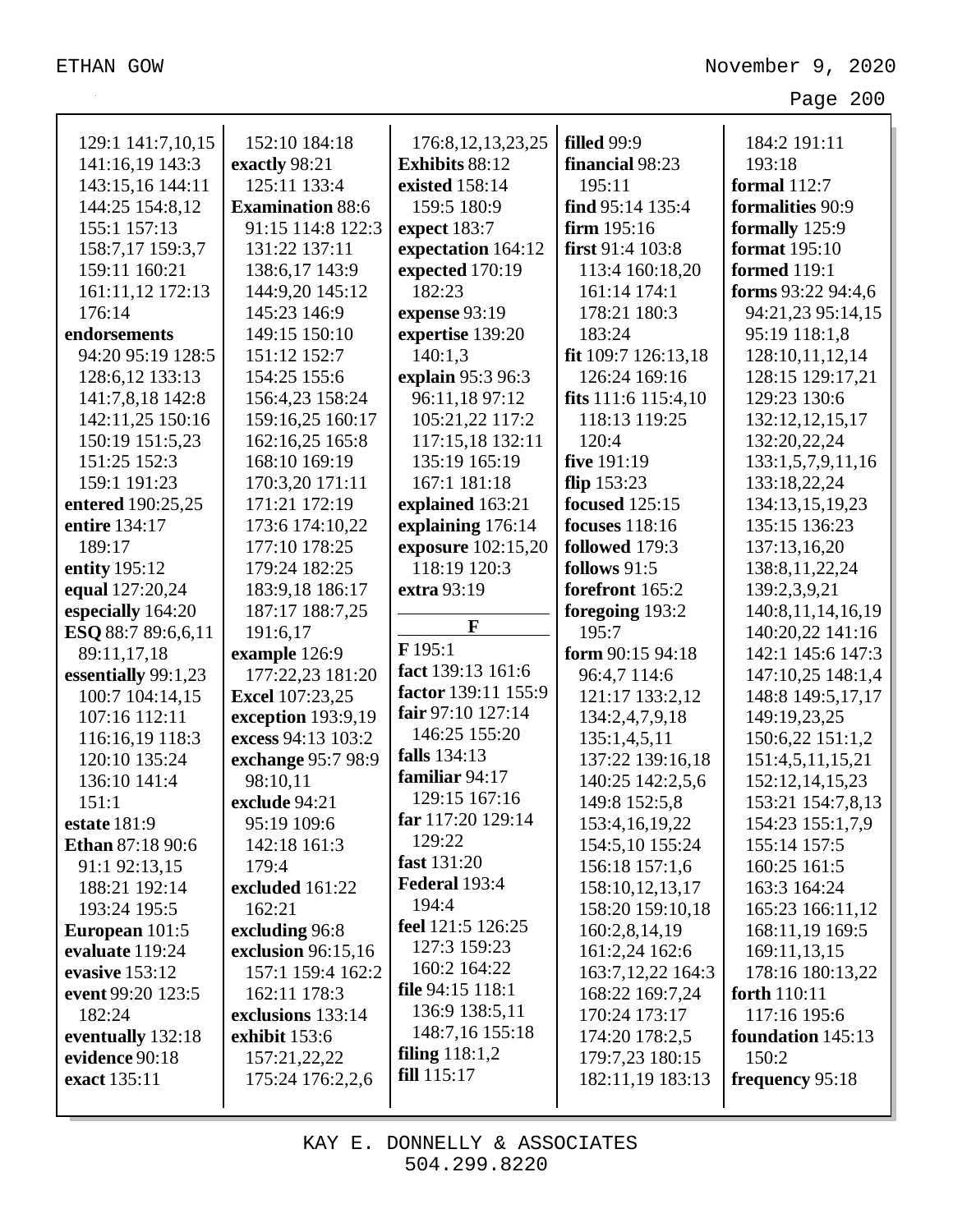| 96:5                 | 145:6 147:3 148:1   | 91:1 92:13,16             | 110:10 126:12,13        | 159:25 160:15,17         |
|----------------------|---------------------|---------------------------|-------------------------|--------------------------|
| front 92:6 141:3     | 148:2,4,5 154:8     | 193:24 195:5              | 128:3 149:12            | 162:4, 12, 16, 25        |
| 152:25               | 154:13,18 171:8     | <b>Great 96:5</b>         | 166:24 169:2            | 165:8 167:10             |
| function 189:12      | 185:1,5 189:2       | <b>GRILL 87:7</b>         | 180:15                  | 168:10,24 169:19         |
| fund 123:20,22       | gives 112:4,5       | group 97:21,24            | <b>helpful</b> 106:14   | 170:3,20 171:11          |
| further 192:7        | giving 130:19       | 101:15 121:14,24          | 120:21 124:1            | 171:21 172:7,12          |
|                      | 171:19              | 122:5                     | 175:18,20,22            | 172:19 173:6,23          |
| G                    | go 93:12 95:13      | grouping $123:18$         | 176:1,3 177:12,25       | 174:10,22 176:7          |
| $G-O-W92:16$         | 96:19 101:13,24     | guarantee 98:23           | 180:18 181:17           | 176:11,18 177:2,8        |
| gain 103:24,25       | 102:22 103:1,8,12   | guess 100:6 118:16        | 182:2                   | 177:10 178:7,25          |
| 123:7                | 103:14,17 104:5,8   | 122:19 143:18             | helps 127:15,17         | 179:24 182:25            |
| gap 178:17,19,24     | 104:9,25 105:2,19   | guesstimate 150:24        | 186:16                  | 183:9,16,18              |
| <b>GAUTHIER 89:8</b> | 106:13,14 111:14    | guide 146:18              | hereinbefore 195:6      | 185:23 186:5,12          |
| general 93:5 96:23   | 111:14 114:12,24    | guidelines 96:6           | <b>hereof</b> 193:16    | 186:17 187:12,17         |
| 97:8,19 99:19        | 115:16 120:13,15    | 116:21 120:6              | hesitating 191:15       | 188:5,7,25 190:6         |
| 107:9 108:25         | 120:18,20,20        | 195:10                    | high $102:4$            | 190:11,16,21             |
| 109:2,16 114:13      | 122:2 128:21        | gut 127:3                 | highest 127:7           | 191:4,6,17 192:2         |
| 114:14 128:23        | 138:8 146:16        | guy 183:24                | highly $102:3,3$        | 192:6,11                 |
| 129:16 130:19        | 157:25 158:2,4      |                           | hire 164:17             | hour 130:14 186:14       |
| 141:9 143:25         | 175:21 176:3        | H                         | hired 165:25,25         | <b>house</b> 181:9       |
| 146:10 152:8,15      | 180:18 182:23       | hail 126:3,5              | 166:18                  | huge 118:7,8             |
| 154:7 159:18         | 183:24 188:22       | Hampshire 91:3            | <b>hires</b> 164:18     | hugely 118:4             |
| 191:7                | goes 127:3 128:8    | 93:9                      | hiring $166:23$         | 126:17                   |
| generally 97:16      | 136:22 144:2        | <b>handful</b> 167:18     | <b>history</b> 108:16   | Hullen 89:9              |
| 103:25 114:11,15     | 164:3,25 181:2      | handle 115:8              | 110:2 126:7,12          | hundreds 106:4           |
| 118:15 124:15,17     | going 92:10 93:11   | happen 111:19             | hold 157:19             | 150:21,21,22             |
| 125:19 127:19,22     | 96:21,24,25 97:2    | 123:17                    | hole 178:12             | 157:5,5                  |
| 128:14 129:12        | 99:3,6 107:19       | happened 105:4,23         | honestly 100:15         | hurricane 102:12         |
| 142:1 143:15         | 110:18 112:8,13     | 130:25                    | hope 129:20 146:2       | 118:19 120:3             |
| 163:2 164:22         | 114:12 115:4,12     | happens $101:14$          | hopefully 123:3         | hypothetically           |
| 165:19 180:21,22     | 121:3,4 123:3,5,6   | 109:15 123:6              | hoping $122:21$         | 179:19                   |
| 181:8 185:2          | 128:10 129:5        | 124:3 163:25              | <b>Houghtaling 88:7</b> |                          |
| getting 119:15       | 130:14 136:3,4      | 174:7 187:24              | 89:8,11 91:6,7,15       |                          |
| 123:3 131:19,20      | 144:1 146:18        | 189:6,8,9,10              | 114:8 121:19            | <b>idea</b> 128:23       |
| 163:15,16 186:10     | 157:19 158:8,9      | happy $129:12$            | 122:3 130:11,15         | <b>identical</b> 193:18  |
| 186:14,15            | 173:20,21 180:13    | hard 165:21 178:10        | 130:22 131:4,8,12       | <b>identified</b> 176:22 |
| give 108:11,12       | 180:13,16 186:10    | 179:14                    | 131:18,22 137:7         | <b>identify</b> 176:6    |
| 110:18 111:15        | good 106:15 129:20  | <b>hate</b> 170:12 171:19 | 137:11 138:6,17         | 185:20                   |
| 115:7 147:10         | 129:25,25 130:9     | head 125:25 148:14        | 143:9 144:9,20          | II 87:12                 |
| 152:22 153:5,22      | 135:8 142:3 164:5   | health $167:19$           | 145:10,12,23            | illness $161:20$         |
| 157:16,16,20         | 166:24 167:2,3,4    | hear 181:24               | 146:5,9 149:13,15       | impacts 175:9            |
| 162:5 171:5,7        | <b>Google 110:8</b> | heard $116:2$             | 150:10 151:12           | implicit 144:18          |
| 181:19 187:13,13     | governor 184:25     | held 131:21 187:16        | 152:7 154:19,25         | important 124:11         |
| 191:18,18            | 185:7               | help 93:15,21 94:6        | 155:6 156:4,23          | 168:17                   |
| given 112:3 115:1    | Gow 87:18 90:6      | 95:14 100:5 108:5         | 158:24 159:13,16        | <b>impure</b> 169:22     |
|                      |                     |                           |                         |                          |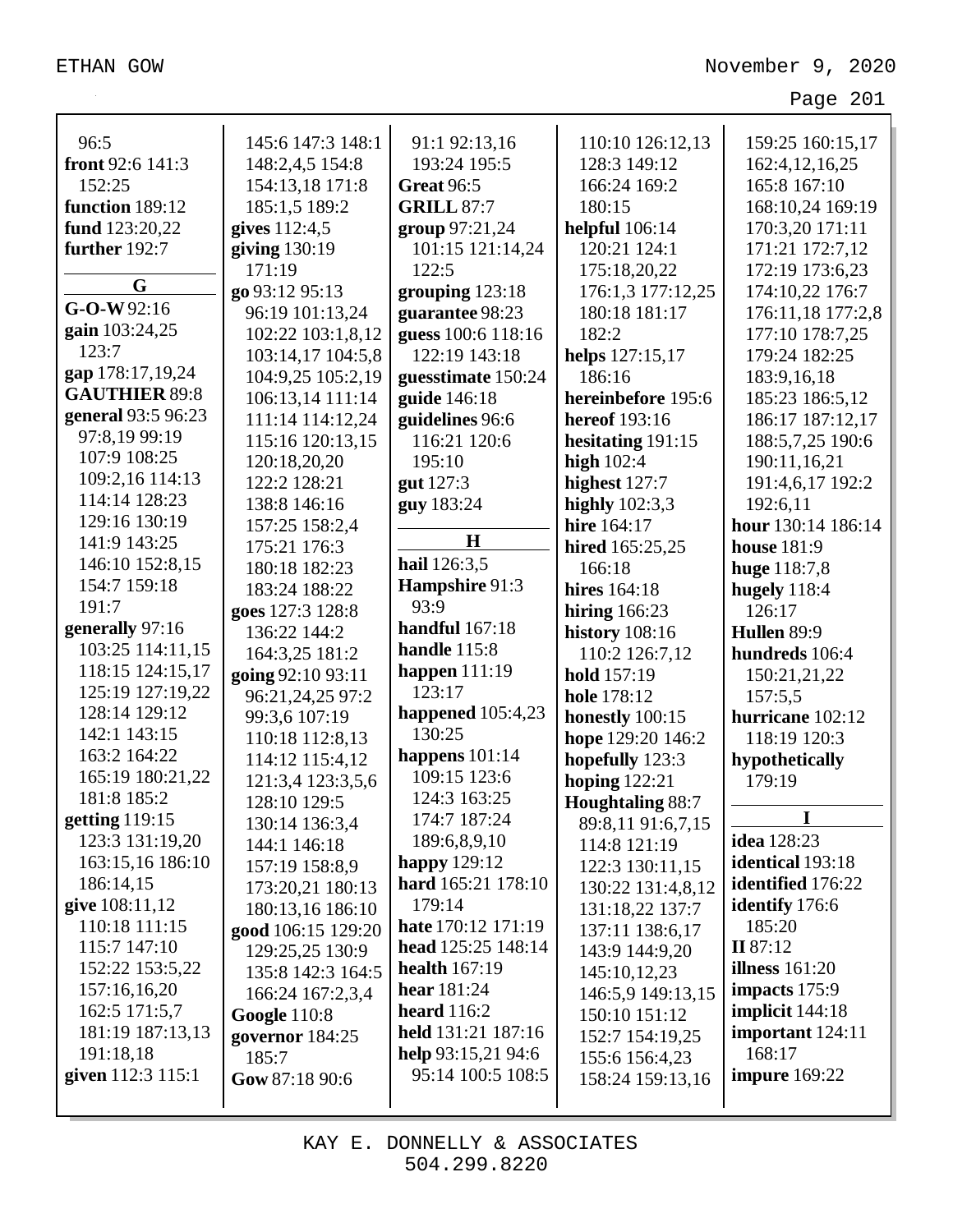| 170:7 171:14              | inquiry $185:21$          | interests 181:12           | 141:1,2 142:3            | K                     |
|---------------------------|---------------------------|----------------------------|--------------------------|-----------------------|
| 177:15                    | <b>inside</b> 182:12      | interior 172:23            | 149:6, 17, 19 150:6      | KAY 89:22 90:22       |
| include 93:6 96:7         | instance 98:3             | 177:17,23                  | 150:20 152:1             | 194:2,22 195:3,22     |
| 96:15,15 104:22           | 107:10 135:2              | interject 185:19           | 153:20 156:14,25         | keep 149:3,4,18,18    |
| 109:6 119:17              | 172:16 180:23             | internally 120:7           | 157:4,4 160:4,7          | 169:4 171:19          |
| 126:3 132:16              | instances 167:24          | interpret 147:6            | 160:25 163:3             | <b>keeps</b> 189:19   |
| 178:2 189:4               | 170:18                    | 161:25 162:10              | 167:14 168:14,18         | <b>KELLY 89:3</b>     |
| included 108:6            | instruct 186:6            | 163:2                      | 169:2,4,10,13            | key 125:14            |
| 133:8 161:1 179:3         | <b>insurance</b> 94:10,11 | interpretation             | 172:3 176:13             | kicked 124:25         |
| 182:10                    | 95:6,6 97:25 98:9         | 163:5 180:12               | 177:13 178:14            | kind 111:5 114:12     |
| includes 115:2            | 99:21 100:17,20           | interpretations            | 184:2                    | 119:6 123:20          |
| including 94:10,16        | 102:2,21 104:18           | 181:15                     | ISO-based 133:7          | 183:14 191:15         |
| 96:16 191:23              | 105:25 106:23             | interpreted 156:6          | issuance 93:18           | knew 175:19           |
| income 93:19              | 107:1,14 110:14           | interrogatory              | <b>issue</b> 93:25 95:10 | know $94:195:2,3$     |
| 108:12                    | 110:17,21 111:2           | 191:2                      | 100:9 118:20             | 95:24 96:4 97:1       |
| increase 128:1            | 112:22 116:14,17          | interrupt 120:21           | 119:13,20 125:9          | 97:17,19 98:3,21      |
| 143:18                    | 117:18 128:20             | interruption               | 133:19 134:4             | 98:21,22,22,24,25     |
| increased 127:23          | 130:1 132:21              | 101:12 108:9               | 162:2 181:15             | 99:2 101:3,7,20       |
| 127:25                    | 135:21,22,23              | 119:6, 14, 18, 20          | <b>issued</b> 112:12,18  | 102:1,9,10,13,17      |
| increases 127:24          | 136:1,8,12,14,20          | 124:5 142:17               | 118:18 135:14            | 102:18,21 104:17      |
| incumbent 169:3           | 136:23 137:14,20          | 155:13,19,21               | 156:9,25 158:14          | 105:4,6,17,22         |
| <b>indicate</b> 194:11,15 | 139:10 146:16             | 175:13 177:24              | 159:6 178:19,23          | 106:1 107:10,16       |
| <b>indirect</b> 195:16    | 156:15 164:13,21          | 182:11                     | 179:17,23 180:1          | 107:22,24 109:3,4     |
| individual 95:24          | 165:17 166:5,5,7          | <b>investing</b> 122:21,24 | 184:15                   | 109:6,8,18 110:7      |
| 144:23                    | 166:8,23,24 167:5         | 123:2                      | issues $133:6$           | 110:9 111:13          |
| individuals 165:18        | 167:17,20,21              | investment 123:7           | issuing $119:19$         | 113:16 116:10,13      |
| <b>induces</b> 161:18     | 168:1,2 169:14            | <b>investors</b> 121:14,24 | 125:7 161:10             | 116:14 117:24         |
| inducing $161:19$         | 180:24 181:1,3            | 122:2,5,12,16,16           | 183:2                    | 119:13,15 120:1       |
| industries 97:25          | 185:14                    | 122:18,19                  | item 123:16              | 120:23,24 121:7,7     |
| industry 136:21           | insured 99:24             | involve 116:9              | items 129:2              | 124:25 125:5,19       |
| 164:23 167:2,18           | 107:17,18 109:3           | 173:14 174:15              |                          | 125:22,23,24          |
| 185:17                    | 110:19,22 111:25          | 177:20                     | ${\bf J}$                | 126:6, 20, 23 127:6   |
| information 106:19        | 112:15 124:24             | involved 105:16            | jealous $92:17$          | 129:4,5,16,17         |
| 107:8,17,23               | 125:14 129:22             | 147:16,21 148:10           | <b>JENNIFER 89:6</b>     | 130:5,24,24 131:1     |
| 108:12,13,18              | 141:20 148:25             | 155:16 186:21,24           | 89:11                    | 133:12,19,20          |
| 109:13,21 110:8           | 154:17 164:16             | 187:19                     | <b>John 88:7 89:11</b>   | 134:1,4,11 135:2      |
| 114:23 119:5              | 165:12,22 166:12          | irrelevant 162:11          | 91:7 130:9,9             | 135:22 136:17,25      |
| 128:8,24 130:2            | 171:3 181:5               | ISO 94:6 133:9,11          | 160:13 162:24            | 137:2, 10, 12, 13, 25 |
| 136:5,5,6 190:15          | insureds $145:25$         | 133:12,13,14,14            | 176:6 183:14             | 138:4, 12, 22, 23, 23 |
| informed 195:11           | 165:11                    | 133:16,18,20,21            | 185:19 188:4             | 139:1,1,15,19         |
| initial 112:19 113:2      | insurer 113:6             | 133:24 134:4,7,10          | 191:14                   | 140:9,12 141:15       |
| 118:25 128:7              | insurers $113:10$         | 135:3,19,19 136:9          | journals 185:17          | 141:15,18,24          |
| 147:22,24                 | integrity 193:16          | 136:14,18,22               | <b>judge</b> 147:3       | 142:3, 14, 15, 16, 17 |
| initially 112:25          | interaction 194:9         | 137:3,13 138:7,18          | judgement 139:16         | 142:23 144:18         |
| 115:15                    | interested 195:18         | 138:22,24 139:2,3          | judgment 139:18          | 146:15 147:13,17      |
|                           |                           |                            |                          |                       |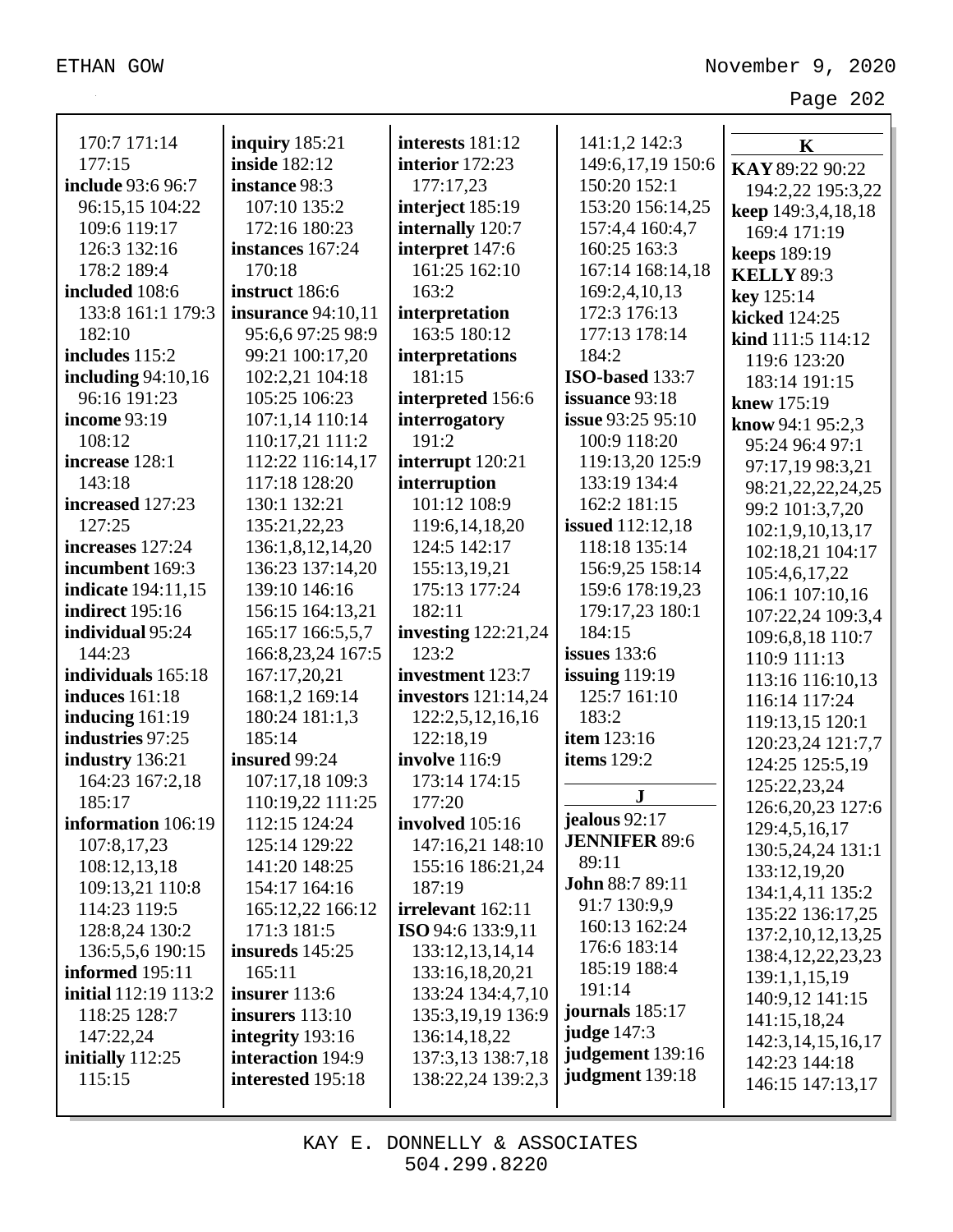| 147:19 148:13,18   | language 95:12         | 103:3,22 104:20            | locations 107:18      | 184:25 185:4          |
|--------------------|------------------------|----------------------------|-----------------------|-----------------------|
| 149:20 150:6,21    | 136:13,15,16           | 104:21 107:6               | <b>London 87:9,18</b> | 193:5 194:3,6,23      |
| 150:21 151:16      | 140:1,5 142:4          | 117:21 118:6,12            | 90:6 91:11,13         | 195:4,14,23           |
| 152:10,18,18,19    | 163:17 164:5           | 128:22 129:11,15           | 93:7 95:5 96:22       |                       |
| 153:12,18 154:6    | 166:20 167:14          | 136:21 137:13,14           | 97:6,12,20 99:17      | M                     |
| 154:12 155:16      | 168:2,13 169:1,2       | 137:17,17 138:1,4          | 99:18,23 100:3,21     | M 87:5                |
| 156:13,21 157:12   | 170:15 172:16          | 138:21 167:1               | 101:8 104:1,8,9       | mailing $107:17$      |
| 158:16 159:2,4,17  | large 147:17           | 180:20 185:14              | 104:11,25 105:2,3     | maintained 193:17     |
| 160:4,7,10 163:1   | largest 126:16         | list 128:10 132:20         | 105:10,12,15,18       | major $152:2$         |
| 164:10,11,19,25    | late 148:2             | 132:25 133:5               | 105:19 109:14         | <b>making</b> 109:22  |
| 165:2,5,5,14,16    | law $89:4,9,15$ 102:1  | 134:19 135:14              | long 115:4,9,9        | 142:3 171:25          |
| 165:16 166:15,16   | 185:4                  | 154:23                     | 135:11 186:11         | 195:12                |
| 166:18,20 167:15   | lawyer 122:9 133:2     | <b>listed</b> 128:15 132:9 | look 92:9 106:11      | man 185:10            |
| 168:1,2,3 169:13   | 162:1                  | 133:16 134:23              | 125:1 130:18          | managed 191:8         |
| 169:17 170:13,17   | lay 121:2,3,4          | 140:17 155:2               | 145:5,6 149:22        | manages 97:21         |
| 171:4,18,25 172:2  | lead 115:15            | <b>listen</b> 120:24       | 170:14 176:1          | managing 93:4         |
| 172:17 173:4       | learning $106:16$      | 167:17                     | 179:10 185:20         | 114:3,9,10,11,13      |
| 174:1 175:3        | leeway 130:19          | listing $151:16$           | <b>looked</b> 172:8   | 114:14                |
| 176:12,24 177:5    | left 194:16            | <b>lists</b> 135:5         | looking $107:13$      | Manchester 91:3       |
| 178:12,18,19,22    | legal $192:1$          | <b>litigant</b> 195:16,17  | 109:20 127:13         | 93:9                  |
| 179:14,20,21,25    | let's 96:5 100:14      | little 97:13 106:6         | 148:22 153:25         | <b>Mandarin</b> 187:5 |
| 180:2,5,25 181:4   | 108:7 123:24           | 118:10 128:17              | 170:14 179:15         | mandate 127:2         |
| 181:19 182:8       | 124:2 126:8,9          | 179:12,18                  | 188:12,18             | manuscript 93:23      |
| 183:6,21 184:1,7   | 128:17,17 160:11       | LLC 87:6,6,7 89:3          | looks 188:14          | 93:25 94:3 138:3      |
| 184:13,14,18,19    | 176:1,3                | 89:8                       | lose 92:9             | mark 153:6            |
| 184:20,21,23,23    | level 166:20           | Lloyd's 87:9,17            | loss 94:22 95:20      | marked 157:20         |
| 185:1,8 187:3,8    | liabilities 142:19     | 90:5 91:11,13,19           | 96:8,16 107:25        | market 102:2,3,7      |
| 187:10,10,21       | liability 99:20        | 92:24 93:6,18,23           | 108:16 110:2          | 102:13,14,24          |
| 188:1,8,21,22,24   | 191:22                 | 93:25 94:3,21              | 123:7 125:23          | 103:1,3 107:2,6       |
| 189:3,13 190:3     | Liberty 118:4          | 95:5,9,11,11,18            | 126:6,12 134:9        | 109:5,5 111:7         |
| 192:3,5            | 187:2                  | 95:22,23,25 96:22          | 136:5 147:9           | 113:18 114:24         |
| knowing $179:16$   | licensed 102:22        | 97:6,12,20 98:8            | 161:16,21 162:17      | 115:16 117:23,24      |
| knowledge 93:14    | 110:16,17 165:17       | 98:13,18 99:2,17           | 162:19 173:5          | 124:18 127:5          |
| 94:2 129:23,24     | 181:1,3                | 99:18,22 100:2,18          | 175:8                 | 128:21 129:6,6,8      |
| 146:11 147:23,24   | <b>life</b> 107:24     | 100:20 101:3,8             | losses 108:1 126:10   | 129:9, 15, 16 130:5   |
| 148:3,6 152:2      | <b>likes</b> 122:9     | 104:1,11,22 105:1          | 177:24                | 130:20 138:5          |
| 166:9,9,10 181:14  | limit 142:20 147:16    | 105:10,12 111:14           | lot 110:7 130:19      | markets 93:6,6        |
| knows 129:20       | 147:18 189:2           | 114:21 115:2,23            | 133:3 166:13          | 103:21 111:11         |
| <b>KUECHMANN</b>   | <b>limits</b> 107:21   | 138:24 139:1               | Louisiana 87:3        | 113:8 115:2 138:1     |
| 89:6               | 108:13,23 109:25       | 186:22 189:16              | 89:5, 10, 16, 23      | master 117:3,4        |
|                    | 112:2 119:6 121:4      | LLP 89:15                  | 90:7,23 91:14         | material 90:13        |
| L                  | 142:24                 | local $101:25$             | 94:10,16 102:11       | 144:25 194:18         |
| $L$ 89:6 90:1      | line 117:14 171:6      | location $102:10$          | 118:17 120:1          | <b>matter</b> 105:22  |
| <b>Lacks</b> 150:2 | 185:22 187:7           | 107:20 110:3               | 147:15 156:15         | 109:9 140:16          |
| laid 145:13        | lines $94:13\,99:5,13$ | 120:8 147:14               | 172:3 177:14          | 154:6 188:2           |
|                    |                        |                            |                       |                       |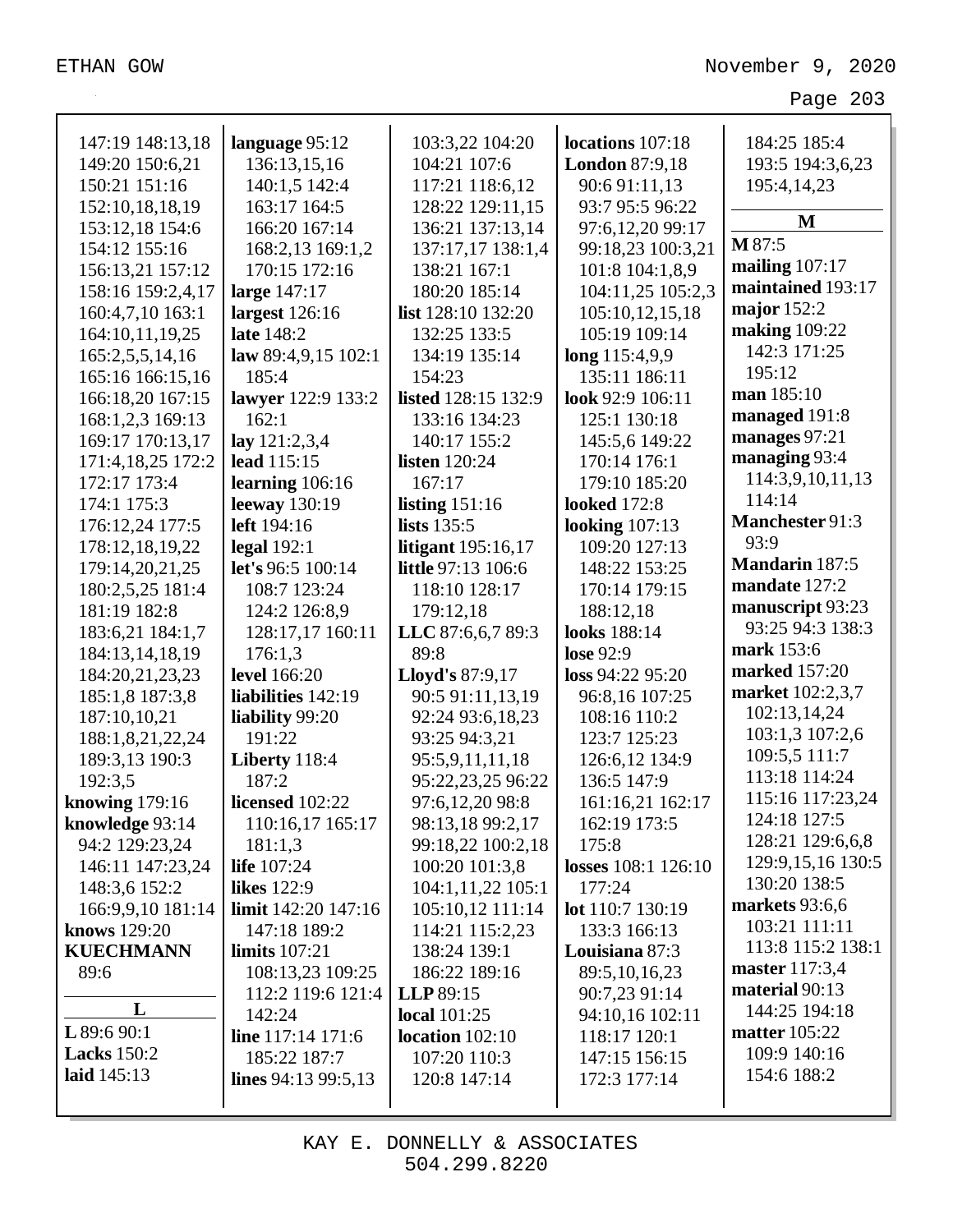| 195:17,18,19      | <b>MGAs</b> 191:9      | money 178:15         | non-filed 180:22    | 172:6 173:1,17             |
|-------------------|------------------------|----------------------|---------------------|----------------------------|
| matters 146:22    | MGU 93:4 101:1,9       | 189:10               | non-surplus 137:12  | 178:5 179:7                |
| mayor 184:24      | 106:6 109:14           | months 102:11        | 137:14,17           | 182:19 183:4,13            |
| 185:6             | 110:24 111:10          | multiple 106:3       | noninsurance        | 187:7 191:11,25            |
| mean 95:1,21,24   | 112:21 114:12          | <b>MURPHY 89:8</b>   | 180:14,17,19        | objections 90:15           |
| 98:10 99:8,9,22   | 124:16 126:17          | <b>Mutual</b> 118:4  | normal 147:20       | 160:13                     |
| 99:22 101:7 102:8 | 139:19 169:14          | 187:2                | note 124:11         | obviously 125:5            |
| 106:3 109:1,2     | 174:6                  |                      | notes 187:15        | 126:23 132:22              |
| 111:5,9,18 112:7  | MGUs 98:2 106:1,4      | N                    | <b>Notice 93:11</b> | occurred 184:8             |
| 117:20 120:21     | 114:16 118:11          | N 88:1 89:9 90:1     | notices 151:20,21   | occurrences 184:7          |
| 122:20 126:22     | microorganisms         | name 92:12,13,15     | November 87:19      | 184:14                     |
| 128:12 130:18     | 161:18                 | 92:18 98:17 135:1    | 195:24              | <b>occurs</b> 173:13       |
| 132:14 133:3,4,15 | milk 177:22            | 142:1 158:9          | nowadays 110:8      | 177:20                     |
| 133:20,25 134:21  | <b>Miller</b> 89:18,20 | <b>named</b> 101:9   | number 88:13        | Oceana 87:7 147:9          |
| 135:20 138:2,20   | 114:5 121:16,21        | 107:17 118:19        | 91:11 93:17 94:8    | 148:4 166:3,18             |
| 139:17 141:10     | 130:8, 13, 17 131:2    | 126:4                | 94:20 103:19        | 169:20 170:4,5             |
| 143:5,5,10,17     | 131:6, 10, 15 137:5    | names 194:17         | 135:3,7,10,17       | 172:21 188:8               |
| 146:18 149:20     | 137:21 138:15          | necessarily 102:8    | 141:1,2 142:5       | <b>offered</b> 127:10      |
| 150:20 152:15     | 143:7 144:3,14         | 165:10               | 148:17 157:12,12    | 147:6                      |
| 157:4,17 165:14   | 145:7,17 146:3,7       | necessary $165:7,10$ | 158:1,2,3,10        | <b>Office</b> 135:21,23,23 |
| 166:12,14,15,19   | 149:7 150:1 151:8      | need 131:9 153:9     | 184:18              | officer 91:9 194:4         |
| 167:6, 17, 23, 23 | 152:4 154:9 155:4      | 157:24 162:2         | numbered 193:14     | 195:4                      |
| 168:11 169:17     | 155:23 156:17          | 168:18 188:22        | numbers 134:20,23   | officiated 90:23           |
| 170:12 171:1,18   | 158:19 159:9,20        | needed 163:13,14     | 135:15 140:23       | Oh 106:14 134:1            |
| 178:10,20 179:10  | 160:12 161:23          | 176:14               | 154:24              | 153:14,25 157:22           |
| 183:15,21 184:10  | 162:9,22 164:7         | needs 128:22         | nutshell 98:9       | 166:7 176:2                |
| 189:13 190:7,12   | 167:7 168:21           | 146:15 164:2         |                     | 188:15                     |
| meaning $151:13$  | 169:6,23 170:9,23      | 167:5                | $\mathbf 0$         | okay 92:1,5 93:1,15        |
| means 122:17      | 171:15 172:5,10        | negotiate 145:4      | Q90:1               | 93:17,22 94:8              |
| meant 160:25      | 172:25 173:16          | negotiated 113:17    | oath 90:24 91:4     | 95:18 96:19,21             |
| 161:5             | 174:19 176:5,9,16      | negotiating 125:2,3  | 195:5               | 97:5,10,12 100:1           |
| member 98:17,18   | 176:20 177:6           | negotiation 112:2    | object 159:10 162:6 | 103:8 104:2,24             |
| 100:2,18 115:15   | 178:4 179:6            | 117:17,21 118:10     | 174:20 176:22       | 106:12 108:10,16           |
| members 95:13     | 182:18 183:3,12        | 118:15,21 145:14     | objection 114:6     | 108:18 109:11              |
| 100:5,23          | 185:18 186:3,8         | 145:24               | 121:17,17 137:6     | 110:23 111:4,17            |
| membership        | 187:6 188:3,20         | negotiations         | 137:22 138:16       | 113:14,15,18               |
| 100:11            | 190:4,8,13,19,23       | 124:21 148:11        | 144:15 145:8        | 114:1,9,22 115:6           |
| mention 129:4     | 191:10,24 192:9        | never 99:9 110:20    | 146:4 149:8 150:2   | 115:14 117:2               |
| mentioned 125:20  | 192:13,17              | 138:20 180:6         | 151:9 152:5         | 118:24 120:17              |
| 158:25 170:18     | mind 149:24 152:1      | New 89:5 91:3 93:9   | 154:10 155:5,24     | 121:12 122:4               |
| menu 129:2        | 188:10                 | 98:10 101:11,24      | 156:18 158:20       | 124:7,20 125:10            |
| Metairie 89:10    | minutes $157:18$       | 106:22 124:4         | 159:15,21 161:24    | 128:3,16 130:7             |
| method 96:6       | <b>mistake</b> 124:14  | 126:2 147:15         | 162:6 164:8 167:8   | 131:14 132:1,14            |
| 194:13 195:8      | mitigate 126:12        | 184:9,15             | 168:22 169:7,24     | 133:23 135:19              |
| <b>MGA</b> 114:14 | <b>Monday 87:19</b>    | newer 152:19         | 170:10,24 171:16    | 137:12,19 139:8            |
|                   |                        |                      |                     |                            |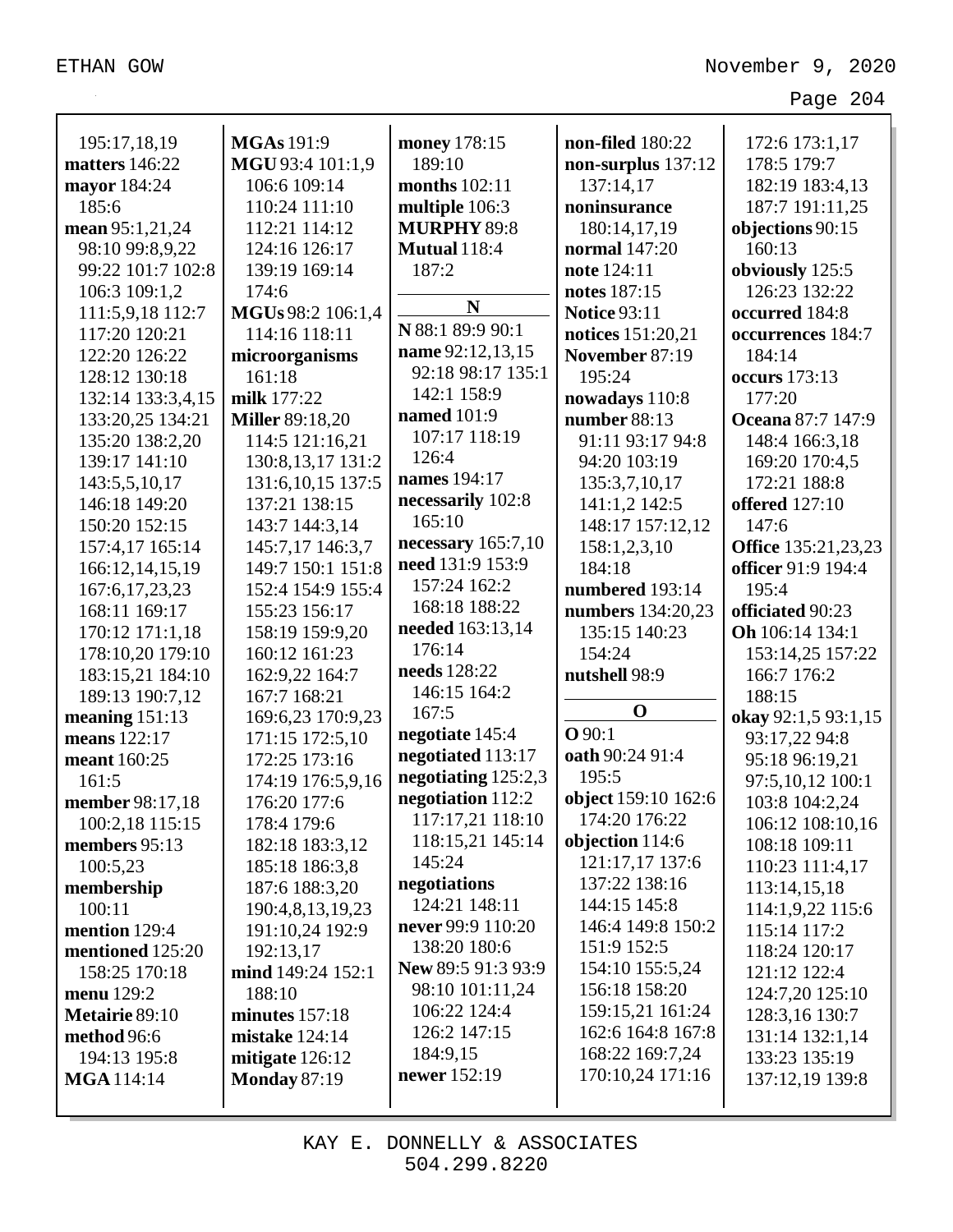| 140:15 141:6             | outside 115:11                        | 134:22 135:13             | pertains 133:17             | 129:18 132:2,9,19    |
|--------------------------|---------------------------------------|---------------------------|-----------------------------|----------------------|
| 142:8,25 144:10          | 128:1 163:25                          | 140:15 142:9              | <b>PHELPS 89:15</b>         | 133:7,13,20,21       |
| 147:2,8 149:2,24         | 164:25 165:4                          | 144:7 147:8 148:4         | phonetically                | 134:12,17 135:11     |
| 151:4,13,22,24           | 174:8                                 | 148:17,21 151:17          | 194:20                      | 136:13,15,16,20      |
| 152:17,21 153:23         | outsource 115:8                       | 154:6 155:14              | phrased 194:19              | 137:20 138:3         |
| 154:3 156:9 157:7        | oversight 102:4,4                     | 169:1,5 172:16            | phrases $194:15$            | 141:9,20 144:19      |
| 157:19 158:2,4,13        | ${\bf P}$                             | 189:15                    | physical 94:22              | 144:22 147:12        |
| 159:15 161:21            | P90:1                                 | parties 195:18            | 95:20 96:8,16               | 148:17 150:8,11      |
| 168:17 172:20            | p.m 87:20 192:19                      | party 90:12 195:16        | 161:19 175:4,8              | 150:12,15 151:1,4    |
| 173:7,24 174:14          | package 106:19                        | 195:17                    | picked 125:2                | 151:18 152:15,25     |
| 180:5,8 182:13           | 107:9 114:23                          | pass 129:12 139:23        | piece 113:9                 | 153:2,6 154:7        |
| 185:11,16 186:21         |                                       | passed 107:3              | pieces 123:8                | 155:17 156:2,5,9     |
| 187:13,18 189:6          | packet 107:5,8                        | 110:15 111:22             | pitch 108:4                 | 156:14,14,25         |
| 189:13 191:21            | 108:18 109:13,20                      | passing $110:16$          | place 128:21 181:7          | 157:6 158:14,17      |
| once 114:22 124:7        | 119:5 128:8,23                        | 111:23,24                 | placed 101:18               | 159:5,7,12,18,24     |
| 124:21 129:10,10         | page 88:3,10 141:5                    | passive 110:6             | 106:10                      | 160:9,21 161:1,6     |
| 180:11,12                | 153:9 158:5                           | pauses 194:11             | placeholder 112:12          | 161:7,12 162:1,1     |
| online 110:7,7           | 193:14 194:1                          | pay 99:3 144:1            | 125:8                       | 163:17,20,22         |
| operate 98:4             | 195:3                                 | 161:16 162:17             | placement 91:25             | 164:14,16 165:22     |
| operates 98:13           | pages 193:11,13,20                    | payment 189:18            | places 106:10               | 166:24 168:13        |
| operations 106:2         | 195:7                                 | Peninsula 187:5           | <b>Plaintiffs 89:2 91:8</b> | 169:5, 11, 20 170: 4 |
| 107:19                   | paid 186:14 187:4                     | <b>people 95:8 110:21</b> | 157:20                      | 170:5,19 171:6,24    |
| opinions 195:14          | 188:2,8 189:9                         | 164:13 166:8              | please 92:12 112:24         | 172:9,16,20          |
| opportunity 121:6        | pandemic 155:22                       | 168:3                     | 122:8 153:14                | 173:11 174:4         |
| 145:20 169:14            | 156:3,6 164:1                         | <b>percent</b> 191:19,20  | 158:5 160:22                | 175:2,5,16 178:2     |
| opposed 114:13           | 175:15 180:8                          | percentage 123:11         | plus 97:24                  | 178:12,16,17,18      |
| opposite 127:10          | 182:17 186:19                         | 123:12 189:22             | point 112:6 113:12          | 178:23 179:17,22     |
| order 112:4,5,6          | 187:4                                 | percentages 115:17        | 160:24                      | 179:23 180:1,10      |
| 131:1 190:10,25          | pandemics 183:2                       | <b>PEREZ 89:11</b>        | policies 95:10,14           | 181:17 182:8,10      |
| 191:1                    | Paragraph 161:14                      | peril 118:23 120:3        | 96:7 100:5,6                | 182:24 183:8,11      |
| orders 184:11,15         | 161:15                                | 120:4,12                  | 119:21 148:8                | 183:20,25 184:2      |
| 184:24 185:2,5           | <b>PARISH 87:2</b>                    | perils 125:18             | 152:9 159:1                 | 187:25 188:1,9,19    |
| organization             | part 90:17 91:24<br>99:2 100:20 113:9 | 131:24 132:2              | 161:10 163:17,23            | 189:7,8,9            |
| 135:24 136:2             |                                       | 184:4                     | 179:2 183:2                 | portfolio 118:14     |
| Oriental 187:5           | 119:16 132:18                         | person 93:13,14           | policy 88:13 91:11          | 119:25 120:5         |
| original 90:14           | 157:6 163:17,19                       | 98:14 124:13,16           | 93:19,20,23,25              | portion $135:11$     |
| 148:10 195:2,3           | 163:21 164:19                         | 127:10 147:2              | 94:3,5,13,14,18             | 150:14 175:4         |
| <b>Orleans 87:2 89:5</b> | 171:25 174:5                          | 195:12                    | 96:3,14 97:7                | possible 127:14      |
| 101:11,24 106:22         | 175:15 181:4<br>185:16                | personal 134:6            | 100:9,22 101:15             | possibly 120:9       |
| 124:4 126:2              |                                       | 135:1 148:3               | 101:18 103:23               | 144:13               |
| 147:15 184:9,15          | particular 101:22<br>103:6 109:9,19   | 177:18 195:8              | 105:8,9 107:12              | post 98:24 99:1      |
| outcome 195:19           | 113:20 115:25                         | perspective 97:20         | 108:19 112:12,18            | potential 127:21     |
| outline 108:11           | 119:7 123:17                          | 102:13 129:24             | 115:20,22,23,24             | 144:2 173:14         |
| 133:8                    | 124:3 125:4                           | 136:18 171:2              | 117:11,12 118:18            | 174:16 175:12        |
| outlined 132:7           |                                       | 174:2 180:21              | 119:1,17 125:7,9            | 177:20               |
|                          |                                       |                           |                             |                      |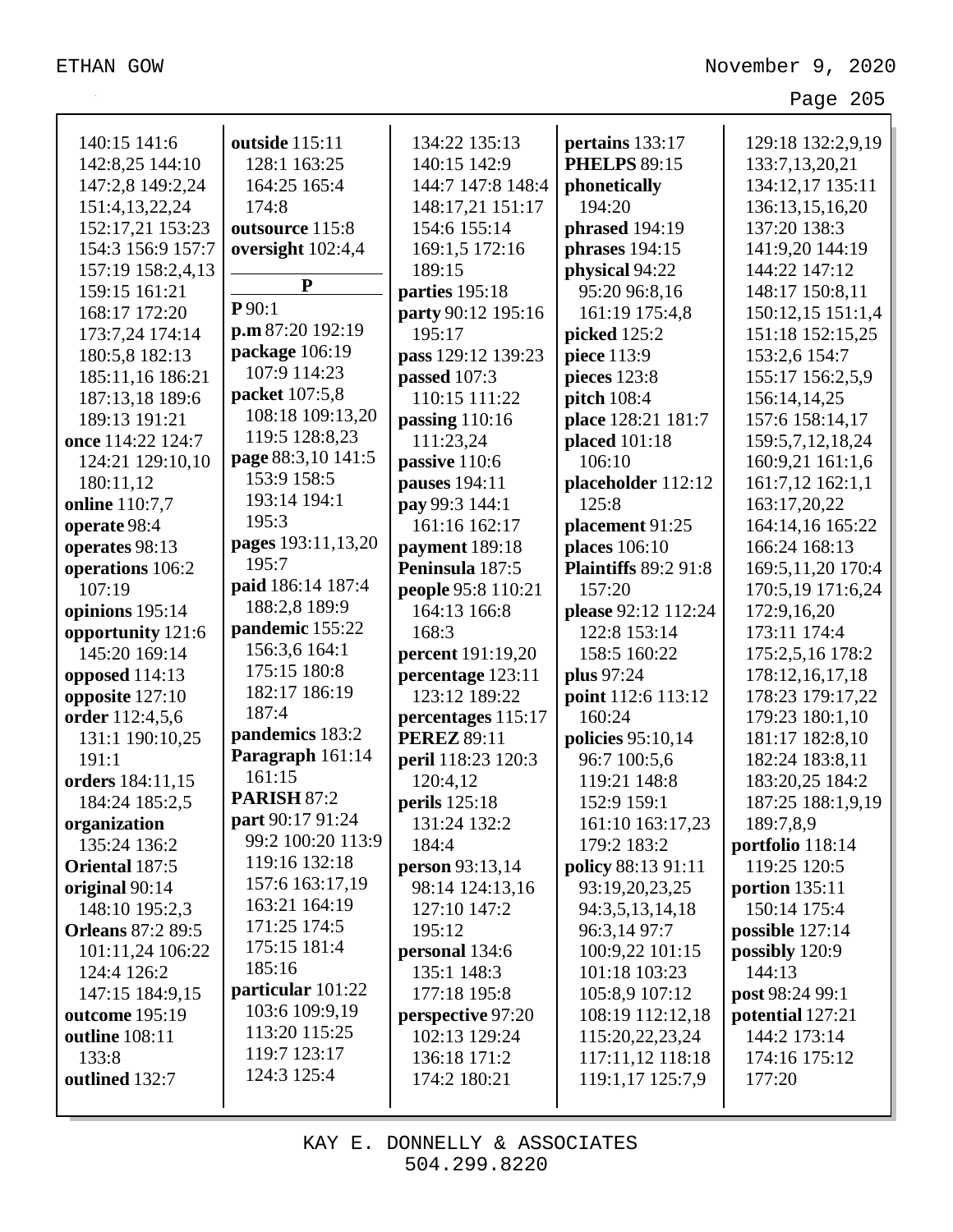| Poydras 89:4               | 150:21             | 128:2 150:23         | 116:1,2,8 120:23    | 177:14                   |
|----------------------------|--------------------|----------------------|---------------------|--------------------------|
| predictability             | probing 186:1      | 169:15,16            | 126:11 147:18       | quotes $125:1$           |
| 164:1                      | problem 92:10,10   | programs 126:19      | 163:20 191:2        | quoting 124:13,16        |
| preface 96:24 97:3         | 97:4,11            | prohibited 195:15    | putting 93:22 95:16 |                          |
| premium $112:2$            | Procedure 90:8,20  | prohibition 195:13   | 142:21 149:16       | $\mathbf R$              |
| 127:11 142:22              | 91:14 193:4,6      | prone 139:15         | 163:12              | R 195:1                  |
| 144:8 188:1 189:7          | 194:5,6 195:14     | <b>proper</b> 103:14 |                     | <b>R.S</b> 195:6         |
| 189:8                      | proceeding 194:7   | 194:13               | $\mathbf 0$         | range 191:18             |
| premiums 118:9             | 194:10,14          | property 88:14       | quality 170:8       | rate 142:10 144:8        |
| 188:2 189:9                | process 93:18      | 93:18 99:16          | 177:16              | 155:8,9                  |
| prepared 195:8,10          | 99:10 101:10,14    | 107:11 109:19        | question 94:2       | rates 94:11,15           |
| prescreening 111:6         | 105:21 109:16      | 119:16 124:5         | 100:12 114:7        | 96:14 118:1              |
| presence 172:23            | 110:10 111:19      | 134:6 135:1 158:7    | 121:18 137:23       | 126:14                   |
| 177:17                     | 113:2,4,16 115:25  | 160:19 173:8         | 143:24 149:9        | rating $136:6$           |
| <b>PRESENT 89:20</b>       | 116:9 118:25,25    | 174:15 177:18,21     | 151:22 152:6        | <b>react</b> 165:22      |
| presented 107:15           | 119:10 175:17      | 180:24               | 154:11 155:25       | read 90:11 160:18        |
| 121:1                      | 189:17             | proposal 110:14      | 156:19 157:7        | 160:22 161:14            |
| presently 92:20            | procure $102:1,23$ | 120:23 124:8,8       | 158:21 159:3,11     | 179:11 185:16            |
| presents 120:3             | 102:25 103:21      | propose $108:19$     | 161:25 167:9        | 193:2,3                  |
| presume 92:3               | produced 91:17,21  | proprietary 190:9    | 168:23 169:8,18     | reads 164:14             |
| <b>pretty</b> 115:18 142:3 | 91:23 176:13       | 190:24 191:5         | 169:25 173:18       | ready 131:7,7,16         |
| 142:4 147:17               | product 98:6       | protected 181:12     | 177:1 178:6,11      | 158:1                    |
| previous 108:1             | 139:22 169:22      | protective 190:10    | 179:8 181:24        | real 181:9 186:10        |
| previously 117:13          | 170:7 171:13       | 190:25 191:1         | 182:20 183:14       | really 92:18 122:11      |
| price 118:17               | 177:15 181:6       | provide 95:11        | 184:12 188:4        | 135:25 179:22            |
| 126:16,23 127:7            | professional       | 97:24 122:12         | 189:14 190:3        | 189:17                   |
| 145:15 146:1,12            | 102:22 110:16,18   | provided 182:9       | 191:12              | reason 139:5,9           |
| 146:25 147:10              | 166:22 167:6       | provides 163:12      | questioning 185:22  | 143:23 191:14            |
| 148:11                     | 168:13,25 181:2,3  | 184:3                | 187:8               | reasons $193:10$         |
| pricing $118:3$            | 181:11,13          | providing 184:1      | questions 90:16     | recall 147:21            |
| 120:13 121:2               | professionals      | pull 153:8 157:23    | 91:21 93:15 96:22   | received 193:18          |
| 126:17 127:2,3,14          | 110:21 139:24      | 158:4 160:11         | 97:1 110:12         | <b>Recess 131:21</b>     |
| 144:25 149:16,17           | 146:17 164:13,21   | purchase 140:7,10    | 131:11,17 132:23    | 187:16                   |
| primarily 117:22           | 165:10 168:6       | 140:13 181:6         | 192:8,10            | <b>Record 95:4 97:14</b> |
| printed 193:12             | 180:14,17,19       | 187:22               | quote 111:21,22     | 183:24 194:8             |
| prior 95:16 105:18         | profile $111:6$    | purchasing 146:21    | 112:3 115:3 121:7   | <b>reduce</b> 142:19,20  |
| 108:2 130:2 142:6          | profit $123:4$     | 146:21               | 124:22 125:6,11     | 142:22 151:22            |
| privacy $151:20$           | program $91:24$    | purposes 119:23      | 125:13 128:9,15     | 163:22                   |
| privilege 190:22           | 95:12,17 101:22    | pursuant 91:13       | 129:3,25 130:3      | redundancy 163:8         |
| privileged 190:7           | 103:7 106:8        | 193:3                | 132:13,16,18,20     | 163:13 164:2             |
| privy 99:10 148:20         | 109:24,25 110:2,3  | <b>pursue</b> 103:22 | 133:8 134:16,18     | 165:5,6 180:15           |
| 185:3                      | 110:4,23 111:2,4   | purview 174:9,12     | 140:16 142:7        | redundant 112:8          |
| probably 101:8             | 114:17 115:5,7,18  | push 128:1           | 145:5 147:3,11      | 163:9,10 164:3           |
| 106:1 115:19               | 117:13 122:14      | put 92:11 94:5 96:4  | 148:5 154:8,13,18   | reference 194:18         |
| 118:16 130:2               | 123:13,14 126:13   | 100:6 111:20         | 154:22 155:13       | referring $150:12$       |
|                            |                    |                      |                     |                          |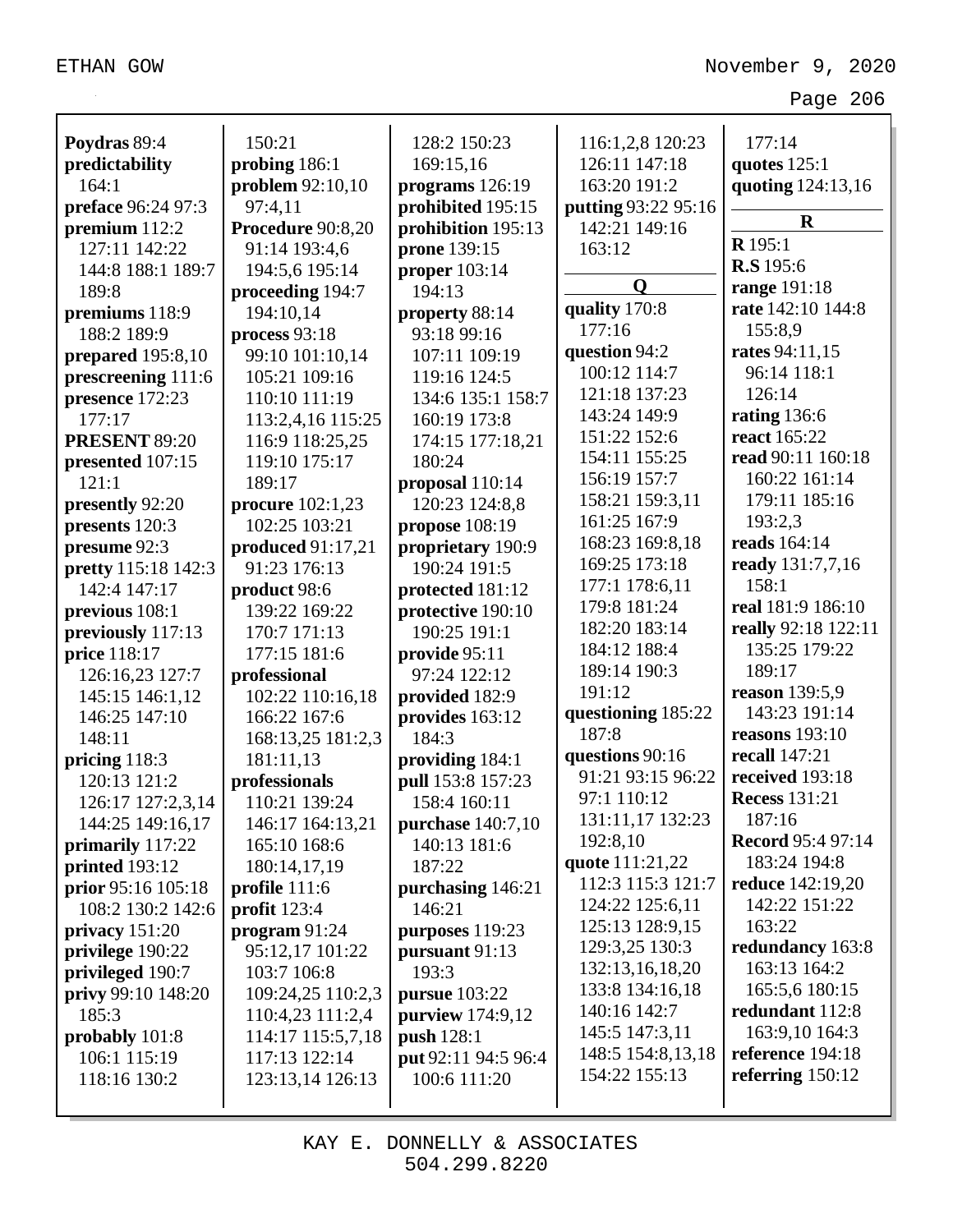| 179:2                      | 87:18 90:6 91:10                 | 117:15 123:24                     | run 112:14 117:5                      | send 105:25 106:9                    |
|----------------------------|----------------------------------|-----------------------------------|---------------------------------------|--------------------------------------|
| refers 131:23              | 91:18                            |                                   | 185:6                                 | 106:18 189:21                        |
| regarding 94:10            | representing 89:2                | 127:6 131:23,24<br>132:11 134:25  | runs 108:1                            | 191:1                                |
| 110:12                     | 89:14 124:23,24                  | 135:16 139:5                      |                                       | sense 189:5                          |
| regards 94:12 96:3         | require 115:12                   | 141:4 145:16                      | S                                     | sent 107:2                           |
| 117:17 120:12              | 166:22                           | 146:21 153:21                     | $S$ 90:1                              | sentence 160:18,20                   |
| 174:7                      | required 195:3,10                | 154:1 158:9,10                    | sales 104:14 107:4                    | separate 126:4                       |
| regulate 137:20            | requirements                     | 160:14 161:10                     | 108:4                                 | serial 135:6,10,15                   |
| regulated 102:3            | 106:8                            | 166:4 177:7                       | <b>SARS</b> 186:19                    | service 90:12                        |
| regulation 138:9           | requires 166:21                  | 185:19,20 186:4                   | save 90:15 160:14                     | 135:21,23                            |
| regulators 137:20          | reserved 90:16                   | 187:24 190:14                     | saw 176:19                            | service-of-suit                      |
| 172:4                      | 160:14                           | 191:2 192:7,12                    | saying 96:24                          | 141:14 151:19                        |
| reinsurance 187:1          | reserves 90:11                   | risk 107:5 108:6                  | 111:13 112:21                         | services 135:23                      |
| 187:19,22                  | respond 182:24                   | 116:1,25 119:24                   | 114:19 128:11                         | 195:12                               |
| reinsured 187:20           | 183:8                            | 121:1 122:12,21                   | 168:19 169:5                          | set 106:2 116:20                     |
| reinsurers 187:4           | responded 174:4                  | 123:2,5,8,9,11,15                 | 178:12,18 180:3                       | 124:9 132:17                         |
| related 94:11              | responsible 90:12                | 123:18 124:13,17                  | scenario 108:8                        | 133:18 184:3                         |
| 195:18                     | rest 121:13 189:21               | 126:24,25 127:8                   | screen 92:7 154:17                    | 195:6                                |
| relates 96:11              | restaurant 124:4                 | 127:16,17,19,23                   | 157:23                                | sets 129:17                          |
| 163:11 184:16              | 126:9 147:15                     | 127:25 132:6,7                    | scroll 154:1                          | shop 104:19 114:24                   |
| relationship 93:1          | restricted 142:24                | 133:10,17 140:22                  | se 122:25 123:20                      | shopped 104:18                       |
| 195:16,17                  | resulting $161:17$               | 142:12 143:4,11                   | 133:21                                | short 134:18 135:5                   |
| relationships              | 162:18,20                        | 143:12,19 144:2,7                 | seal 193:14 195:3                     | 186:10 187:14                        |
| 195:13                     | retail 101:25 103:9              | 144:12 145:5                      | sealing 90:9                          | show 175:24                          |
| rely 169:2 175:4           | 103:10,11,12,15                  | 147:9 148:15                      | second 104:14                         | shut 182:7                           |
| remaining 115:17           | 104:17 111:24                    | 155:12,21 156:5                   | 157:17,17 174:5                       | shutdown 184:8,15                    |
| remembering                | 113:21,22 128:20                 | 156:10 163:16,18                  | 187:13,14                             | 184:24 185:2,5                       |
| 189:4                      | 129:5,12 148:21                  | 169:21 170:6                      | <b>SECTION 87:5</b>                   | 187:4                                |
| remitted 189:18            | 148:24                           | 171:3,12,22                       | security 193:15                       | shutting $182:16$                    |
| removed 110:21             | retailer 181:4                   | 172:21 173:12                     | see 96:5,19 108:21<br>108:22,23 109:7 | side 117:21 118:6                    |
| render 169:22              | retain $90:13$                   | 174:11,14 175:12                  | 120:4 126:4,24                        | 127:10                               |
| 177:15                     | <b>return</b> 122:21             | 177:12 179:4                      | 147:13,19 148:16                      | side-by-side 158:8                   |
| rephrase 149:12            | 123:6                            | 182:6,15 183:2                    | 153:9 154:2                           | sign 90:11 99:7                      |
| replacement                | <b>review</b> 112:17             | 185:13 186:2                      | 157:21                                | 192:18                               |
| 177:21                     | 132:22 142:6                     | 187:19 189:24                     | seeing 178:21,23                      | signature 193:24                     |
| reported 89:22             | 145:21 148:7,15                  | risks 118:13 123:18               | 180:4                                 | 195:2                                |
| 195:7                      | 155:18                           | 143:25 144:1                      | seeking $108:14$                      | significant $144:19$                 |
| Reporter 89:23             | reviewed 147:12<br>reviews 110:6 | 155:14 187:23                     | seen 92:2,4 177:4                     | 144:21 149:22,25                     |
| 90:22 194:3,22<br>195:4,22 | <b>RICO</b> 89:6                 | <b>RODERICK 89:6</b>              | 179:1 180:6                           | similar 98:13 106:2<br>106:11 107:14 |
| Reporter's 88:10           | right $90:11$ $93:10$            | <b>role</b> 128:4,5<br>rope 186:9 | sell 107:5 108:5                      | 123:21,22                            |
| 194:1,13                   | 93:13 94:20 96:21                | <b>Rouge 89:16</b>                | selling $169:20$                      | simple $92:18$                       |
| reporting $195:7,16$       | 100:10 105:7                     | <b>Rule</b> 193:3 194:4           | 170:4,5 172:20                        | simply $102:9$                       |
| represent 95:9             | 108:7 109:6,11                   | rules 122:14 193:4                | 178:15 179:3                          | single $115:20$                      |
| representative             | 112:14 113:14,21                 | 194:5 195:11,14                   | 183:10                                | sinister 97:23                       |
|                            |                                  |                                   |                                       |                                      |
|                            |                                  |                                   |                                       |                                      |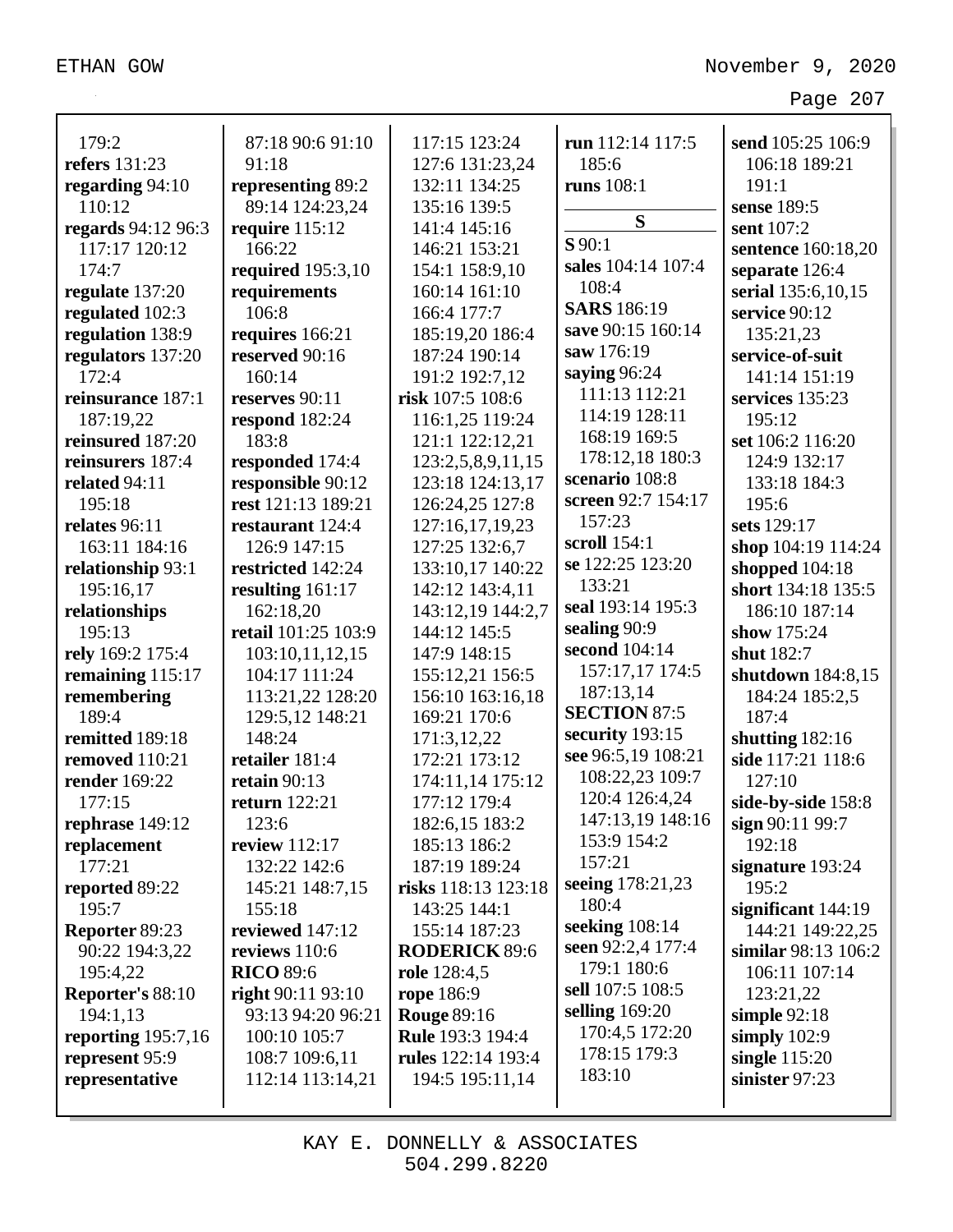| $\sin 91:1692:19,20$ | 150:16 159:14       | 184:3                     | 177:16             | 100:19                |
|----------------------|---------------------|---------------------------|--------------------|-----------------------|
| 92:25 93:16 100:4    | 162:5 172:17        | standing 113:6            | sue 141:16         | system $181:7$        |
| 104:4 111:1 114:4    | speaks $162:23$     | stands 135:21             | sued 163:15,16     | 188:15                |
| 123:19 127:13        | specific 94:1 95:12 | start 100:14 124:21       | suggest $108:20$   | T                     |
| 135:12 148:12        | 101:17 107:19       | 125:3 128:18              | 109:3              |                       |
| sitting 148:9        | 115:21 119:8        | 150:7 157:10              | Suite 89:4,16 91:2 | T90:1,1195:1,1        |
| situation 135:13     | 120:12 123:25       | started 135:25            | supervision 195:8  | take 102:15,20        |
| slip 116:2,3,5,9,24  | 124:2 128:25        | 180:12                    | sure 93:3,12 95:21 | 108:7 109:11          |
| 117:4,5,14           | 132:5,7 133:17,21   | state 87:3 89:23          | 96:10,13 97:15,17  | 118:24 119:3,10       |
| slips $116:12$       | 133:24 140:1        | 90:23 94:9,16,16          | 99:14 101:16       | 123:3,5,10,12         |
| sold 180:10 181:1    | 147:13,19           | 102:5 134:15              | 103:10 108:10      | 125:11 128:16         |
| 182:9 183:20         | specifically 96:2   | 137:19 138:5              | 111:20 112:16      | 141:9,11,23,24        |
| somebody 178:16      | 113:17 124:3        | 151:20 172:3              | 117:20 119:2,12    | 187:14                |
| sorry 92:7 103:11    | 130:23,24,25        | 177:14 185:2,5            | 123:1 124:7        | taken 87:19 90:7      |
| 105:8 106:13         | specificity 108:24  | 190:17 194:3,7,23         | 125:14 127:9       | 194:7 195:5           |
| 112:23 116:24        | specifics 97:18     | 195:4,23                  | 130:16 133:6       | talk 134:5 144:8      |
| 117:8 120:18         | 109:8 119:1 122:8   | <b>States 98:4 104:10</b> | 142:3 149:14,14    | 168:3                 |
| 137:1 140:10         | 122:9               | 139:7                     | 149:14,14 155:11   | talked 112:19         |
| 141:3 146:6 148:1    | specify $141:13$    | static 150:9 151:2        | 157:15 176:8,21    | 113:4                 |
| 149:11 153:25        | spell 92:14         | statistics 136:4,11       | 181:12 184:13,13   | talking 97:2 107:11   |
| 157:22 158:23        | spelled 92:18       | statute 195:10            | 188:11,13          | 110:24 112:20         |
| 160:1 162:7          | 194:19              | stayed 150:9 151:2        | surfaces 172:24    | 116:6 122:22          |
| 168:20 170:5         | spoke 116:18        | stays 112:17              | 175:9 177:18,18    | 132:12 134:24         |
| 179:11 181:24        | spontaneous         | stenotype 195:7           | 177:23             | 148:18 166:2          |
| 182:4 184:20         | 194:10              | steps 125:12              | surplus $94:13$    | 180:21,23             |
| 188:6,10,19          | spread $106:4$      | stipulated 90:3           | 103:3,22 104:20    | talkovers 194:12      |
| sort 98:24 106:25    | 172:22 177:16       | stock 98:10,11,11         | 104:21 107:5       | tampered 193:14       |
| 107:4 110:5          | spreadsheet 107:23  | stood 167:14              | 117:21 118:6,12    | 193:15                |
| 113:15 114:18        | SR 89:18            | storm 118:19 126:5        | 128:22 129:11,15   | team 181:5            |
| 116:14 119:4,15      | stage 128:18,19     | <b>Street 89:4,9,16</b>   | 136:21 137:16      | technical 127:2       |
| 125:19 133:19        | 129:3,25            | 91:2                      | 138:1,4 167:1      | tell 91:16 92:12      |
| 134:12 136:19        | stand 163:3         | strictly 171:1            | 180:20             | 128:4 145:9           |
| 144:18 153:11        | stand-alone 98:5    | strike 147:23 148:2       | surprised 189:2    | 152:11,24             |
| 164:22 179:18        | 119:13 160:25       | 175:19,23 182:5,5         | sworn 91:4 195:6   | tells 141:19 160:7    |
| sought $90:18$       | 161:5               | 182:7,14                  | syndicate 100:11   | term 98:25 103:14     |
| sound 112:8          | standard $102:2,6$  | strip $193:15$            | 100:13,13,18,23    | 122:15,19,20          |
| sounds $97:23$       | 102:13,19 103:21    | stuff 130:20 153:10       | 104:1 191:22       | 187:25                |
| speak 94:23 95:21    | 129:5,6,7,9,9       | stupid $97:1$             | syndicates 91:24   | terminology 122:6     |
| 96:2 97:16 101:17    | 136:20 138:21,24    | submission 94:9           | 93:7 97:22 99:16   | 181:17,18,20          |
| 101:19 138:10        | 139:14 163:22       | subscribe 136:14          | 100:17 101:15      | terms 108:19 112:2    |
| 150:17,18 155:18     | 184:2               | 140:2                     | 103:6 104:22       | 117:18 124:9          |
| 165:12 175:3         | standardize 136:16  | subscribing $91:11$       | 105:2 114:3 115:3  | 125:6, 10, 11, 12, 14 |
| 179:12 189:14,17     | standardized        | subsequently              | 115:23             | 131:13 167:6,25       |
| speaking $115:21$    | 106:25 132:17       | 142:22                    | synonym $100:16$   | 168:1                 |
| 120:1 129:19         | 136:19 139:6,22     | substance 171:14          | synonymous         | terrorism 99:21       |
|                      |                     |                           |                    |                       |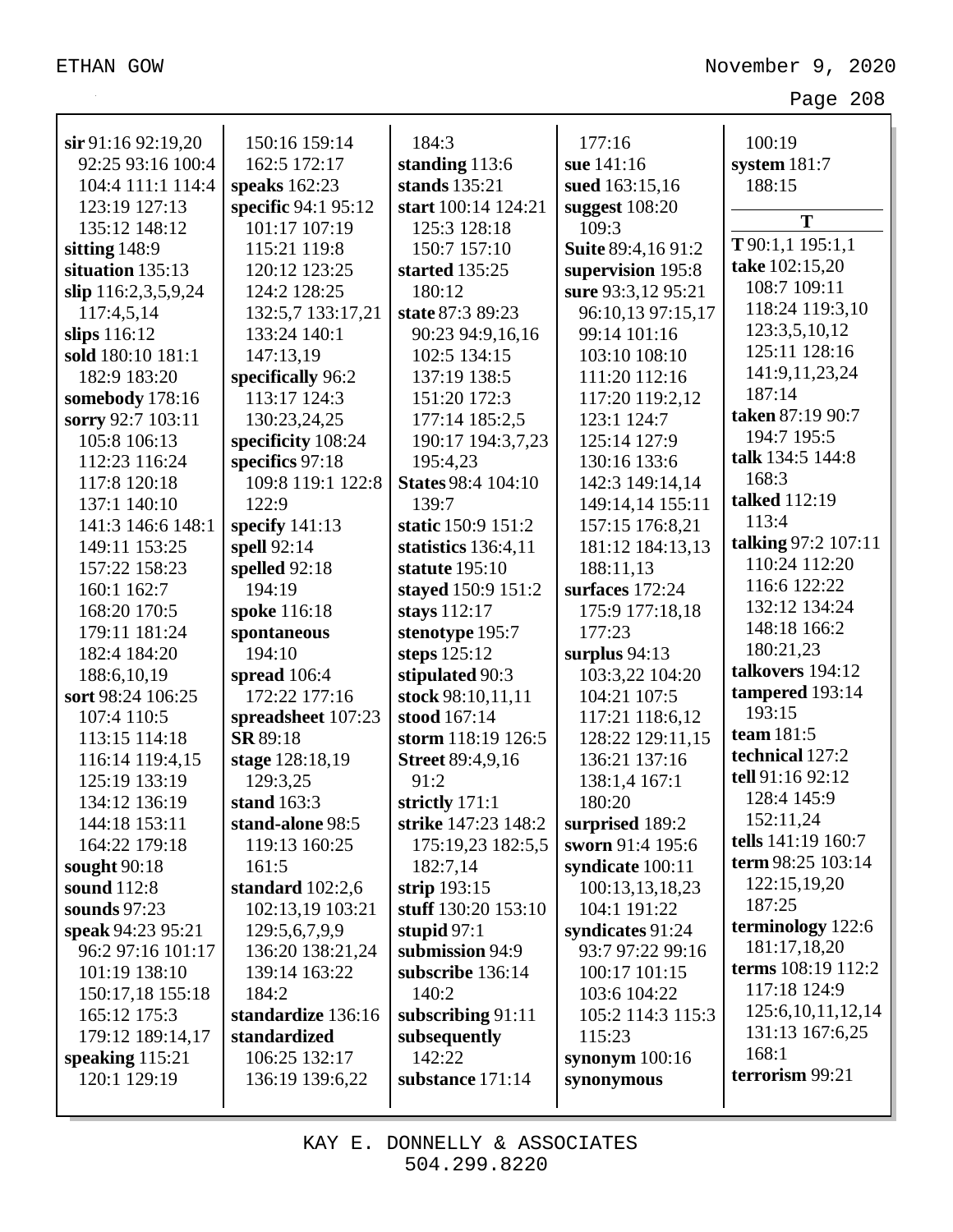| testified 91:4       | 190:9,14 191:5      | 189:13               | 114:13 126:22              | $\overline{\mathbf{V}}$ |
|----------------------|---------------------|----------------------|----------------------------|-------------------------|
| 121:25 162:14        | thought 173:9       | turn 168:14          | 144:24 148:16,19           | <b>vague</b> 183:14     |
| 177:4                | 194:12              | two 110:20,21        | underwriters 87:9          | valid 195:2             |
| testify 195:6        | three 148:15        | 134:13 151:1,2       | 87:17 90:5 91:10           | valuation 108:22        |
| testimony 193:3,8    | three-tiered 181:7  | 157:18 164:21        | 91:12,18 92:24             | valuations 121:5        |
| 193:13 195:4,7       | time 90:17 112:24   | 170:17               | 93:2 94:5 126:20           | <b>values</b> 107:18    |
| Thank 92:1 103:13    | 130:9 143:22        | two-parter 173:22    | 126:21                     | variation 118:7         |
| 159:14 160:23        | 152:1,21,22 153:3   | type 132:2 142:9     | underwriting 91:1          | variations 118:8        |
| 162:15 186:13        | 153:22 156:24       | 146:13,22 159:2      | 92:21 93:17                | varies 126:17           |
| 192:12               | 157:2 158:14        | types 99:19 118:22   | 109:16,18 110:10           | 189:24,24               |
| <b>Thanks</b> 131:17 | 159:5 170:13        | 150:25               | 115:1 120:6                | vary 191:15             |
| 192:14               | 175:21,21 177:24    | typical 100:25       | 147:19,22,25               | venture 166:15          |
| theory 144:6         | 178:1 180:3,10      | 101:1                | 148:10 155:17              | verbiage 116:13         |
| thereof 90:17        | 186:11              | typically 153:15     | 171:2,8,25 174:2           | verified 194:18         |
| thing 98:14 122:10   | times 167:18        |                      | 175:17,22 178:2            | <b>versed</b> 166:21    |
| 133:12 164:4,5       | today 92:8          | U                    | 185:25 186:22,24           | versions 152:12,19      |
| 166:25 167:2,3,4     | told 156:14 172:3   | $U$ 90:1             | underwritten               | versus 87:8 130:5       |
| things 107:25 109:3  | 175:1 177:13        | U.S 103:17 104:2,5   | 155:20                     | <b>vetted</b> 139:10    |
| 109:6 110:5,8,9      | top 125:25 148:14   | 104:6,25 106:17      | unfortunately 92:8         | view 96:1               |
| 113:1 116:1          | <b>total</b> 115:24 | 113:22,23 128:22     | <b>United 98:4 104:10</b>  | views 118:13            |
| 120:11 126:18        | track 188:16        | 139:8                | 139:7                      | viral 156:10 170:21     |
| 127:20,23 129:8      | trade 185:17        | <b>Uh-huh</b> 154:20 | unregulated                | 173:13 174:15,25        |
| 133:3,14 142:15      | transactions        | ultimately 110:13    | 117:23                     | 175:8 177:19            |
| 150:25 165:4,19      | 181:10              | uncomfortable        | update 149:23              | 179:4 182:17            |
| 167:22,25 168:6      | transcribed 195:8   | 179:18               | 150:7,19 152:14            | <b>VIRGINIA 89:17</b>   |
| 169:12 183:7         | transcript 193:13   | understand 97:5      | updated 152:12,23          | virus 94:22 95:20       |
| think 99:24 114:18   | 193:17 194:16       | 122:18 132:25        | 153:4,19,22                | 96:9,17 156:25          |
| 115:21 116:4         | 195:2,9,10,10       | 146:22 164:14,16     | upfront 96:25 97:3         | 161:1,17,22             |
| 120:25 121:25        | transcription 193:8 | 167:19,20 168:18     | use 98:25 120:7            | 162:18,20,21            |
| 122:22 124:11,13     | 194:14              | 186:13               | 122:19 124:18              | 163:6 175:15            |
| 125:24 128:11        | transferring        | understanding        | 128:10 136:12              | viruses 162:3           |
| 135:21,22 137:6      | 166:25              | 91:17 104:7          | 139:3,21,23                | <b>VOLUME 87:12</b>     |
| 137:15 139:13,13     | translated 167:5    | 113:16 115:14        | 150:20 157:7               |                         |
| 140:24 142:2         | translation 167:13  | 141:8 145:25         | 169:15                     | W                       |
| 143:21 144:6         | Travelers 118:4     | 164:23 166:11        | uses 138:24 139:2          | W 88:7 89:11            |
| 145:13 163:9,10      | tries 168:4         | 181:14 182:14        | usually 118:21             | wait 96:19 188:15       |
| 163:19,19 164:6      | trouble $143:23$    | 183:10,19 185:25     | 132:13 153:21              | waived 90:10            |
| 164:10,15,19         | true 193:7 195:9    | 186:1 193:7 195:9    | utilization 167:21         | walk 101:13 119:3       |
| 165:3,3,9,15         | trusted $121:14$    | Understood 113:19    | utilize 122:13 161:2       | 123:24                  |
| 166:13,13,23,25      | try 92:11 102:1,23  | 119:22 122:22        | 163:21 180:25              | want 97:5 101:11        |
| 167:3,5,14,15,21     | 106:10 107:5        | undertake 163:18     | <b>utilized</b> 94:21 96:6 | 102:14,14,19            |
| 168:5,8,8 169:10     | 124:18 127:7        | underwrite 95:9      | 169:11 181:11              | 113:14,15 119:5,6       |
| 169:10,13 170:15     | 149:3,18 165:5      | 100:8 115:3          | utilizes $95:19$           | 121:10 122:8,15         |
| 174:25 175:5         | trying 122:6 127:11 | 116:19               | utilizing 180:14           | 128:16,18 130:23        |
| 179:10 183:17        | 153:12 179:11       | underwriter 93:5     |                            | 130:24 142:15,16        |
|                      |                     |                      |                            |                         |